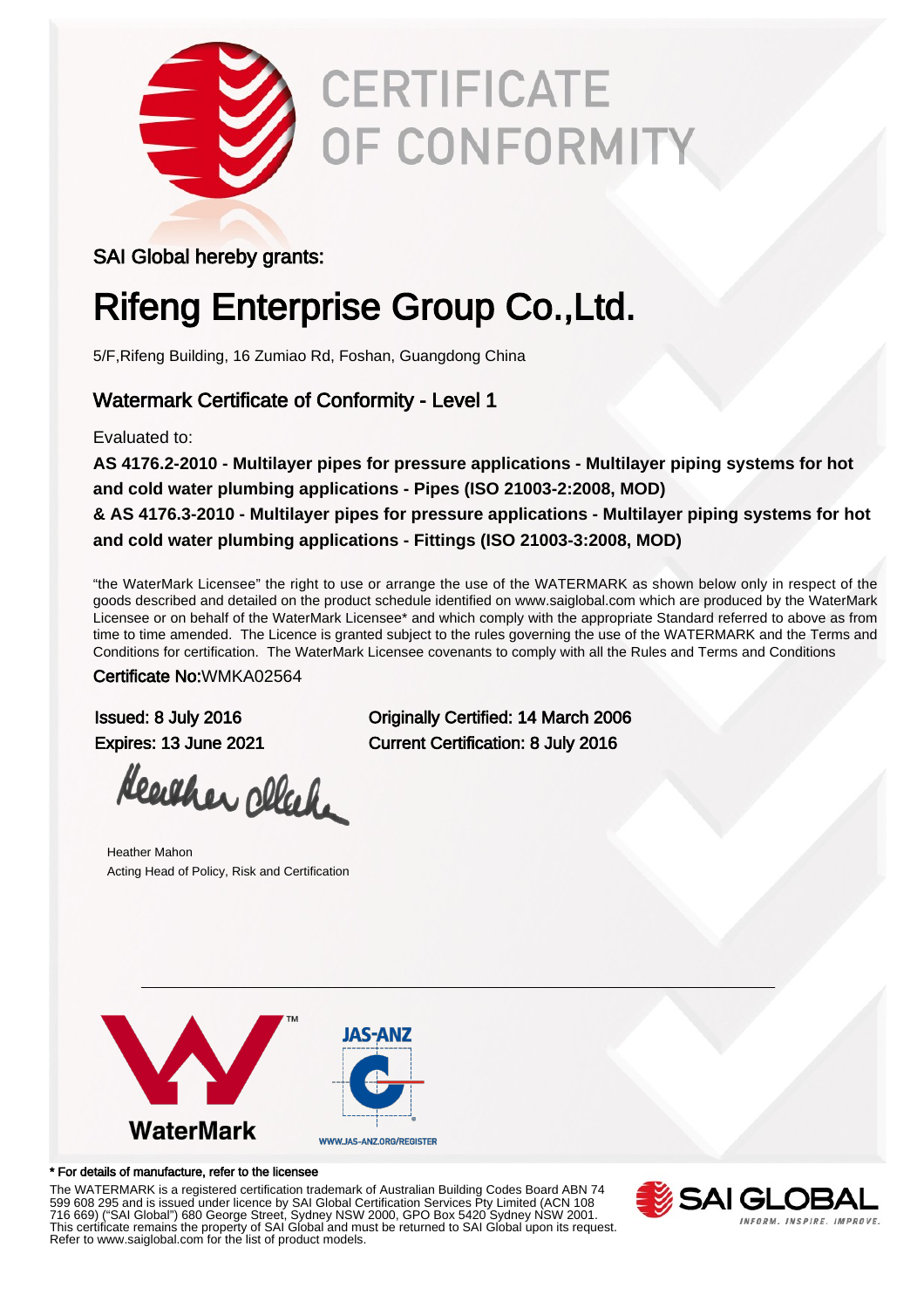### SAI Global hereby grants:

# Rifeng Enterprise Group Co.,Ltd.

5/F,Rifeng Building, 16 Zumiao Rd, Foshan, Guangdong China

### Watermark Certificate of Conformity - Level 1

Evaluated to:

### AS 4176.2-2010 - Multilayer pipes for pressure applications - Multilayer piping systems for hot and cold water plumbing applications - Pipes (ISO 21003-2:2008, MOD)

Model identification of the goods on which the WATERMARK may be used:

| <b>Model Name</b>         | <b>Brand Name</b> | <b>Product Description</b>                         | <b>Application Class</b> | Date Endorsed |
|---------------------------|-------------------|----------------------------------------------------|--------------------------|---------------|
| B1-1216                   | Water Pex/Rifeng  | PEX/Al/PEX Pipe;<br>White/Green/Lilac/Re<br>d/Blue | 2/10 bar & 4/5-6 bar     | 28 Oct 2013   |
| B1-1216                   | Water Pex/Rifeng  | PEX/Al/PEX Pipe;<br>White/Green/Lilac/Re<br>d/Blue | 2/10 bar & 4/5-6 bar     | 28 Oct 2013   |
| B1-1216                   | Water Pex/Rifeng  | PEX/Al/PEX Pipe;<br>White/Green/Lilac/Re<br>d/Blue | 2/10 bar & 4/5-6 bar     | 28 Oct 2013   |
| B1-1216                   | Water Pex/Rifeng  | PEX/Al/PEX Pipe;<br>White/Green/Lilac/Re<br>d/Blue | 2/10 bar & 4/5-6 bar     | 28 Oct 2013   |
| B1-1620                   | Water Pex/Rifeng  | PEX/Al/PEX Pipe;<br>White/Green/Lilac/Re<br>d/Blue | 2/10 bar & 4/5-6 bar     | 28 Oct 2013   |
| B1-2025                   | Water Pex/Rifeng  | PEX/Al/PEX Pipe;<br>White/Green/Lilac/Re<br>d/Blue | 2/10 bar & 4/5-6 bar     | 28 Oct 2013   |
| B1-2632                   | Water Pex/Rifeng  | PEX/Al/PEX Pipe;<br>White/Green/Lilac/Re<br>d/Blue | 2/10 bar & 4/5-6 bar     | 28 Oct 2013   |
| B1-2632                   | Water Pex/Rifeng  | PEX/Al/PEX Pipe;<br>White/Green/Lilac/Re<br>d/Blue | 2/10 bar & 4/5-6 bar     | 28 Oct 2013   |
| B1-3240                   | Water Pex/Rifeng  | PEX/Al/PEX Pipe;<br>White/Green/Lilac/Re<br>d/Blue | 2/10 bar & 4/5-6 bar     | 28 Oct 2013   |
| B1-4150                   | Water Pex/Rifeng  | PEX/Al/PEX Pipe;<br>White/Green/Lilac/Re<br>d/Blue | 2/10 bar & 4/5-6 bar     | 28 Oct 2013   |
| B1-5163                   | Water Pex/Rifeng  | PEX/Al/PEX Pipe;<br>White/Green/Lilac/Re<br>d/Blue | 2/10 bar & 4/5-6 bar     | 28 Oct 2013   |
| Certificate No: WMKA02564 |                   |                                                    | Issued Date: 8 July 2016 |               |

This schedule supersedes all previously issued schedules

#### \* For details of manufacture, refer to the licensee

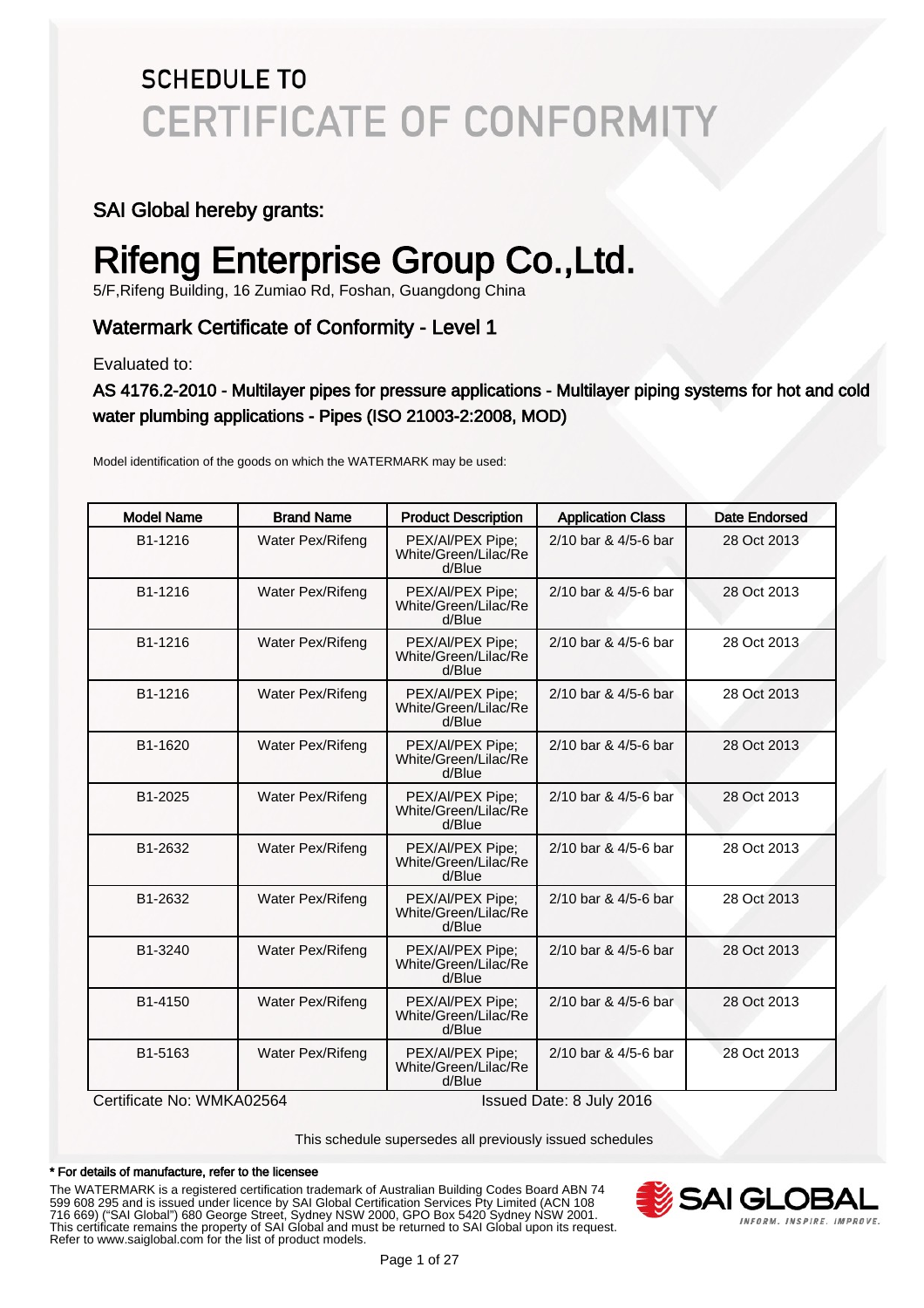### & AS 4176.3-2010 - Multilayer pipes for pressure applications - Multilayer piping systems for hot and cold water plumbing applications - Fittings (ISO 21003-3:2008, MOD)

Model identification of the goods on which the WATERMARK may be used:

| <b>Model Name</b>                      | <b>Brand Name</b> | <b>Product Description</b>                | <b>Application Class</b> | Date Endorsed |
|----------------------------------------|-------------------|-------------------------------------------|--------------------------|---------------|
| 12"-1 RIGHT ANGLE                      | Water Pex/Rifeng  | Shower and Laundry<br>Assemblies          | 2/10 bar; 4/5-6 bar      | 28 Oct 2013   |
| 8"-1 RIGHT ANGLE                       | Water Pex/Rifeng  | Shower and Laundry<br>Assemblies          | 2/10 bar; 4/5-6 bar      | 28 Oct 2013   |
| 8"-2A RIGHT ANGLE                      | Water Pex/Rifeng  | Shower and Laundry<br>Assemblies          | 2/10 bar; 4/5-6 bar      | 28 Oct 2013   |
| 8"-2B RIGHT ANGLE                      | Water Pex/Rifeng  | Shower and Laundry<br>Assemblies          | 2/10 bar; 4/5-6 bar      | 28 Oct 2013   |
| 8"-2C RIGHT ANGLE                      | Water Pex/Rifeng  | Shower and Laundry<br>Assemblies          | 2/10 bar; 4/5-6 bar      | 28 Oct 2013   |
| F5-2632*1Cu IIA                        | RIFENG/WATER PEX  | Socket Adaptor                            | 2/10bar.4/5-6bar         | 8 Nov 2013    |
| F5-2632*3/4Cu IIA                      | RIFENG/WATER PEX  | Socket Adaptor                            | 2/10bar, 4/5-6bar        | 8 Nov 2013    |
| F5-2632*3/4CuF IIA                     | RIFENG/WATER PEX  | Socket Adaptor                            | 2/10bar, 4/5-6bar        | 8 Nov 2013    |
| F5b-L1620*3/4F(Z4)<br>11A              | RIFENG/WATER PEX  | <b>Wall-plated Female</b><br>Elbow        | 2/10bar, 4/5-6bar        | 8 Nov 2013    |
| F5b-S2025*1 IIA<br>(NEL)               | Water Pex/Rifeng  | Male Union                                | 2/10 bar; 4/5-6 bar      | 28 Oct 2013   |
| F5b-S2025*3/4 IIA<br>(NEL)             | Water Pex/Rifeng  | Male Union                                | 2/10 bar; 4/5-6 bar      | 28 Oct 2013   |
| F5b-S2632*1 (NEL)                      | Water Pex/Rifeng  | <b>Male Union</b>                         | 2/10 bar; 4/5-6 bar      | 18 Mar 2016   |
| F5-D1216 IIA                           | RIFENG/WATER PEX  | End Cap                                   | 2/10bar, 4/5-6bar        | 8 Nov 2013    |
| F5-D1620 IIA                           | RIFENG/WATER PEX  | End Cap                                   | 2/10bar, 4/5-6bar        | 8 Nov 2013    |
| F5-D2025 IIA                           | RIFENG/WATER PEX  | End Cap                                   | 2/10bar, 4/5-6bar        | 8 Nov 2013    |
| F5-D2632 IIA                           | RIFENG/WATER PEX  | End Cap                                   | 2/10bar, 4/5-6bar        | 8 Nov 2013    |
| F <sub>5</sub> -<br>K1216*1/2F*1216(Z) | RIFENG/WATER PEX  | Double wall-plated<br>Female Elbow        | 2/10bar, 4/5-6bar        | 8 Nov 2013    |
| F <sub>5</sub> -<br>K1620*1/2F*1620(Z) | RIFENG/WATER PEX  | Double wall-plated<br><b>Female Elbow</b> | 2/10bar, 4/5-6bar        | 8 Nov 2013    |
| F5-L1216*1 IIA                         | RIFENG/WATER PEX  | <b>Male Elbow</b>                         | 2/10bar, 4/5-6bar        | 8 Nov 2013    |
| F5-L1216*1/2 IIA                       | RIFENG/WATER PEX  | <b>Male Elbow</b>                         | 2/10bar, 4/5-6bar        | 8 Nov 2013    |
| F5-L1216*1/2(H) IIA                    | RIFENG/WATER PEX  | <b>Swivel Male Elbow</b>                  | 2/10bar, 4/5-6bar        | 8 Nov 2013    |
| F5-L1216*1/2(Z2)<br>(y135) IIA         | RIFENG/WATER PEX  | <b>Wall-plated Male</b><br>Elbow          | 2/10bar, 4/5-6bar        | 8 Nov 2013    |
| F5-L1216*1/2(Z2)<br>(y165) IIA         | RIFENG/WATER PEX  | <b>Wall-plated Male</b><br>Elbow          | 2/10bar, 4/5-6bar        | 8 Nov 2013    |

Certificate No: WMKA02564 Issued Date: 8 July 2016

This schedule supersedes all previously issued schedules

#### \* For details of manufacture, refer to the licensee

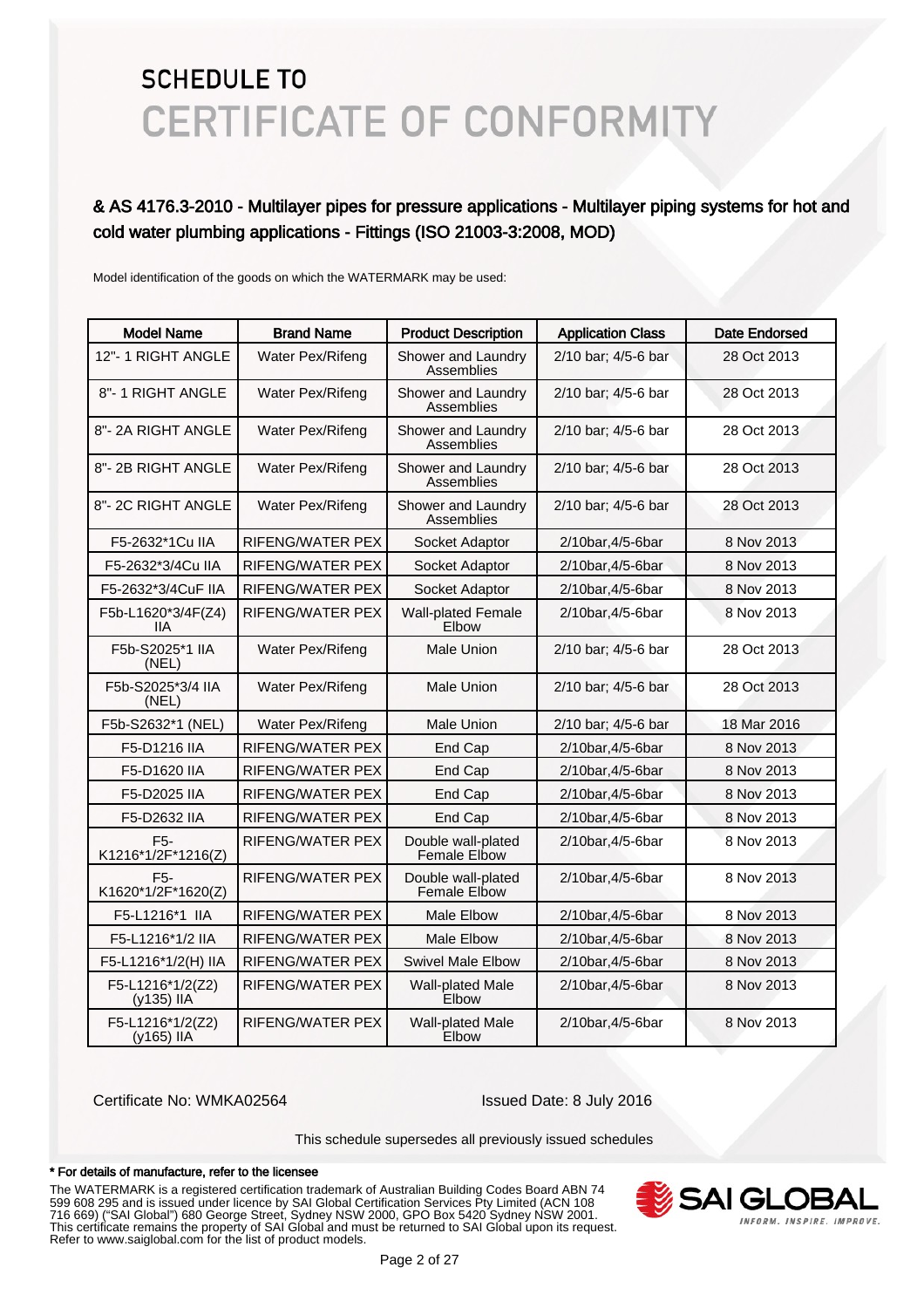| <b>Model Name</b>                             | <b>Brand Name</b>       | <b>Product Description</b>         | <b>Application Class</b> | <b>Date Endorsed</b> |
|-----------------------------------------------|-------------------------|------------------------------------|--------------------------|----------------------|
| F <sub>5</sub> -<br>L1216*1/2(Z2)(Y30)<br>llА | RIFENG/WATER PEX        | Wall-plated Male<br>Elbow          | 2/10bar, 4/5-6bar        | 8 Nov 2013           |
| F <sub>5</sub> -<br>L1216*1/2(Z2)(Y55)<br>ШA  | RIFENG/WATER PEX        | <b>Wall-plated Male</b><br>Elbow   | 2/10bar, 4/5-6bar        | 8 Nov 2013           |
| F5-L1216*1/2F IIA                             | <b>RIFENG/WATER PEX</b> | <b>Female Elbow</b>                | 2/10bar, 4/5-6bar        | 8 Nov 2013           |
| F5-L1216*1/2F(H)IIA                           | <b>RIFENG/WATER PEX</b> | <b>Swivel Female Elbow</b>         | 2/10bar, 4/5-6bar        | 8 Nov 2013           |
| F <sub>5</sub> -<br>L1216*1/2F(H)IIA(NE       | Water Pex/Rifeng        | <b>Swivel Female Elbow</b>         | 2/10 bar; 4/5-6 bar      | 28 Oct 2013          |
| F5-L1216*1/2F(Z) IA                           | RIFENG/WATER PEX        | <b>Wall-plated Male</b><br>Elbow   | 2/10bar, 4/5-6bar        | 8 Nov 2013           |
| F5-L1216*1/2F(Z) IIA                          | <b>RIFENG/WATER PEX</b> | <b>Wall-plated Female</b><br>Elbow | 2/10bar, 4/5-6bar        | 8 Nov 2013           |
| F5-L1216*1/2F(Z1) IIA                         | RIFENG/WATER PEX        | <b>Wall-plated Female</b><br>Elbow | 2/10bar, 4/5-6bar        | 8 Nov 2013           |
| F5-L1216*1/2F(Z4) IIA                         | RIFENG/WATER PEX        | <b>Wall-plated Female</b><br>Elbow | 2/10bar, 4/5-6bar        | 8 Nov 2013           |
| F5-L1216*1216 IIA                             | RIFENG/WATER PEX        | <b>Equal Elbow</b>                 | 2/10bar, 4/5-6bar        | 8 Nov 2013           |
| F5-L1216*1F IIA                               | RIFENG/WATER PEX        | <b>Female Elbow</b>                | 2/10bar, 4/5-6bar        | 8 Nov 2013           |
| F5-L1216*3/4 CUF<br>ШA                        | RIFENG/WATER PEX        | Copper Adaptor                     | 2/10bar, 4/5-6bar        | 8 Nov 2013           |
| F5-L1216*3/4 IIA                              | RIFENG/WATER PEX        | <b>Male Elbow</b>                  | 2/10bar, 4/5-6bar        | 8 Nov 2013           |
| F5-L1216*3/4(H) IIA                           | <b>RIFENG/WATER PEX</b> | <b>Swivel Male Elbow</b>           | 2/10bar, 4/5-6bar        | 8 Nov 2013           |
| F5-L1216*3/4F IIA                             | RIFENG/WATER PEX        | <b>Female Elbow</b>                | 2/10bar, 4/5-6bar        | 8 Nov 2013           |
| F5-L1216*3/4F(H)IIA                           | RIFENG/WATER PEX        | <b>Swivel Female Elbow</b>         | 2/10bar, 4/5-6bar        | 8 Nov 2013           |
| F5-L1216*3/4F(Z4) IIA                         | RIFENG/WATER PEX        | <b>Wall-plated Female</b><br>Elbow | 2/10bar, 4/5-6bar        | 8 Nov 2013           |
| F5-L1216*3/8 IIA                              | RIFENG/WATER PEX        | Male Elbow                         | 2/10bar, 4/5-6bar        | 8 Nov 2013           |
| F5-L1620*1 IIA                                | <b>RIFENG/WATER PEX</b> | Male Elbow                         | 2/10bar, 4/5-6bar        | 8 Nov 2013           |
| F5-L1620*1(H) IIA                             | RIFENG/WATER PEX        | <b>Swivel Male Elbow</b>           | 2/10bar, 4/5-6bar        | 8 Nov 2013           |
| F5-L1620*1/2 IIA                              | RIFENG/WATER PEX        | Male Elbow                         | 2/10bar, 4/5-6bar        | 8 Nov 2013           |
| F5-<br>L1620*1/2(Z2)(Y57)<br>llА              | RIFENG/WATER PEX        | <b>Wall-plated Male</b><br>Elbow   | 2/10bar, 4/5-6bar        | 8 Nov 2013           |
| F5-L1620*1/2F IIA                             | RIFENG/WATER PEX        | <b>Female Elbow</b>                | 2/10bar, 4/5-6bar        | 8 Nov 2013           |
| F5-L1620*1/2F(Z) IA                           | RIFENG/WATER PEX        | <b>Wall-plated Female</b><br>Elbow | 2/10bar, 4/5-6bar        | 8 Nov 2013           |
| F5-L1620*1/2F(Z4) IIA                         | RIFENG/WATER PEX        | <b>Wall-plated Female</b><br>Elbow | 2/10bar, 4/5-6bar        | 8 Nov 2013           |
| F5-L1620*1216 IIA                             | RIFENG/WATER PEX        | <b>Unequal Elbow</b>               | 2/10bar, 4/5-6bar        | 8 Nov 2013           |
| F5-L1620*1620 IIA                             | RIFENG/WATER PEX        | <b>Equal Elbow</b>                 | 2/10bar, 4/5-6bar        | 8 Nov 2013           |
| F5-L1620*1F IIA                               | RIFENG/WATER PEX        | Female Elbow                       | 2/10bar, 4/5-6bar        | 8 Nov 2013           |

Certificate No: WMKA02564 Issued Date: 8 July 2016

This schedule supersedes all previously issued schedules

#### \* For details of manufacture, refer to the licensee

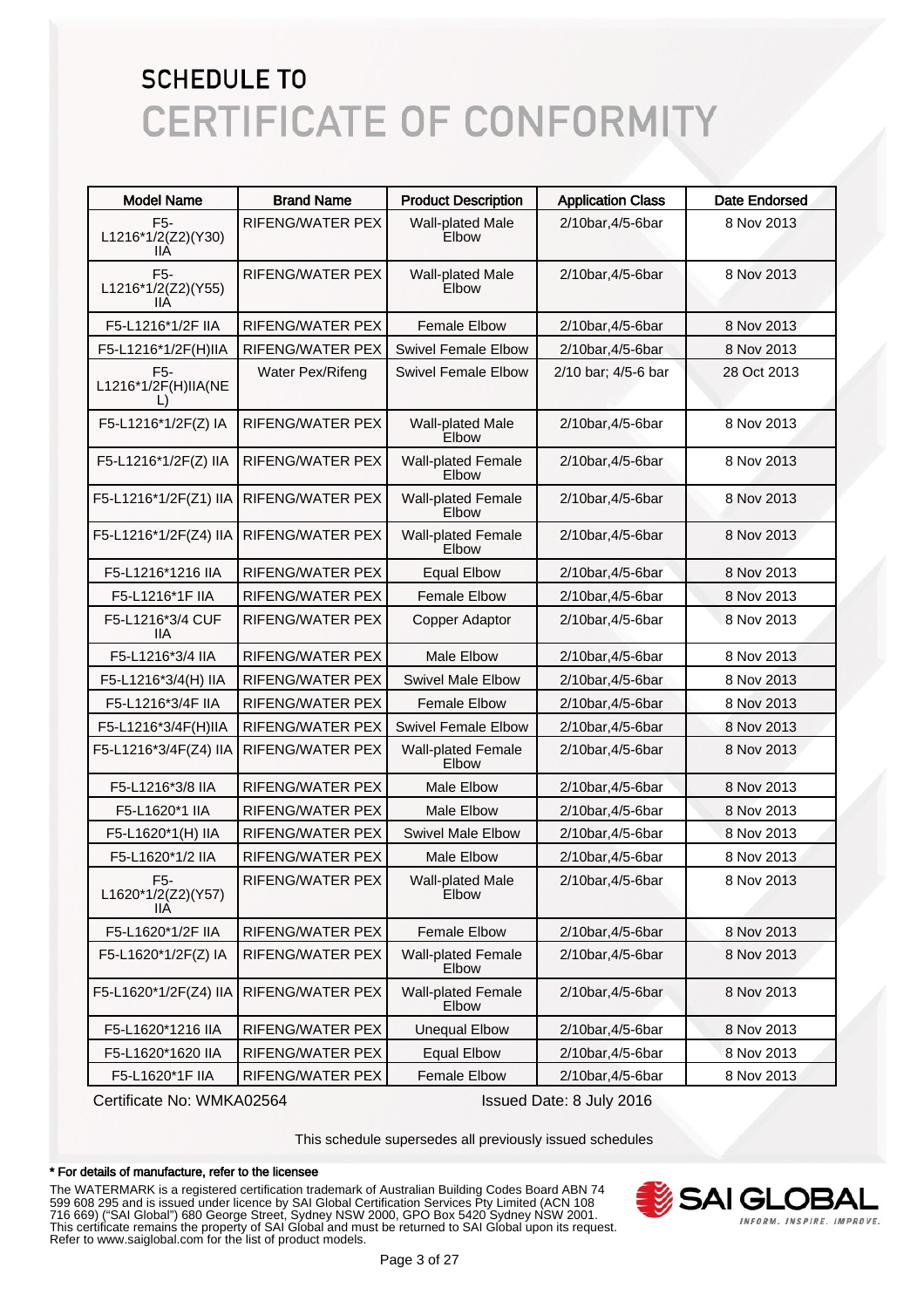| <b>Model Name</b>                                 | <b>Brand Name</b>       | <b>Product Description</b>         | <b>Application Class</b> | <b>Date Endorsed</b> |
|---------------------------------------------------|-------------------------|------------------------------------|--------------------------|----------------------|
| F5-L1620*1F(H) IIA                                | RIFENG/WATER PEX        | <b>Swivel Female Elbow</b>         | 2/10bar, 4/5-6bar        | 8 Nov 2013           |
| F5-L1620*3/4 CU IIA                               | RIFENG/WATER PEX        | Copper Adaptor                     | 2/10bar, 4/5-6bar        | 8 Nov 2013           |
| F5-L1620*3/4 CUF<br>IIА                           | RIFENG/WATER PEX        | Copper Adaptor                     | 2/10bar, 4/5-6bar        | 8 Nov 2013           |
| F5-L1620*3/4 IIA                                  | <b>RIFENG/WATER PEX</b> | <b>Male Elbow</b>                  | 2/10bar, 4/5-6bar        | 8 Nov 2013           |
| F5-L1620*3/4 IIA(Z3)<br>(Y230)                    | <b>RIFENG/WATER PEX</b> | Wall-plated Male<br>Elbow          | 2/10bar, 4/5-6bar        | 8 Nov 2013           |
| F5-L1620*3/4(H) IIA                               | <b>RIFENG/WATER PEX</b> | <b>Swivel Male Elbow</b>           | 2/10bar, 4/5-6bar        | 8 Nov 2013           |
| F <sub>5</sub> -<br>L1620*3/4(Z2)(Y57)<br>IIА     | <b>RIFENG/WATER PEX</b> | Wall-plated Male<br>Elbow          | 2/10bar, 4/5-6bar        | 8 Nov 2013           |
| F5-L1620*3/4F IIA                                 | <b>RIFENG/WATER PEX</b> | <b>Female Elbow</b>                | 2/10bar, 4/5-6bar        | 8 Nov 2013           |
| F5-L1620*3/4F(H) IIA                              | <b>RIFENG/WATER PEX</b> | <b>Swivel Female Elbow</b>         | 2/10bar, 4/5-6bar        | 8 Nov 2013           |
| F <sub>5</sub> -<br>L1620*3/4F(H)IIA(NE<br>$\Box$ | Water Pex/Rifeng        | <b>Swivel Female Elbow</b>         | 2/10 bar; 4/5-6 bar      | 28 Oct 2013          |
| F5-L1620*3/4F(Z) IIA                              | <b>RIFENG/WATER PEX</b> | <b>Wall-plated Female</b><br>Elbow | 2/10bar, 4/5-6bar        | 8 Nov 2013           |
| F5-L1620*3/4F(Z1) IIA                             | <b>RIFENG/WATER PEX</b> | <b>Wall-plated Female</b><br>Elbow | 2/10bar, 4/5-6bar        | 8 Nov 2013           |
| F5-L2025*1 IIA                                    | <b>RIFENG/WATER PEX</b> | Male Elbow                         | 2/10bar, 4/5-6bar        | 8 Nov 2013           |
| F5-L2025*1(H) IIA                                 | RIFENG/WATER PEX        | <b>Swivel Male Elbow</b>           | 2/10bar, 4/5-6bar        | 8 Nov 2013           |
| F5-L2025*1/2 IIA                                  | RIFENG/WATER PEX        | Male Elbow                         | 2/10bar, 4/5-6bar        | 8 Nov 2013           |
| F5-L2025*1/2F IIA                                 | RIFENG/WATER PEX        | <b>Female Elbow</b>                | 2/10bar, 4/5-6bar        | 8 Nov 2013           |
| F5-L2025*1216 IIA                                 | RIFENG/WATER PEX        | <b>Unequal Elbow</b>               | 2/10bar, 4/5-6bar        | 8 Nov 2013           |
| F5-L2025*1620 IIA                                 | RIFENG/WATER PEX        | <b>Unequal Elbow</b>               | 2/10bar, 4/5-6bar        | 8 Nov 2013           |
| F5-L2025*1F IIA                                   | RIFENG/WATER PEX        | <b>Female Elbow</b>                | 2/10bar, 4/5-6bar        | 8 Nov 2013           |
| F5-L2025*1F(H) IIA                                | RIFENG/WATER PEX        | <b>Swivel Female Elbow</b>         | 2/10bar, 4/5-6bar        | 8 Nov 2013           |
| F5-L2025*2025 IIA                                 | RIFENG/WATER PEX        | <b>Equal Elbow</b>                 | 2/10bar, 4/5-6bar        | 8 Nov 2013           |
| F5-L2025*3/4 CU IIA                               | <b>RIFENG/WATER PEX</b> | Copper Adaptor                     | 2/10bar, 4/5-6bar        | 8 Nov 2013           |
| F5-L2025*3/4 CUF<br>IIА                           | <b>RIFENG/WATER PEX</b> | Copper Adaptor                     | 2/10bar, 4/5-6bar        | 8 Nov 2013           |
| F5-L2025*3/4 IIA                                  | RIFENG/WATER PEX        | Male Elbow                         | 2/10bar, 4/5-6bar        | 8 Nov 2013           |
| F5-L2025*3/4(H) IIA                               | RIFENG/WATER PEX        | Swivel Male Elbow                  | 2/10bar, 4/5-6bar        | 8 Nov 2013           |
| F5-L2025*3/4F IIA                                 | RIFENG/WATER PEX        | <b>Female Elbow</b>                | 2/10bar, 4/5-6bar        | 8 Nov 2013           |
| F5-L2025*3/4F(H) IIA                              | RIFENG/WATER PEX        | Swivel Female Elbow                | 2/10bar, 4/5-6bar        | 8 Nov 2013           |
| F5-L2025*3/4F(Z) IIA                              | RIFENG/WATER PEX        | <b>Wall-plated Female</b><br>Elbow | 2/10bar, 4/5-6bar        | 8 Nov 2013           |
| F5-L2025*3/4F(Z1) IIA                             | RIFENG/WATER PEX        | <b>Wall-plated Female</b><br>Elbow | 2/10bar, 4/5-6bar        | 8 Nov 2013           |
| F5-L2632*1 1/4 IIA                                | RIFENG/WATER PEX        | Male Elbow                         | 2/10bar, 4/5-6bar        | 8 Nov 2013           |
| F5-L2632*1 1/4F IIA                               | RIFENG/WATER PEX        | Female Elbow                       | 2/10bar, 4/5-6bar        | 8 Nov 2013           |

Certificate No: WMKA02564 Issued Date: 8 July 2016

This schedule supersedes all previously issued schedules

#### \* For details of manufacture, refer to the licensee

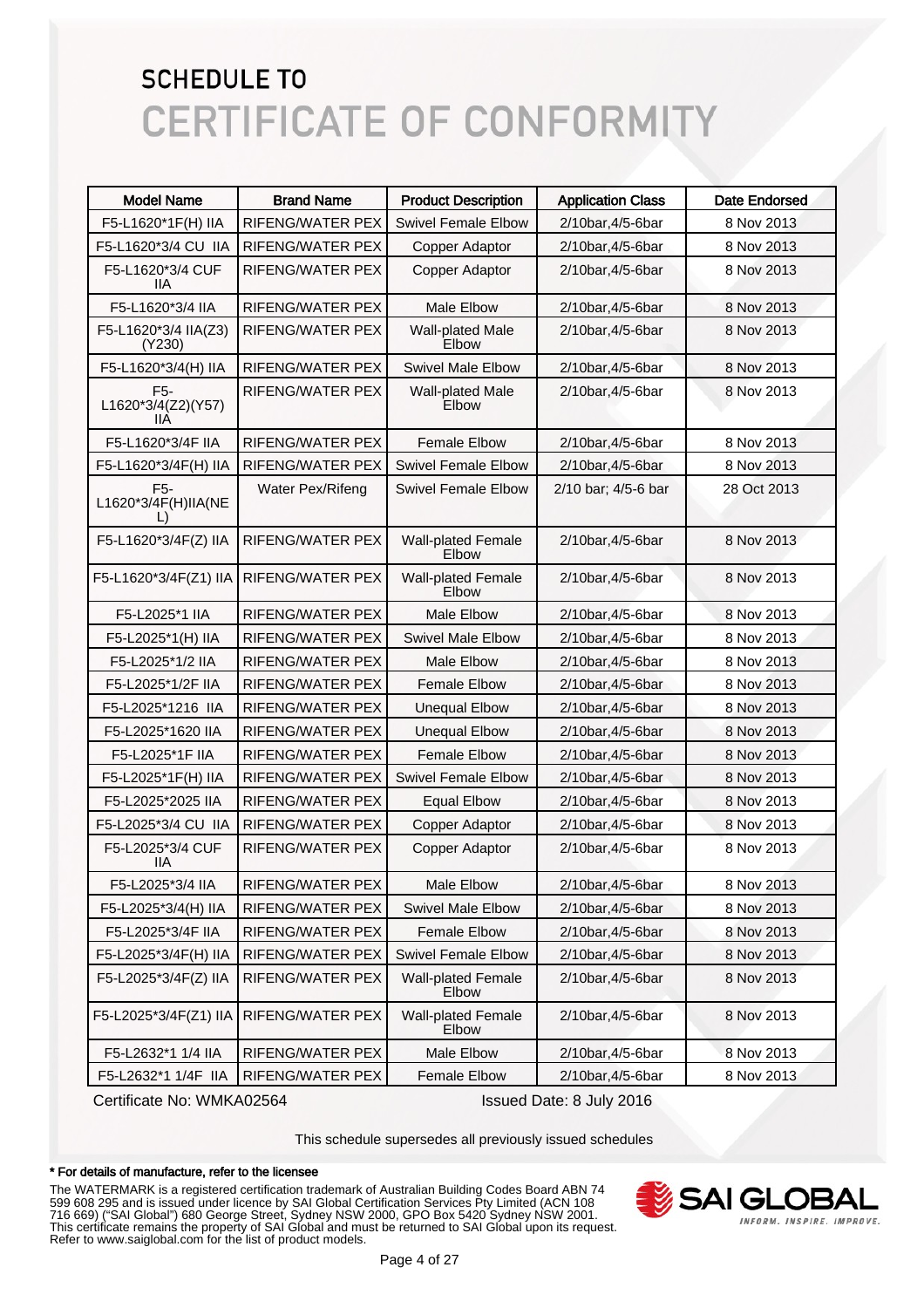| <b>Model Name</b>        | <b>Brand Name</b> | <b>Product Description</b> | <b>Application Class</b> | Date Endorsed |
|--------------------------|-------------------|----------------------------|--------------------------|---------------|
| F5-L2632*1 IIA           | RIFENG/WATER PEX  | Male Elbow                 | 2/10bar, 4/5-6bar        | 8 Nov 2013    |
| F5-L2632*1(H) IIA        | RIFENG/WATER PEX  | <b>Swivel Male Elbow</b>   | 2/10bar, 4/5-6bar        | 8 Nov 2013    |
| F5-L2632*1216 IIA        | RIFENG/WATER PEX  | <b>Unequal Elbow</b>       | 2/10bar, 4/5-6bar        | 8 Nov 2013    |
| F5-L2632*1620 IIA        | RIFENG/WATER PEX  | <b>Unequal Elbow</b>       | 2/10bar, 4/5-6bar        | 8 Nov 2013    |
| F5-L2632*1F IIA          | RIFENG/WATER PEX  | <b>Female Elbow</b>        | 2/10bar, 4/5-6bar        | 8 Nov 2013    |
| F5-L2632*1F(H) IIA       | RIFENG/WATER PEX  | <b>Swivel Female Elbow</b> | 2/10bar, 4/5-6bar        | 8 Nov 2013    |
| F5-L2632*2632 IIA        | RIFENG/WATER PEX  | <b>Equal Elbow</b>         | 2/10bar, 4/5-6bar        | 8 Nov 2013    |
| F5-L2632*3/4(H) IIA      | RIFENG/WATER PEX  | Swivel Male Elbow          | 2/10bar, 4/5-6bar        | 8 Nov 2013    |
| F5-L2632*3/4F IIA        | RIFENG/WATER PEX  | <b>Female Elbow</b>        | 2/10bar, 4/5-6bar        | 8 Nov 2013    |
| F5-L2632*3/4F(H) IIA     | RIFENG/WATER PEX  | <b>Swivel Female Elbow</b> | 2/10bar, 4/5-6bar        | 8 Nov 2013    |
| F5-L3240*1 1/2F IIA      | RIFENG/WATER PEX  | <b>Female Elbow</b>        | 2/10bar, 4/5-6bar        | 8 Nov 2013    |
| F5-L3240*1 1/4F IIA      | RIFENG/WATER PEX  | <b>Female Elbow</b>        | 2/10bar, 4/5-6bar        | 8 Nov 2013    |
| F5-L3240*1 IIA           | RIFENG/WATER PEX  | Male Elbow                 | 2/10bar, 4/5-6bar        | 8 Nov 2013    |
| F5-L3240*1F IIA          | RIFENG/WATER PEX  | <b>Female Elbow</b>        | 2/10bar, 4/5-6bar        | 8 Nov 2013    |
| F5-L3240*2025 IIA        | RIFENG/WATER PEX  | <b>Unequal Elbow</b>       | 2/10bar, 4/5-6bar        | 8 Nov 2013    |
| F5-L3240*2632 IIA        | RIFENG/WATER PEX  | <b>Unequal Elbow</b>       | 2/10bar, 4/5-6bar        | 8 Nov 2013    |
| F5-L3240*3240 IIA        | RIFENG/WATER PEX  | <b>Equal Elbow</b>         | 2/10bar, 4/5-6bar        | 8 Nov 2013    |
| F5-L4150*1 1/2 IIA       | RIFENG/WATER PEX  | Male Elbow                 | 2/10bar, 4/5-6bar        | 8 Nov 2013    |
| F5-L4150*1 1/2F IIA      | RIFENG/WATER PEX  | <b>Female Elbow</b>        | 2/10bar, 4/5-6bar        | 8 Nov 2013    |
| F5-L4150*1F IIA          | RIFENG/WATER PEX  | <b>Female Elbow</b>        | 2/10bar, 4/5-6bar        | 8 Nov 2013    |
| F5-L4150*2632 IIA        | RIFENG/WATER PEX  | <b>Unequal Elbow</b>       | 2/10bar, 4/5-6bar        | 8 Nov 2013    |
| F5-L4150*3240 IIA        | RIFENG/WATER PEX  | <b>Unequal Elbow</b>       | 2/10bar, 4/5-6bar        | 8 Nov 2013    |
| F5-L4150*4150 IIA        | RIFENG/WATER PEX  | <b>Equal Elbow</b>         | 2/10bar, 4/5-6bar        | 8 Nov 2013    |
| F5-L5163*11/2 IIA        | RIFENG/WATER PEX  | Male Elbow                 | 2/10bar, 4/5-6bar        | 8 Nov 2013    |
| F5-L5163*1F IIA          | RIFENG/WATER PEX  | <b>Female Elbow</b>        | 2/10bar, 4/5-6bar        | 8 Nov 2013    |
| F5-L5163*2 IIA           | RIFENG/WATER PEX  | Male Elbow                 | 2/10bar, 4/5-6bar        | 8 Nov 2013    |
| F5-L5163*2632 IIA        | RIFENG/WATER PEX  | <b>Unequal Elbow</b>       | 2/10bar, 4/5-6bar        | 8 Nov 2013    |
| F5-L5163*2F IIA          | RIFENG/WATER PEX  | <b>Female Elbow</b>        | 2/10bar, 4/5-6bar        | 8 Nov 2013    |
| F5-L5163*3240 IIA        | RIFENG/WATER PEX  | <b>Unequal Elbow</b>       | 2/10bar, 4/5-6bar        | 8 Nov 2013    |
| F5-L5163*4150 IIA        | RIFENG/WATER PEX  | <b>Unequal Elbow</b>       | 2/10bar, 4/5-6bar        | 8 Nov 2013    |
| F5-L5163*5163 IIA        | RIFENG/WATER PEX  | <b>Equal Elbow</b>         | 2/10bar, 4/5-6bar        | 8 Nov 2013    |
| F5-S1216*1 IIA           | RIFENG/WATER PEX  | Male Union                 | 2/10bar, 4/5-6bar        | 8 Nov 2013    |
| F5-S1216*1/2 CU IIA      | RIFENG/WATER PEX  | Copper Adaptor             | 2/10bar, 4/5-6bar        | 8 Nov 2013    |
| F5-S1216*1/2 CUF<br>IIA. | RIFENG/WATER PEX  | <b>Copper Adaptor</b>      | 2/10bar, 4/5-6bar        | 8 Nov 2013    |
| F5-S1216*1/2 IIA         | RIFENG/WATER PEX  | Male Union                 | 2/10bar, 4/5-6bar        | 8 Nov 2013    |
| F5-S1216*1/2(H) IIA      | RIFENG/WATER PEX  | <b>Male Swivel Union</b>   | 2/10bar, 4/5-6bar        | 8 Nov 2013    |
| F5-S1216*1/2F IIA        | RIFENG/WATER PEX  | Female Union               | 2/10bar, 4/5-6bar        | 8 Nov 2013    |

Certificate No: WMKA02564 Issued Date: 8 July 2016

This schedule supersedes all previously issued schedules

#### \* For details of manufacture, refer to the licensee

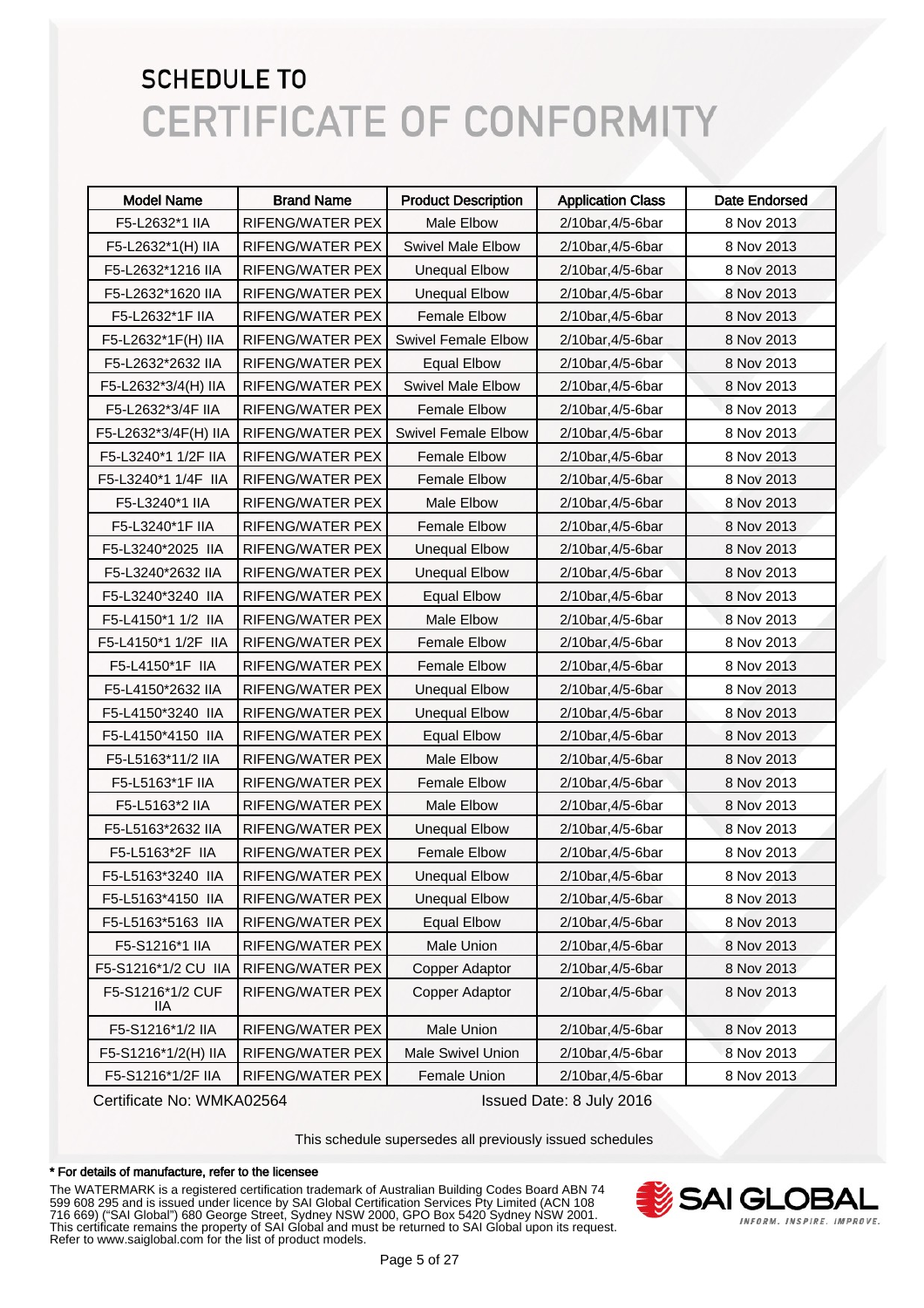| <b>Model Name</b>                            | <b>Brand Name</b>       | <b>Product Description</b> | <b>Application Class</b> | <b>Date Endorsed</b> |
|----------------------------------------------|-------------------------|----------------------------|--------------------------|----------------------|
| F5-S1216*1/2F(H) IIA                         | <b>RIFENG/WATER PEX</b> | <b>Female Swivel Union</b> | 2/10bar, 4/5-6bar        | 8 Nov 2013           |
| F <sub>5</sub> -<br>S1216*1/2F(H)IIA(NE<br>ш | Water Pex/Rifeng        | <b>Swivel Female Union</b> | 2/10 bar; 4/5-6 bar      | 28 Oct 2013          |
| F <sub>5</sub> -<br>S1216*1/2F(H)IIA(NE      | Water Pex/Rifeng        | <b>Swivel Female Union</b> | 2/10 bar; 4/5-6 bar      | 28 Oct 2013          |
| F5-S1216*1/4CUF IIA                          | RIFENG/WATER PEX        | <b>Copper Adaptor</b>      | 2/10bar, 4/5-6bar        | 8 Nov 2013           |
| F5-S1216*1/4CUF<br>IIA(C9)                   | RIFENG/WATER PEX        | Copper Adaptor             | 2/10bar, 4/5-6bar        | 8 Nov 2013           |
| F5-S1216*1/4F IIA                            | <b>RIFENG/WATER PEX</b> | <b>Female Union</b>        | 2/10bar, 4/5-6bar        | 8 Nov 2013           |
| F5-S1216*10 CU2 IIA                          | <b>RIFENG/WATER PEX</b> | Copper Adaptor             | 2/10bar, 4/5-6bar        | 8 Nov 2013           |
| F5-S1216*12 CU2 IIA                          | RIFENG/WATER PEX        | <b>Copper Adaptor</b>      | 2/10bar, 4/5-6bar        | 8 Nov 2013           |
| F5-S1216*12 CU3 IIA                          | RIFENG/WATER PEX        | Copper Adaptor             | 2/10bar, 4/5-6bar        | 8 Nov 2013           |
| F5-S1216*1216 IIA                            | RIFENG/WATER PEX        | <b>Equal Union</b>         | 2/10bar, 4/5-6bar        | 8 Nov 2013           |
| F5-S1216*1216(H)<br><b>IIA</b>               | RIFENG/WATER PEX        | <b>Swivel Union</b>        | 2/10bar, 4/5-6bar        | 8 Nov 2013           |
| F5-S1216*15 CU2 IIA                          | RIFENG/WATER PEX        | Copper Adaptor             | 2/10bar, 4/5-6bar        | 8 Nov 2013           |
| F5-S1216*15 CUF IIA                          | <b>RIFENG/WATER PEX</b> | Copper Adaptor             | 2/10bar, 4/5-6bar        | 8 Nov 2013           |
| F5-S1216*1F IIA                              | <b>RIFENG/WATER PEX</b> | Female Union               | 2/10bar, 4/5-6bar        | 8 Nov 2013           |
| F5-S1216*3/4 CU IIA                          | RIFENG/WATER PEX        | Copper Adaptor             | 2/10bar, 4/5-6bar        | 8 Nov 2013           |
| F5-S1216*3/4 CUF<br>11A                      | RIFENG/WATER PEX        | Copper Adaptor             | 2/10bar, 4/5-6bar        | 8 Nov 2013           |
| F5-S1216*3/4 IIA                             | RIFENG/WATER PEX        | <b>Male Union</b>          | 2/10bar, 4/5-6bar        | 8 Nov 2013           |
| F5-S1216*3/4(H) IIA                          | RIFENG/WATER PEX        | <b>Male Swivel Union</b>   | 2/10bar, 4/5-6bar        | 8 Nov 2013           |
| F5-S1216*3/4F IIA                            | RIFENG/WATER PEX        | Female Union               | 2/10bar, 4/5-6bar        | 8 Nov 2013           |
| F5-S1216*3/4F(H) IIA                         | RIFENG/WATER PEX        | <b>Female Swivel Union</b> | 2/10bar, 4/5-6bar        | 8 Nov 2013           |
| F5-S1216*3/8 CUF<br>11A                      | RIFENG/WATER PEX        | Copper Adaptor             | 2/10bar, 4/5-6bar        | 8 Nov 2013           |
| F5-S1216*3/8 IIA                             | RIFENG/WATER PEX        | <b>Male Union</b>          | 2/10bar, 4/5-6bar        | 8 Nov 2013           |
| F5-S1620*1 IIA                               | RIFENG/WATER PEX        | <b>Male Union</b>          | 2/10bar, 4/5-6bar        | 8 Nov 2013           |
| F5-S1620*1(H) IIA                            | <b>RIFENG/WATER PEX</b> | <b>Male Swivel Union</b>   | 2/10bar, 4/5-6bar        | 8 Nov 2013           |
| F5-S1620*1/2 CU IIA                          | RIFENG/WATER PEX        | Copper Adaptor             | 2/10bar, 4/5-6bar        | 8 Nov 2013           |
| F5-S1620*1/2 CUF<br>IIA.                     | RIFENG/WATER PEX        | Copper Adaptor             | 2/10bar, 4/5-6bar        | 8 Nov 2013           |
| F5-S1620*1/2 IIA                             | RIFENG/WATER PEX        | Male Union                 | 2/10bar, 4/5-6bar        | 8 Nov 2013           |
| F5-S1620*1/2F IIA                            | RIFENG/WATER PEX        | Female Union               | 2/10bar, 4/5-6bar        | 8 Nov 2013           |
| F5-S1620*1/2F(H) IIA                         | RIFENG/WATER PEX        | Female Swivel Union        | 2/10bar, 4/5-6bar        | 8 Nov 2013           |
| F5-S1620*1/4CUF IIA                          | RIFENG/WATER PEX        | <b>Copper Adaptor</b>      | 2/10bar, 4/5-6bar        | 8 Nov 2013           |
| F5-S1620*1216 IIA                            | RIFENG/WATER PEX        | <b>Unequal Union</b>       | 2/10bar, 4/5-6bar        | 8 Nov 2013           |
| F5-S1620*1620 IIA                            | RIFENG/WATER PEX        | <b>Equal Union</b>         | 2/10bar, 4/5-6bar        | 8 Nov 2013           |

Certificate No: WMKA02564 Issued Date: 8 July 2016

This schedule supersedes all previously issued schedules

#### \* For details of manufacture, refer to the licensee

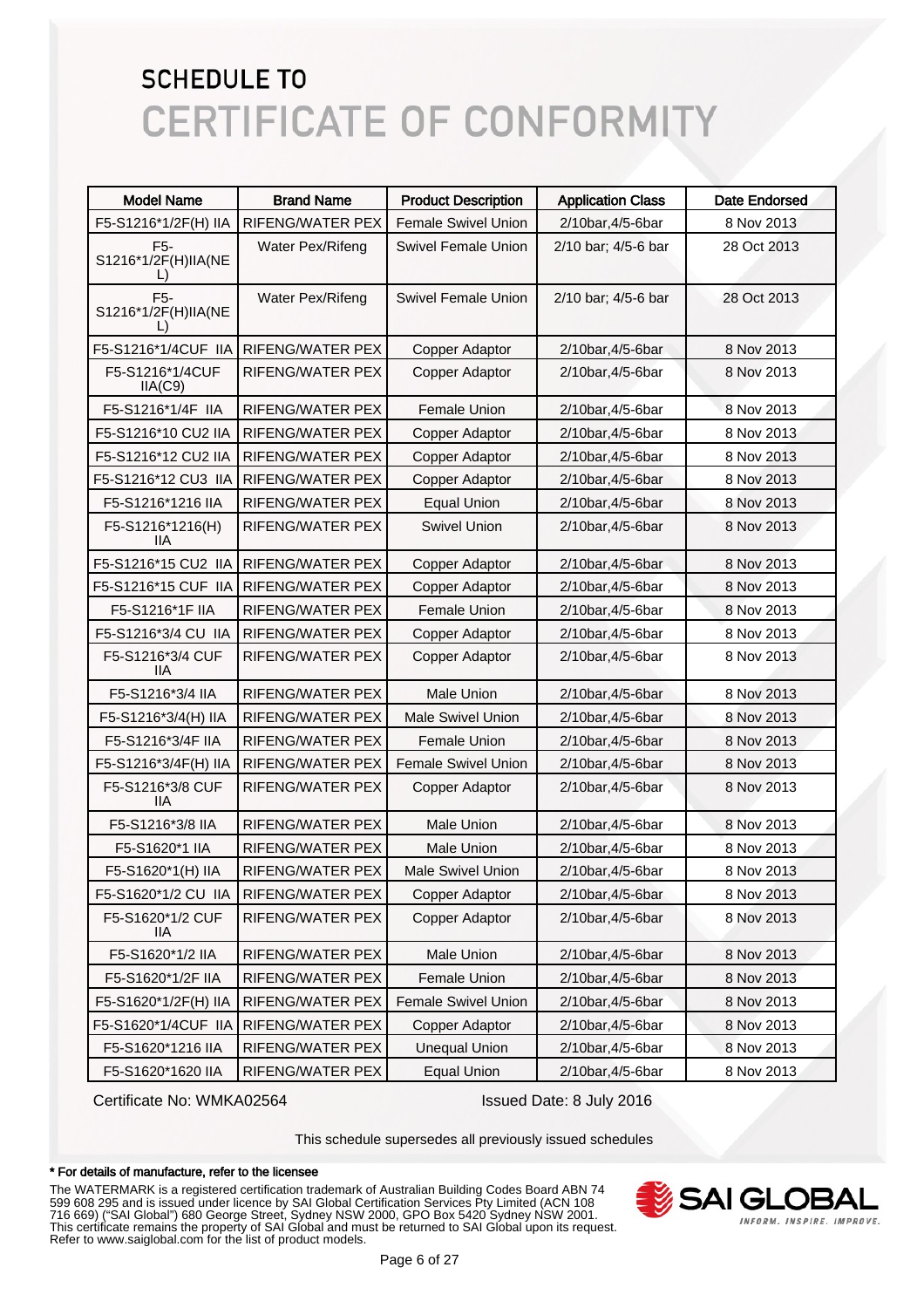| <b>Model Name</b>                                 | <b>Brand Name</b>       | <b>Product Description</b> | <b>Application Class</b> | <b>Date Endorsed</b> |
|---------------------------------------------------|-------------------------|----------------------------|--------------------------|----------------------|
| F5-S1620*18 CU IIA                                | RIFENG/WATER PEX        | Copper Adaptor             | 2/10bar, 4/5-6bar        | 8 Nov 2013           |
| F5-S1620*18 CU3 IIA                               | RIFENG/WATER PEX        | Copper Adaptor             | 2/10bar, 4/5-6bar        | 8 Nov 2013           |
| F5-S1620*1F IIA                                   | <b>RIFENG/WATER PEX</b> | <b>Female Union</b>        | 2/10bar, 4/5-6bar        | 8 Nov 2013           |
| F5-S1620*1F(H) IIA                                | RIFENG/WATER PEX        | <b>Female Swivel Union</b> | 2/10bar, 4/5-6bar        | 8 Nov 2013           |
| F5-S1620*22 CU2 IIA                               | RIFENG/WATER PEX        | Copper Adaptor             | 2/10bar, 4/5-6bar        | 8 Nov 2013           |
| F5-S1620*22 CUF IIA                               | RIFENG/WATER PEX        | <b>Copper Adaptor</b>      | 2/10bar, 4/5-6bar        | 8 Nov 2013           |
| F5-S1620*3/4 CU IIA                               | <b>RIFENG/WATER PEX</b> | Copper Adaptor             | 2/10bar, 4/5-6bar        | 8 Nov 2013           |
| F5-S1620*3/4 CUF<br>llА                           | <b>RIFENG/WATER PEX</b> | <b>Copper Adaptor</b>      | 2/10bar, 4/5-6bar        | 8 Nov 2013           |
| F5-S1620*3/4 IIA                                  | <b>RIFENG/WATER PEX</b> | <b>Male Union</b>          | 2/10bar, 4/5-6bar        | 8 Nov 2013           |
| F5-S1620*3/4(H) IIA                               | RIFENG/WATER PEX        | Male Swivel Union          | 2/10bar, 4/5-6bar        | 8 Nov 2013           |
| F5-S1620*3/4F IIA                                 | RIFENG/WATER PEX        | <b>Female Union</b>        | 2/10bar, 4/5-6bar        | 8 Nov 2013           |
| F5-S1620*3/4F(H) IIA                              | RIFENG/WATER PEX        | Female Swivel Union        | 2/10bar, 4/5-6bar        | 8 Nov 2013           |
| F <sub>5</sub> -<br>S1620*3/4F(H)IIA(NE<br>$\Box$ | Water Pex/Rifeng        | <b>Swivel Female Union</b> | 2/10 bar; 4/5-6 bar      | 28 Oct 2013          |
| F5-S1620*3/8CUF IIA                               | <b>RIFENG/WATER PEX</b> | Copper Adaptor             | 2/10bar, 4/5-6bar        | 8 Nov 2013           |
| F5-S1620*5/8 CUF<br>llА                           | <b>RIFENG/WATER PEX</b> | <b>Copper Adaptor</b>      | 2/10bar, 4/5-6bar        | 8 Nov 2013           |
| F5-S2025*1 CU<br><b>IIA</b>                       | RIFENG/WATER PEX        | Copper Adaptor             | 2/10bar, 4/5-6bar        | 8 Nov 2013           |
| F5-S2025*1 CUF<br>liа                             | <b>RIFENG/WATER PEX</b> | Copper Adaptor             | 2/10bar, 4/5-6bar        | 8 Nov 2013           |
| F5-S2025*1 IIA                                    | <b>RIFENG/WATER PEX</b> | Male Union                 | 2/10bar, 4/5-6bar        | 8 Nov 2013           |
| F5-S2025*1(H) IIA                                 | RIFENG/WATER PEX        | <b>Male Swivel Union</b>   | 2/10bar, 4/5-6bar        | 8 Nov 2013           |
| F5-S2025*1/2 CU IIA                               | RIFENG/WATER PEX        | Copper Adaptor             | 2/10bar, 4/5-6bar        | 8 Nov 2013           |
| F5-S2025*1/2 CUF<br>llА                           | RIFENG/WATER PEX        | <b>Copper Adaptor</b>      | 2/10bar, 4/5-6bar        | 8 Nov 2013           |
| F5-S2025*1/2 IIA                                  | <b>RIFENG/WATER PEX</b> | <b>Male Union</b>          | 2/10bar, 4/5-6bar        | 8 Nov 2013           |
| F5-S2025*1/2F IIA                                 | RIFENG/WATER PEX        | Female Union               | 2/10bar, 4/5-6bar        | 8 Nov 2013           |
| F5-S2025*1216 IIA                                 | RIFENG/WATER PEX        | <b>Unequal Union</b>       | 2/10bar, 4/5-6bar        | 8 Nov 2013           |
| F5-S2025*1620 IIA                                 | RIFENG/WATER PEX        | <b>Unequal Union</b>       | 2/10bar, 4/5-6bar        | 8 Nov 2013           |
| F5-S2025*1F IIA                                   | RIFENG/WATER PEX        | Female Union               | 2/10bar, 4/5-6bar        | 8 Nov 2013           |
| F5-S2025*1F(H) IIA                                | RIFENG/WATER PEX        | Female Swivel Union        | 2/10bar, 4/5-6bar        | 8 Nov 2013           |
| F5-S2025*2025 IIA                                 | RIFENG/WATER PEX        | <b>Equal Union</b>         | 2/10bar, 4/5-6bar        | 8 Nov 2013           |
| F5-S2025*2025(H)<br>IIА                           | RIFENG/WATER PEX        | <b>Male Swivel Union</b>   | 2/10bar, 4/5-6bar        | 8 Nov 2013           |
| F5-S2025*22 CU IIA                                | RIFENG/WATER PEX        | Copper Adaptor             | 2/10bar, 4/5-6bar        | 8 Nov 2013           |
| F5-S2025*22 CU2 IIA                               | RIFENG/WATER PEX        | Copper Adaptor             | 2/10bar, 4/5-6bar        | 8 Nov 2013           |
| F5-S2025*22 CUF IIA                               | RIFENG/WATER PEX        | Copper Adaptor             | 2/10bar, 4/5-6bar        | 8 Nov 2013           |
| F5-S2025*3/4 CU IIA                               | RIFENG/WATER PEX        | Copper Adaptor             | 2/10bar, 4/5-6bar        | 8 Nov 2013           |

Certificate No: WMKA02564 Issued Date: 8 July 2016

This schedule supersedes all previously issued schedules

#### \* For details of manufacture, refer to the licensee

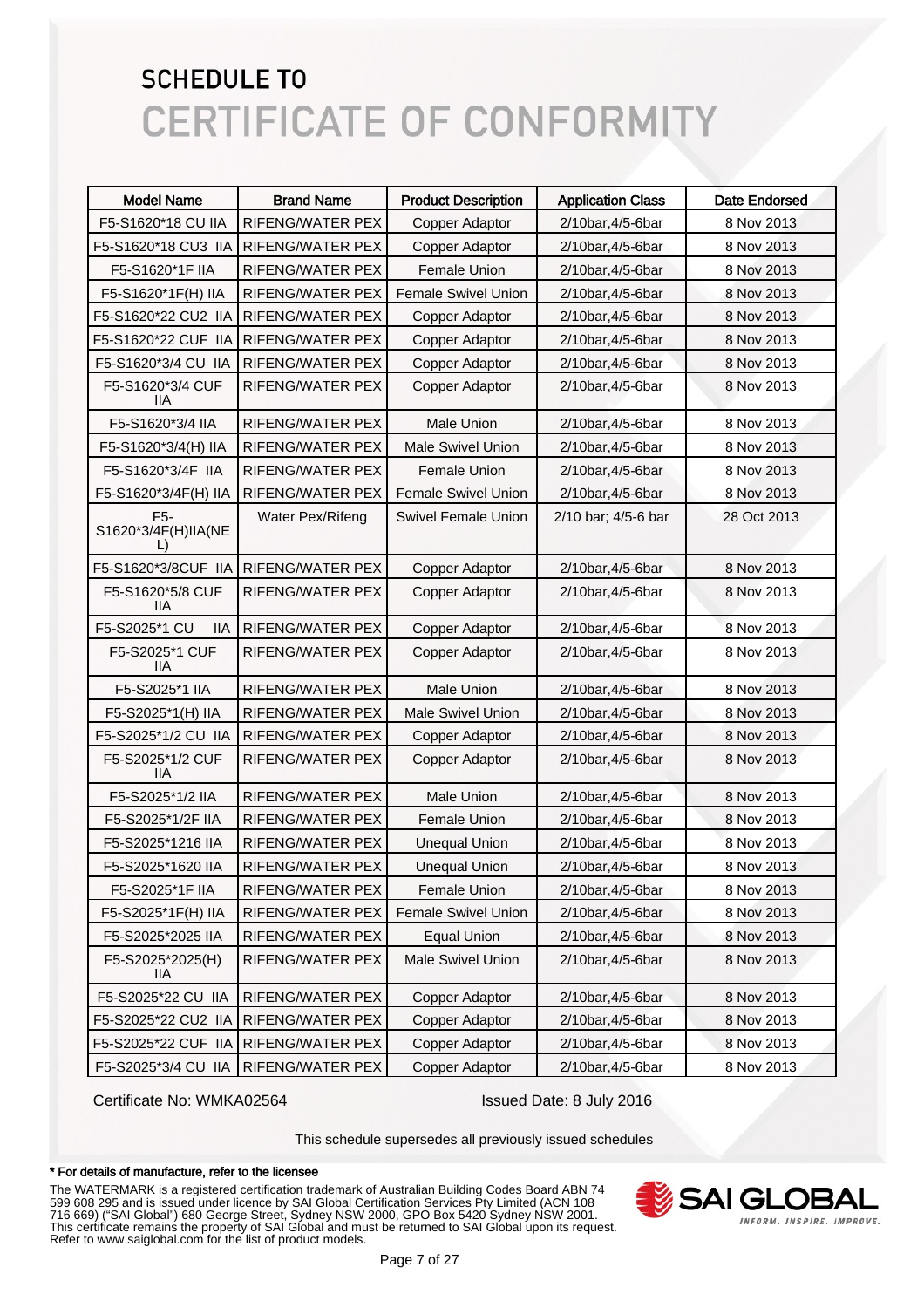| <b>Model Name</b>       | <b>Brand Name</b>       | <b>Product Description</b> | <b>Application Class</b> | <b>Date Endorsed</b> |
|-------------------------|-------------------------|----------------------------|--------------------------|----------------------|
| F5-S2025*3/4 CUF<br>ШA  | RIFENG/WATER PEX        | Copper Adaptor             | 2/10bar, 4/5-6bar        | 8 Nov 2013           |
| F5-S2025*3/4 IIA        | <b>RIFENG/WATER PEX</b> | <b>Male Union</b>          | 2/10bar, 4/5-6bar        | 8 Nov 2013           |
| F5-S2025*3/4(H) IIA     | RIFENG/WATER PEX        | Male Swivel Union          | 2/10bar, 4/5-6bar        | 8 Nov 2013           |
| F5-S2025*3/4F IIA       | <b>RIFENG/WATER PEX</b> | <b>Female Union</b>        | 2/10bar, 4/5-6bar        | 8 Nov 2013           |
| F5-S2025*3/4F(H) IIA    | <b>RIFENG/WATER PEX</b> | <b>Female Swivel Union</b> | 2/10bar, 4/5-6bar        | 8 Nov 2013           |
| F5-S2025*7/8 CUF<br>ШA  | RIFENG/WATER PEX        | Copper Adaptor             | 2/10bar, 4/5-6bar        | 8 Nov 2013           |
| F5-S2632*1 CU IIA       | <b>RIFENG/WATER PEX</b> | Copper Adaptor             | 2/10bar, 4/5-6bar        | 8 Nov 2013           |
| F5-S2632*1 CUF IIA      | <b>RIFENG/WATER PEX</b> | Copper Adaptor             | 2/10bar, 4/5-6bar        | 8 Nov 2013           |
| F5-S2632*1 IIA          | <b>RIFENG/WATER PEX</b> | <b>Male Union</b>          | 2/10bar, 4/5-6bar        | 8 Nov 2013           |
| F5-S2632*1(H) IIA       | <b>RIFENG/WATER PEX</b> | <b>Male Swivel Union</b>   | 2/10bar, 4/5-6bar        | 8 Nov 2013           |
| F5-S2632*11/2 IIA       | <b>RIFENG/WATER PEX</b> | <b>Male Union</b>          | 2/10bar, 4/5-6bar        | 8 Nov 2013           |
| F5-S2632*11/4 IIA       | <b>RIFENG/WATER PEX</b> | Male Union                 | 2/10bar, 4/5-6bar        | 8 Nov 2013           |
| F5-S2632*11/4F IIA      | <b>RIFENG/WATER PEX</b> | Female Union               | 2/10bar, 4/5-6bar        | 8 Nov 2013           |
| F5-S2632*1216 IIA       | RIFENG/WATER PEX        | <b>Unequal Union</b>       | 2/10bar, 4/5-6bar        | 8 Nov 2013           |
| F5-S2632*1620 IIA       | RIFENG/WATER PEX        | <b>Unequal Union</b>       | 2/10bar, 4/5-6bar        | 8 Nov 2013           |
| F5-S2632*1F IIA         | RIFENG/WATER PEX        | <b>Female Union</b>        | 2/10bar, 4/5-6bar        | 8 Nov 2013           |
| F5-S2632*1F(H) IIA      | <b>RIFENG/WATER PEX</b> | <b>Female Swivel Union</b> | 2/10bar, 4/5-6bar        | 8 Nov 2013           |
| F5-S2632*2025 IIA       | <b>RIFENG/WATER PEX</b> | <b>Unequal Union</b>       | 2/10bar, 4/5-6bar        | 8 Nov 2013           |
| F5-S2632*22 CU2 IIA     | RIFENG/WATER PEX        | Copper Adaptor             | 2/10bar, 4/5-6bar        | 8 Nov 2013           |
| F5-S2632*2632 IIA       | <b>RIFENG/WATER PEX</b> | <b>Equal Union</b>         | 2/10bar, 4/5-6bar        | 8 Nov 2013           |
| F5-S2632*2632(H)<br>ШA  | RIFENG/WATER PEX        | <b>Male Swivel Union</b>   | 2/10bar, 4/5-6bar        | 8 Nov 2013           |
| F5-S2632*3/4 CU IIA     | <b>RIFENG/WATER PEX</b> | Copper Adaptor             | 2/10bar, 4/5-6bar        | 8 Nov 2013           |
| F5-S2632*3/4 CUF<br>llА | RIFENG/WATER PEX        | Copper Adaptor             | 2/10bar, 4/5-6bar        | 8 Nov 2013           |
| F5-S2632*3/4 IIA        | RIFENG/WATER PEX        | <b>Male Union</b>          | 2/10bar, 4/5-6bar        | 8 Nov 2013           |
| F5-S2632*3/4(H) IIA     | RIFENG/WATER PEX        | Male Swivel Union          | 2/10bar, 4/5-6bar        | 8 Nov 2013           |
| F5-S2632*3/4F IIA       | RIFENG/WATER PEX        | <b>Female Union</b>        | 2/10bar, 4/5-6bar        | 8 Nov 2013           |
| F5-S3240*1 1/2 IIA      | RIFENG/WATER PEX        | Male Union                 | 2/10bar, 4/5-6bar        | 8 Nov 2013           |
| F5-S3240*1 1/2(H) IIA   | RIFENG/WATER PEX        | <b>Male Swivel Union</b>   | 2/10bar, 4/5-6bar        | 8 Nov 2013           |
| F5-S3240*1 1/2F IIA     | RIFENG/WATER PEX        | Female Union               | 2/10bar, 4/5-6bar        | 8 Nov 2013           |
| F5-S3240*1 1/4F IIA     | RIFENG/WATER PEX        | Female Union               | 2/10bar, 4/5-6bar        | 8 Nov 2013           |
| F5-S3240*1 IIA          | RIFENG/WATER PEX        | Male Union                 | 2/10bar, 4/5-6bar        | 8 Nov 2013           |
| F5-S3240*11/4 IIA       | RIFENG/WATER PEX        | Male Union                 | 2/10bar, 4/5-6bar        | 8 Nov 2013           |
| F5-S3240*1620 IIA       | RIFENG/WATER PEX        | <b>Unequal Union</b>       | 2/10bar, 4/5-6bar        | 8 Nov 2013           |
| F5-S3240*1F IIA         | RIFENG/WATER PEX        | Female Union               | 2/10bar, 4/5-6bar        | 8 Nov 2013           |
| F5-S3240*2025 IIA       | RIFENG/WATER PEX        | <b>Unequal Union</b>       | 2/10bar, 4/5-6bar        | 8 Nov 2013           |

Certificate No: WMKA02564 Issued Date: 8 July 2016

This schedule supersedes all previously issued schedules

#### \* For details of manufacture, refer to the licensee

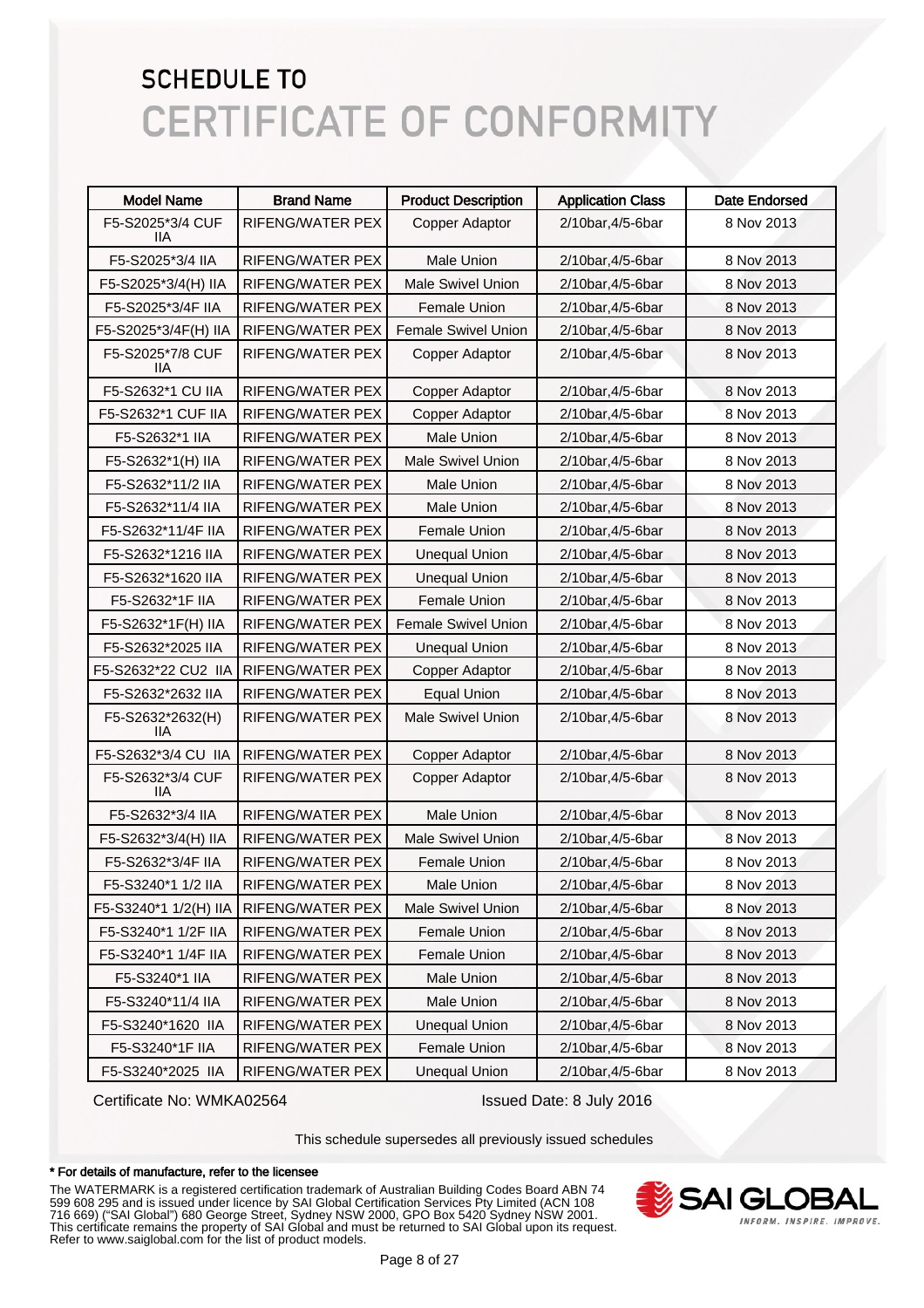| <b>Model Name</b>                              | <b>Brand Name</b>       | <b>Product Description</b>       | <b>Application Class</b> | <b>Date Endorsed</b> |
|------------------------------------------------|-------------------------|----------------------------------|--------------------------|----------------------|
| F5-S3240*2632 IIA                              | RIFENG/WATER PEX        | <b>Unequal Union</b>             | 2/10bar, 4/5-6bar        | 8 Nov 2013           |
| F5-S3240*3240 IIA                              | RIFENG/WATER PEX        | <b>Equal Union</b>               | 2/10bar, 4/5-6bar        | 8 Nov 2013           |
| F5-S3240*3240(H) IIA                           | RIFENG/WATER PEX        | <b>Male Swivel Union</b>         | 2/10bar, 4/5-6bar        | 8 Nov 2013           |
| F5-S4150*1 1/2 IIA                             | RIFENG/WATER PEX        | Male Union                       | 2/10bar, 4/5-6bar        | 8 Nov 2013           |
| F5-S4150*1 1/2(H) IIA                          | RIFENG/WATER PEX        | <b>Male Swivel Union</b>         | 2/10bar, 4/5-6bar        | 8 Nov 2013           |
| F5-S4150*1 1/2F IIA                            | RIFENG/WATER PEX        | Female Union                     | 2/10bar, 4/5-6bar        | 8 Nov 2013           |
| F5-S4150*1 1/4F IIA                            | RIFENG/WATER PEX        | Female Union                     | 2/10bar, 4/5-6bar        | 8 Nov 2013           |
| F5-S4150*1F IIA                                | RIFENG/WATER PEX        | Female Union                     | 2/10bar, 4/5-6bar        | 8 Nov 2013           |
| F5-S4150*2 IIA                                 | RIFENG/WATER PEX        | Male Union                       | 2/10bar, 4/5-6bar        | 8 Nov 2013           |
| F5-S4150*2025 IIA                              | RIFENG/WATER PEX        | <b>Unequal Union</b>             | 2/10bar, 4/5-6bar        | 8 Nov 2013           |
| F5-S4150*2632 IIA                              | RIFENG/WATER PEX        | <b>Unequal Union</b>             | 2/10bar, 4/5-6bar        | 8 Nov 2013           |
| F5-S4150*3240 IIA                              | RIFENG/WATER PEX        | <b>Unequal Union</b>             | 2/10bar, 4/5-6bar        | 8 Nov 2013           |
| F5-S4150*4150 IIA                              | RIFENG/WATER PEX        | <b>Equal Union</b>               | 2/10bar, 4/5-6bar        | 8 Nov 2013           |
| F5-S4150*4150(H) IIA                           | RIFENG/WATER PEX        | <b>Male Swivel Union</b>         | 2/10bar, 4/5-6bar        | 8 Nov 2013           |
| F5-S5163*1 1/2 IIA                             | RIFENG/WATER PEX        | Male Union                       | 2/10bar, 4/5-6bar        | 8 Nov 2013           |
| F5-S5163*1 1/4 IIA                             | RIFENG/WATER PEX        | Male Union                       | 2/10bar, 4/5-6bar        | 8 Nov 2013           |
| F5-S5163*11/2F IIA                             | RIFENG/WATER PEX        | Female Union                     | 2/10bar, 4/5-6bar        | 8 Nov 2013           |
| F5-S5163*1F IIA                                | RIFENG/WATER PEX        | Female Union                     | 2/10bar, 4/5-6bar        | 8 Nov 2013           |
| F5-S5163*2 IIA                                 | RIFENG/WATER PEX        | <b>Male Union</b>                | 2/10bar, 4/5-6bar        | 8 Nov 2013           |
| F5-S5163*2(H) IIA                              | RIFENG/WATER PEX        | <b>Male Swivel Union</b>         | 2/10bar, 4/5-6bar        | 8 Nov 2013           |
| F5-S5163*2632 IIA                              | RIFENG/WATER PEX        | <b>Unequal Union</b>             | 2/10bar, 4/5-6bar        | 8 Nov 2013           |
| F5-S5163*2F IIA                                | RIFENG/WATER PEX        | Female Union                     | 2/10bar, 4/5-6bar        | 8 Nov 2013           |
| F5-S5163*3240 IIA                              | RIFENG/WATER PEX        | <b>Unequal Union</b>             | 2/10bar, 4/5-6bar        | 8 Nov 2013           |
| F5-S5163*4150 IIA                              | RIFENG/WATER PEX        | <b>Unequal Union</b>             | 2/10bar, 4/5-6bar        | 8 Nov 2013           |
| F5-S5163*5163 IIA                              | RIFENG/WATER PEX        | <b>Equal Union</b>               | 2/10bar, 4/5-6bar        | 8 Nov 2013           |
| F5-S5163*5163(H) IIA                           | RIFENG/WATER PEX        | <b>Male Swivel Union</b>         | 2/10bar, 4/5-6bar        | 8 Nov 2013           |
| F5-T1216*1/2*1216<br>11A                       | RIFENG/WATER PEX        | Male Tee                         | 2/10bar, 4/5-6bar        | 8 Nov 2013           |
| F5-T1216*1/2F*1216<br>lia                      | RIFENG/WATER PEX        | Female Tee                       | 2/10bar, 4/5-6bar        | 8 Nov 2013           |
| F <sub>5</sub> -<br>T1216*1/2F*1216(Z1)<br>IIА | Water Pex/Rifeng        | <b>Wall-plated Female</b><br>Tee | 2/10 bar; 4/5-6 bar      | 28 Oct 2013          |
| F5-T1216*1216*1216<br>llА                      | RIFENG/WATER PEX        | <b>Equal Tee</b>                 | 2/10bar, 4/5-6bar        | 8 Nov 2013           |
| F5-T1216*1620*1216<br>llА                      | RIFENG/WATER PEX        | <b>Unequal Tee</b>               | 2/10bar, 4/5-6bar        | 8 Nov 2013           |
| F5-T1216*2025*1216<br>IIА                      | <b>RIFENG/WATER PEX</b> | <b>Unequal Tee</b>               | 2/10bar, 4/5-6bar        | 8 Nov 2013           |
| F5-T1216*3/4*1216<br>llА                       | RIFENG/WATER PEX        | Male Tee                         | 2/10bar, 4/5-6bar        | 8 Nov 2013           |
| Certificate No: WMKA02564                      |                         |                                  | Issued Date: 8 July 2016 |                      |

This schedule supersedes all previously issued schedules

#### \* For details of manufacture, refer to the licensee

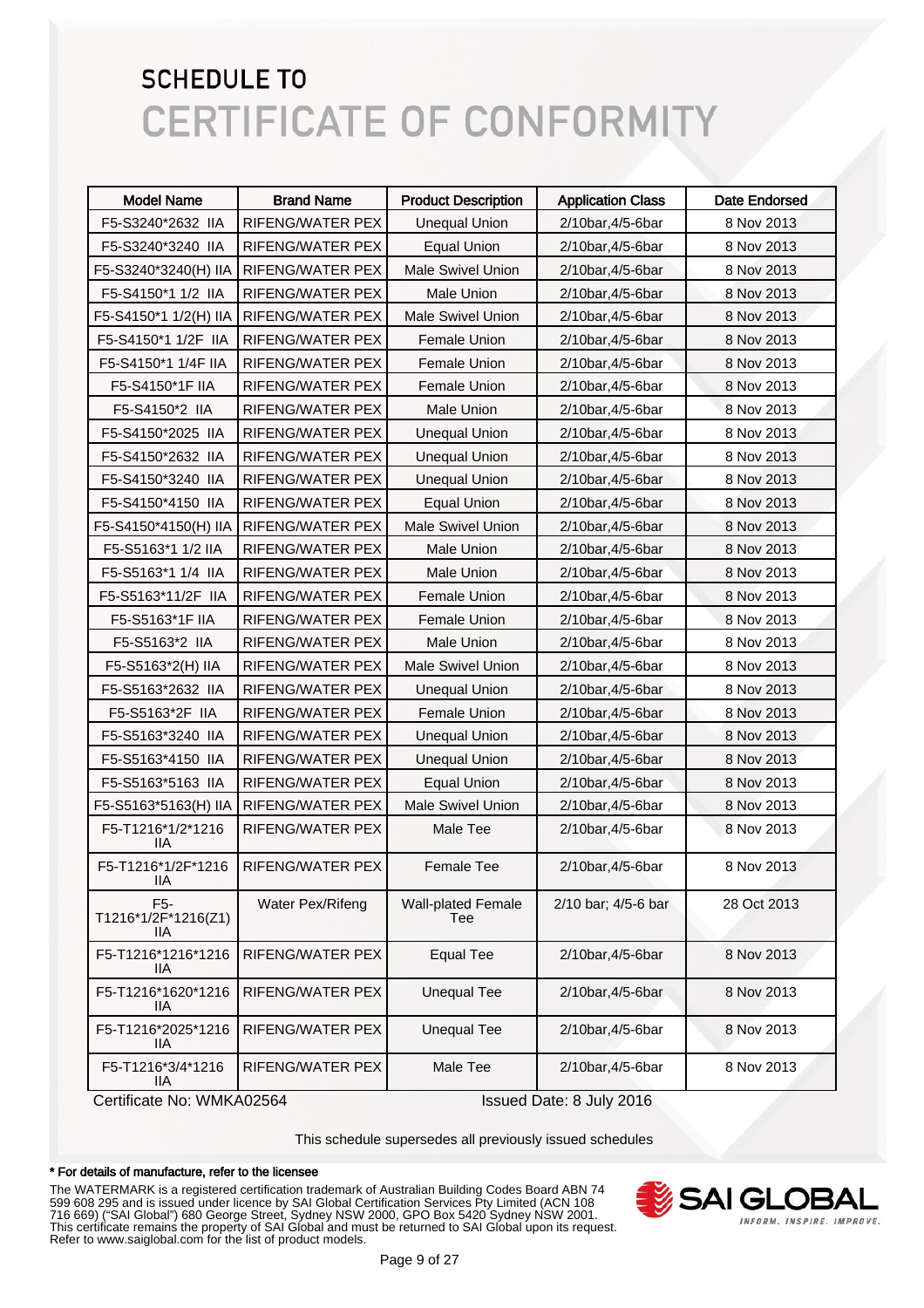| <b>Model Name</b>                              | <b>Brand Name</b>       | <b>Product Description</b>       | <b>Application Class</b> | Date Endorsed |
|------------------------------------------------|-------------------------|----------------------------------|--------------------------|---------------|
| F5-T1216*3/4F*1216<br>IIА                      | RIFENG/WATER PEX        | <b>Female Tee</b>                | 2/10bar, 4/5-6bar        | 8 Nov 2013    |
| F5-T1620*1/2*1620<br>IIА                       | RIFENG/WATER PEX        | Male Tee                         | 2/10bar, 4/5-6bar        | 8 Nov 2013    |
| F5-T1620*1/2F*1620<br>llА                      | RIFENG/WATER PEX        | <b>Female Tee</b>                | 2/10bar, 4/5-6bar        | 8 Nov 2013    |
| F <sub>5</sub> -<br>T1620*1/2F*1620(Z1)<br>IIА | Water Pex/Rifeng        | <b>Wall-plated Female</b><br>Tee | 2/10 bar; 4/5-6 bar      | 28 Oct 2013   |
| F5-T1620*1216*1216<br>liа                      | RIFENG/WATER PEX        | <b>Unequal Tee</b>               | 2/10bar, 4/5-6bar        | 8 Nov 2013    |
| F5-T1620*1216*1620<br>liа                      | RIFENG/WATER PEX        | <b>Unequal Tee</b>               | 2/10bar, 4/5-6bar        | 8 Nov 2013    |
| F5-T1620*1620*1216<br>liа                      | RIFENG/WATER PEX        | <b>Unequal Tee</b>               | 2/10bar, 4/5-6bar        | 8 Nov 2013    |
| F5-T1620*1620*1620<br>liа                      | RIFENG/WATER PEX        | <b>Equal Tee</b>                 | 2/10bar, 4/5-6bar        | 8 Nov 2013    |
| F5-T1620*1F*1620<br>llА                        | <b>RIFENG/WATER PEX</b> | <b>Female Tee</b>                | 2/10bar, 4/5-6bar        | 8 Nov 2013    |
| F5-T1620*2025*1216<br>liа                      | RIFENG/WATER PEX        | <b>Unequal Tee</b>               | 2/10bar, 4/5-6bar        | 8 Nov 2013    |
| F5-T1620*2025*1620<br>liа                      | <b>RIFENG/WATER PEX</b> | <b>Unequal Tee</b>               | 2/10bar, 4/5-6bar        | 8 Nov 2013    |
| F5-T1620*3/4*1620<br>lia                       | RIFENG/WATER PEX        | Male Tee                         | 2/10bar, 4/5-6bar        | 8 Nov 2013    |
| F5-T1620*3/4F*1620<br>IIА                      | RIFENG/WATER PEX        | <b>Female Tee</b>                | 2/10bar, 4/5-6bar        | 8 Nov 2013    |
| F5-T2025*1/2*2025<br>IIА                       | RIFENG/WATER PEX        | Male Tee                         | 2/10bar, 4/5-6bar        | 8 Nov 2013    |
| F5-T2025*1/2F*2025<br>IIА                      | RIFENG/WATER PEX        | <b>Female Tee</b>                | 2/10bar, 4/5-6bar        | 8 Nov 2013    |
| F5-T2025*1216*1216<br>IIA                      | RIFENG/WATER PEX        | <b>Unequal Tee</b>               | 2/10bar, 4/5-6bar        | 8 Nov 2013    |
| F5-T2025*1216*1620<br>IIА                      | RIFENG/WATER PEX        | <b>Unequal Tee</b>               | 2/10bar, 4/5-6bar        | 8 Nov 2013    |
| F5-T2025*1216*2025<br>IIA.                     | RIFENG/WATER PEX        | <b>Unequal Tee</b>               | 2/10bar, 4/5-6bar        | 8 Nov 2013    |
| F5-T2025*1620*1216<br>IIA                      | RIFENG/WATER PEX        | <b>Unequal Tee</b>               | 2/10bar, 4/5-6bar        | 8 Nov 2013    |
| F5-T2025*1620*1620<br>IIA                      | RIFENG/WATER PEX        | <b>Unequal Tee</b>               | 2/10bar, 4/5-6bar        | 8 Nov 2013    |
| F5-T2025*1620*2025<br>IIA                      | RIFENG/WATER PEX        | <b>Unequal Tee</b>               | 2/10bar, 4/5-6bar        | 8 Nov 2013    |
| F5-T2025*1F*2025 IIA                           | RIFENG/WATER PEX        | <b>Female Tee</b>                | 2/10bar, 4/5-6bar        | 8 Nov 2013    |
| F5-T2025*2025*1620<br>IIA                      | RIFENG/WATER PEX        | <b>Unequal Tee</b>               | 2/10bar, 4/5-6bar        | 8 Nov 2013    |

Certificate No: WMKA02564 Issued Date: 8 July 2016

This schedule supersedes all previously issued schedules

#### \* For details of manufacture, refer to the licensee

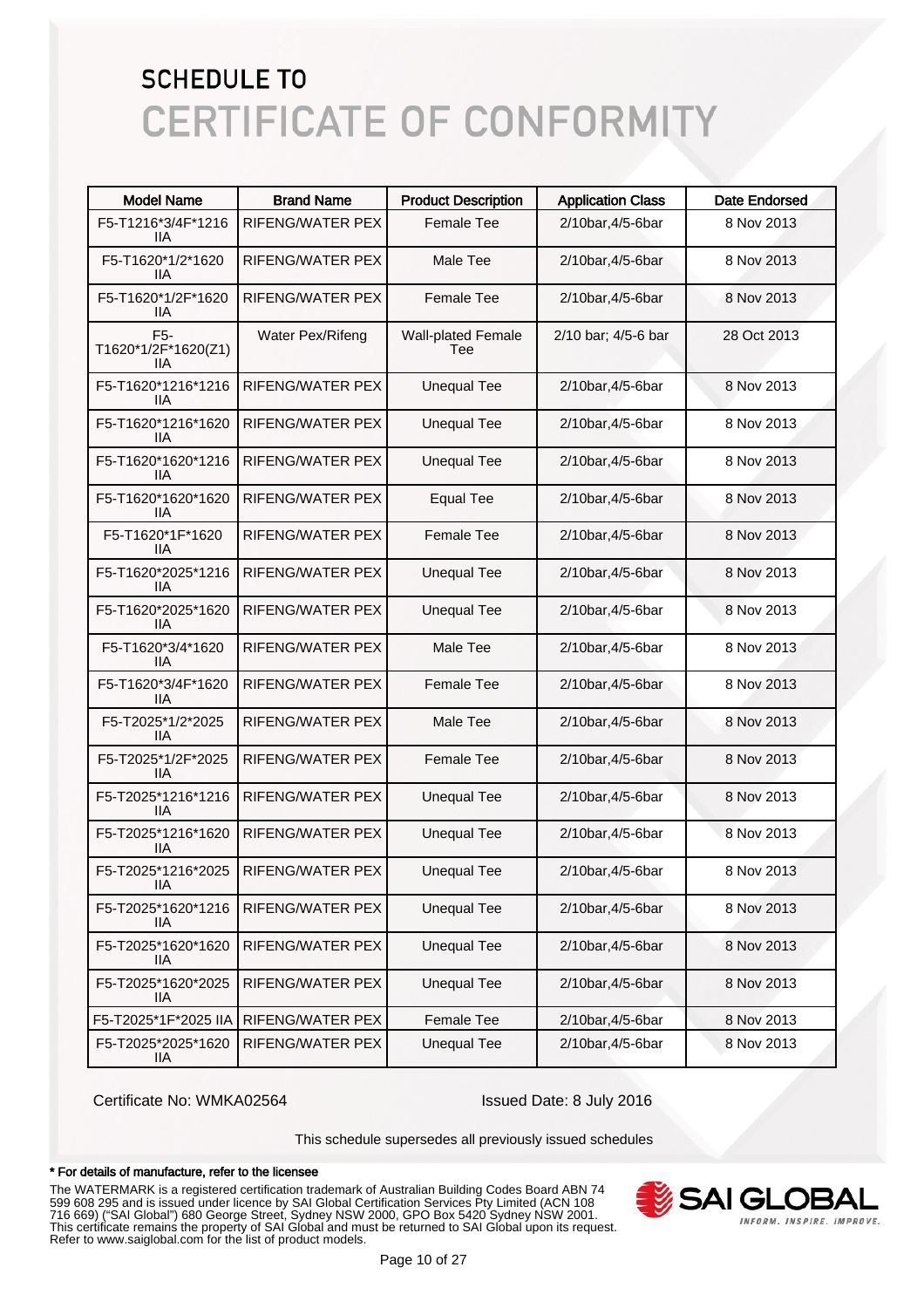| <b>Model Name</b>          | <b>Brand Name</b> | <b>Product Description</b> | <b>Application Class</b> | <b>Date Endorsed</b> |
|----------------------------|-------------------|----------------------------|--------------------------|----------------------|
| F5-T2025*2025*2025<br>IIА  | RIFENG/WATER PEX  | <b>Equal Tee</b>           | 2/10bar, 4/5-6bar        | 8 Nov 2013           |
| F5-T2025*2632*2025<br>IIА  | RIFENG/WATER PEX  | <b>Unequal Tee</b>         | 2/10bar, 4/5-6bar        | 8 Nov 2013           |
| F5-T2025*3/4*2025<br>IIА   | RIFENG/WATER PEX  | Male Tee                   | 2/10bar, 4/5-6bar        | 8 Nov 2013           |
| F5-T2025*3/4F*2025<br>ШA   | RIFENG/WATER PEX  | <b>Female Tee</b>          | 2/10bar, 4/5-6bar        | 8 Nov 2013           |
| F5-T2632*1*2632 IIA        | RIFENG/WATER PEX  | Male Tee                   | 2/10bar, 4/5-6bar        | 8 Nov 2013           |
| F5-T2632*1/2F*2632<br>llА  | RIFENG/WATER PEX  | <b>Female Tee</b>          | 2/10bar, 4/5-6bar        | 8 Nov 2013           |
| F5-T2632*11/4F*2632<br>llА | RIFENG/WATER PEX  | <b>Female Tee</b>          | 2/10bar, 4/5-6bar        | 8 Nov 2013           |
| F5-T2632*1216*2632<br>llА  | RIFENG/WATER PEX  | <b>Unequal Tee</b>         | 2/10bar, 4/5-6bar        | 8 Nov 2013           |
| F5-T2632*1620*2632<br>llА  | RIFENG/WATER PEX  | <b>Unequal Tee</b>         | 2/10bar, 4/5-6bar        | 8 Nov 2013           |
| F5-T2632*1F*2632 IIA       | RIFENG/WATER PEX  | Female Tee                 | 2/10bar, 4/5-6bar        | 8 Nov 2013           |
| F5-T2632*2025*2025<br>IIА  | RIFENG/WATER PEX  | <b>Unequal Tee</b>         | 2/10bar, 4/5-6bar        | 8 Nov 2013           |
| F5-T2632*2025*2632<br>IIА  | RIFENG/WATER PEX  | <b>Unequal Tee</b>         | 2/10bar, 4/5-6bar        | 8 Nov 2013           |
| F5-T2632*2632*2632<br>IIА  | RIFENG/WATER PEX  | <b>Equal Tee</b>           | 2/10bar, 4/5-6bar        | 8 Nov 2013           |
| F5-T2632*3/4*2632<br>llА   | RIFENG/WATER PEX  | Male Tee                   | 2/10bar, 4/5-6bar        | 8 Nov 2013           |
| F5-T2632*3/4F*2632<br>IIА  | RIFENG/WATER PEX  | Female Tee                 | 2/10bar, 4/5-6bar        | 8 Nov 2013           |
| F5-T2632*4150*2632<br>IIА  | RIFENG/WATER PEX  | <b>Unequal Tee</b>         | 2/10bar, 4/5-6bar        | 8 Nov 2013           |
| F5-T3240*1 1/4*3240<br>IIА | RIFENG/WATER PEX  | Male Tee                   | 2/10bar, 4/5-6bar        | 8 Nov 2013           |
| F5-T3240*11/2F*3240<br>IIА | RIFENG/WATER PEX  | Female Tee                 | 2/10bar, 4/5-6bar        | 8 Nov 2013           |
| F5-T3240*11/4F*3240<br>IIA | RIFENG/WATER PEX  | Female Tee                 | 2/10bar, 4/5-6bar        | 8 Nov 2013           |
| F5-T3240*1620*2632<br>IIА  | RIFENG/WATER PEX  | <b>Unequal Tee</b>         | 2/10bar, 4/5-6bar        | 8 Nov 2013           |
| F5-T3240*1620*3240<br>IIА  | RIFENG/WATER PEX  | <b>Unequal Tee</b>         | 2/10bar, 4/5-6bar        | 8 Nov 2013           |
| F5-T3240*1F*1F IIA         | RIFENG/WATER PEX  | Female Tee                 | 2/10bar, 4/5-6bar        | 8 Nov 2013           |
| F5-T3240*1F*3240 IIA       | RIFENG/WATER PEX  | Female Tee                 | 2/10bar, 4/5-6bar        | 8 Nov 2013           |
| F5-T3240*2025*2025<br>IIА  | RIFENG/WATER PEX  | <b>Unequal Tee</b>         | 2/10bar, 4/5-6bar        | 8 Nov 2013           |
| F5-T3240*2025*2632<br>IIА  | RIFENG/WATER PEX  | <b>Unequal Tee</b>         | 2/10bar, 4/5-6bar        | 8 Nov 2013           |

Certificate No: WMKA02564 Issued Date: 8 July 2016

This schedule supersedes all previously issued schedules

#### \* For details of manufacture, refer to the licensee

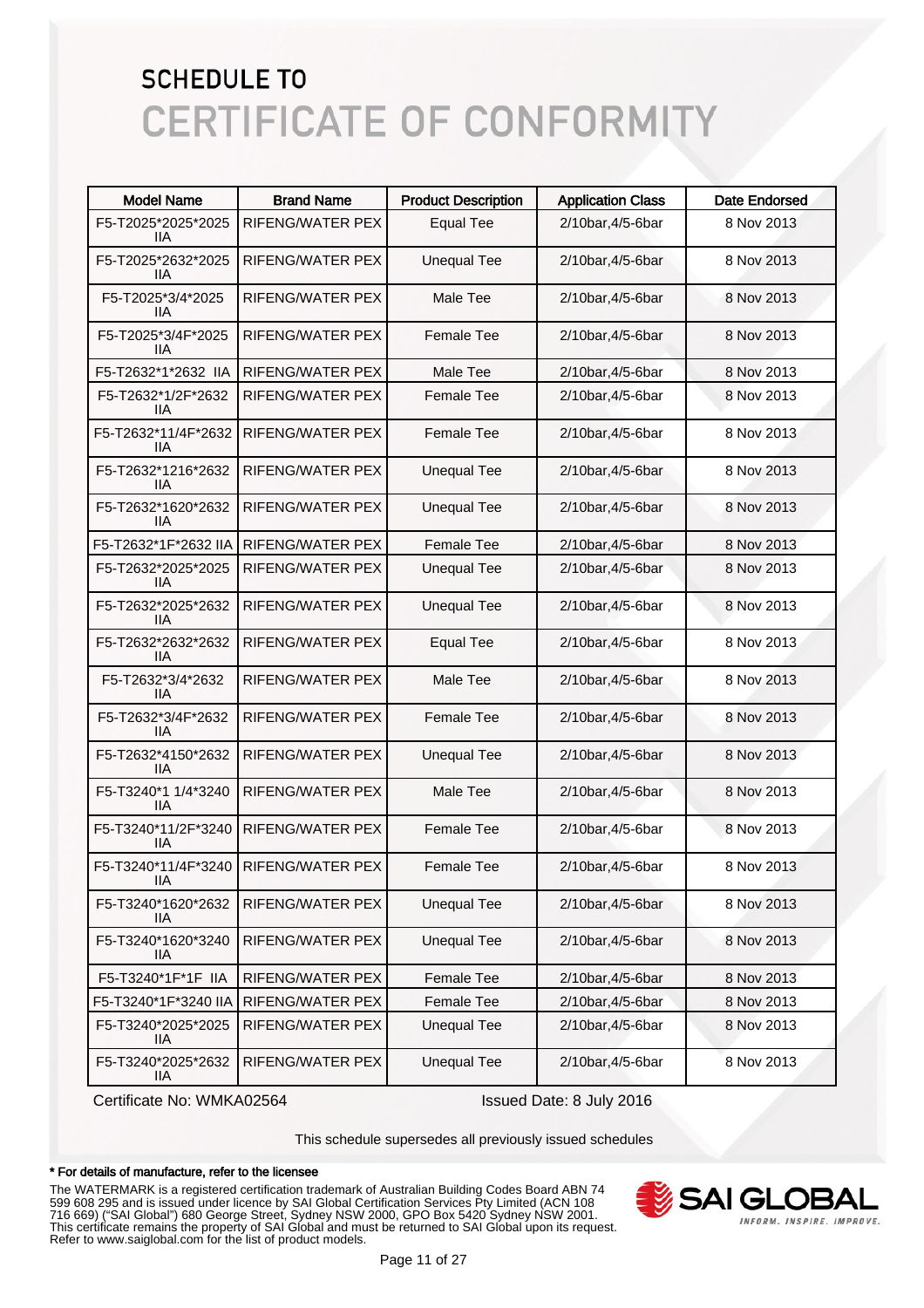| <b>Model Name</b>          | <b>Brand Name</b>       | <b>Product Description</b> | <b>Application Class</b> | <b>Date Endorsed</b> |
|----------------------------|-------------------------|----------------------------|--------------------------|----------------------|
| F5-T3240*2025*3240<br>IIА  | RIFENG/WATER PEX        | <b>Unequal Tee</b>         | 2/10bar, 4/5-6bar        | 8 Nov 2013           |
| F5-T3240*2632*2632<br>IIА  | RIFENG/WATER PEX        | <b>Unequal Tee</b>         | 2/10bar, 4/5-6bar        | 8 Nov 2013           |
| F5-T3240*2632*3240<br>IIА  | <b>RIFENG/WATER PEX</b> | <b>Unequal Tee</b>         | 2/10bar, 4/5-6bar        | 8 Nov 2013           |
| F5-T3240*3/4F*1F IIA       | RIFENG/WATER PEX        | <b>Female Tee</b>          | 2/10bar, 4/5-6bar        | 8 Nov 2013           |
| F5-T3240*3/4F*2632<br>llА  | RIFENG/WATER PEX        | <b>Female Tee</b>          | 2/10bar, 4/5-6bar        | 8 Nov 2013           |
| F5-T3240*3/4F*3240<br>llА  | RIFENG/WATER PEX        | Female Tee                 | 2/10bar, 4/5-6bar        | 8 Nov 2013           |
| F5-T3240*3240*3240<br>llА  | RIFENG/WATER PEX        | <b>Equal Tee</b>           | 2/10bar, 4/5-6bar        | 8 Nov 2013           |
| F5-T4150*1 1/2*4150<br>llА | RIFENG/WATER PEX        | Male Tee                   | 2/10bar, 4/5-6bar        | 8 Nov 2013           |
| F5-T4150*11/2F*4150<br>llА | RIFENG/WATER PEX        | <b>Female Tee</b>          | 2/10bar, 4/5-6bar        | 8 Nov 2013           |
| F5-T4150*11/4F*4150<br>IIА | RIFENG/WATER PEX        | <b>Female Tee</b>          | 2/10bar, 4/5-6bar        | 8 Nov 2013           |
| F5-T4150*1620*4150<br>llА  | RIFENG/WATER PEX        | <b>Unequal Tee</b>         | 2/10bar, 4/5-6bar        | 8 Nov 2013           |
| F5-T4150*1F*4150 IIA       | RIFENG/WATER PEX        | <b>Female Tee</b>          | 2/10bar, 4/5-6bar        | 8 Nov 2013           |
| F5-T4150*2025*4150<br>IIА  | RIFENG/WATER PEX        | <b>Unequal Tee</b>         | 2/10bar, 4/5-6bar        | 8 Nov 2013           |
| F5-T4150*2632*2632<br>IIА  | RIFENG/WATER PEX        | <b>Unequal Tee</b>         | 2/10bar, 4/5-6bar        | 8 Nov 2013           |
| F5-T4150*2632*3240<br>IIА  | RIFENG/WATER PEX        | <b>Unequal Tee</b>         | 2/10bar, 4/5-6bar        | 8 Nov 2013           |
| F5-T4150*2632*4150<br>IIА  | RIFENG/WATER PEX        | <b>Unequal Tee</b>         | 2/10bar, 4/5-6bar        | 8 Nov 2013           |
| F5-T4150*2F*4150<br>llА    | RIFENG/WATER PEX        | Female Tee                 | 2/10bar, 4/5-6bar        | 8 Nov 2013           |
| F5-T4150*3/4F*3240<br>IIА  | RIFENG/WATER PEX        | Female Tee                 | 2/10bar, 4/5-6bar        | 8 Nov 2013           |
| F5-T4150*3/4F*4150<br>lia. | RIFENG/WATER PEX        | Female Tee                 | 2/10bar, 4/5-6bar        | 8 Nov 2013           |
| F5-T4150*3240*4150<br>IIА  | RIFENG/WATER PEX        | <b>Unequal Tee</b>         | 2/10bar, 4/5-6bar        | 8 Nov 2013           |
| F5-T4150*4150*4150<br>IIА  | RIFENG/WATER PEX        | <b>Equal Tee</b>           | 2/10bar, 4/5-6bar        | 8 Nov 2013           |
| F5-T5163*11/2F*5163<br>IIА | RIFENG/WATER PEX        | Female Tee                 | 2/10bar, 4/5-6bar        | 8 Nov 2013           |
| F5-T5163*1F*5163 IIA       | RIFENG/WATER PEX        | Female Tee                 | 2/10bar, 4/5-6bar        | 8 Nov 2013           |
| F5-T5163*2*5163 IIA        | RIFENG/WATER PEX        | Male Tee                   | 2/10bar, 4/5-6bar        | 8 Nov 2013           |
| F5-T5163*2025*5163<br>IIА  | RIFENG/WATER PEX        | <b>Unequal Tee</b>         | 2/10bar, 4/5-6bar        | 8 Nov 2013           |

Certificate No: WMKA02564 Issued Date: 8 July 2016

This schedule supersedes all previously issued schedules

#### \* For details of manufacture, refer to the licensee

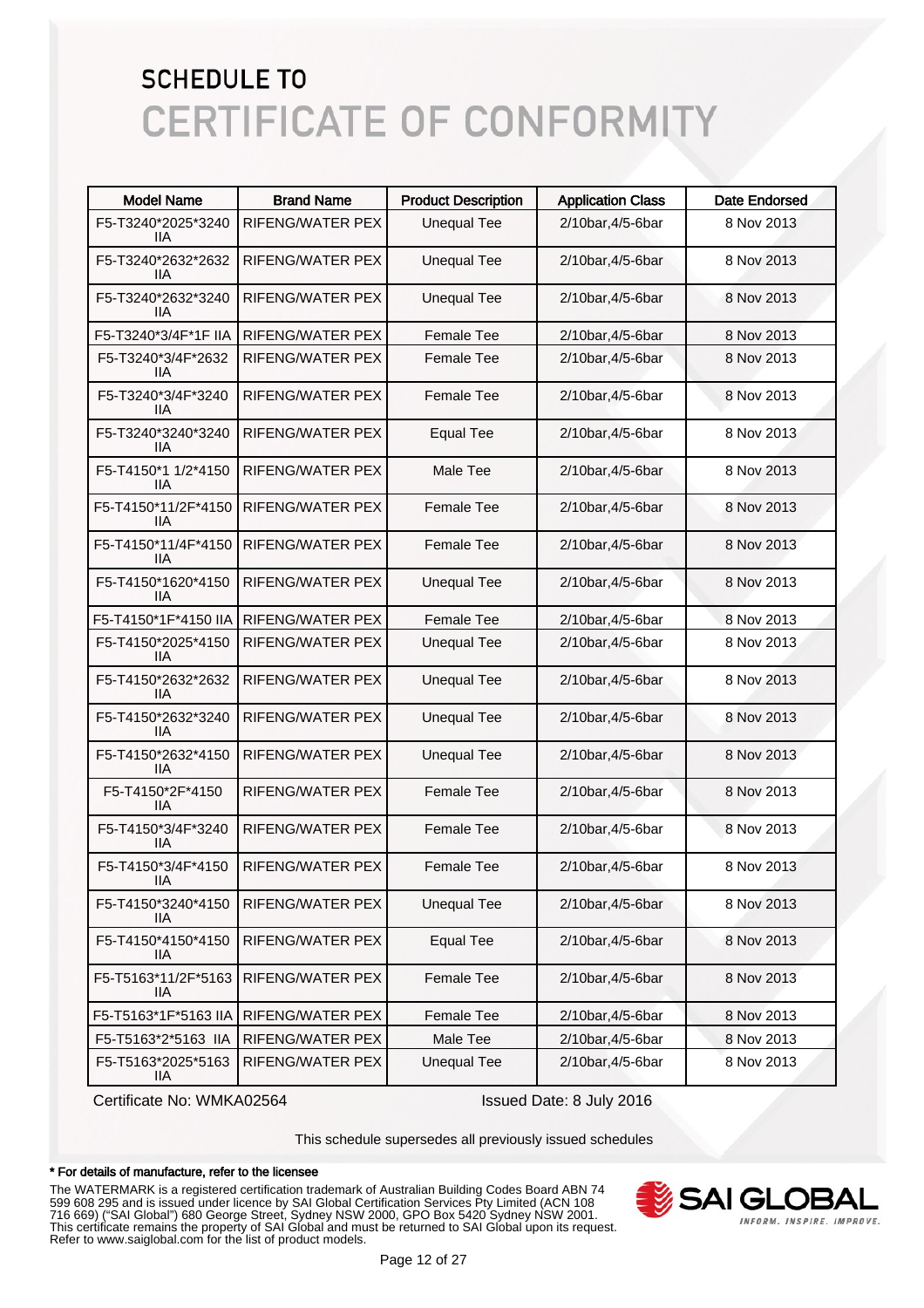| <b>Model Name</b>           | <b>Brand Name</b>       | <b>Product Description</b>         | <b>Application Class</b> | <b>Date Endorsed</b> |
|-----------------------------|-------------------------|------------------------------------|--------------------------|----------------------|
| F5-T5163*2632*5163<br>IIА   | RIFENG/WATER PEX        | <b>Unequal Tee</b>                 | 2/10bar, 4/5-6bar        | 8 Nov 2013           |
| F5-T5163*2F*5163<br>IIА     | RIFENG/WATER PEX        | <b>Female Tee</b>                  | 2/10bar, 4/5-6bar        | 8 Nov 2013           |
| F5-T5163*3/4F*4150<br>IIА   | RIFENG/WATER PEX        | <b>Female Tee</b>                  | 2/10bar, 4/5-6bar        | 8 Nov 2013           |
| F5-T5163*3/4F*5163<br>llА   | RIFENG/WATER PEX        | <b>Female Tee</b>                  | 2/10bar, 4/5-6bar        | 8 Nov 2013           |
| F5-T5163*3240*5163<br>llА   | Water Pex/Rifeng        | <b>Unequal Tee</b>                 | 2/10 bar; 4/5-6 bar      | 28 Oct 2013          |
| F5-T5163*4150*5163<br>llА   | Water Pex/Rifeng        | <b>Unequal Tee</b>                 | 2/10 bar; 4/5-6 bar      | 28 Oct 2013          |
| F5-T5163*5163*5163<br>llА   | RIFENG/WATER PEX        | <b>Equal Tee</b>                   | 2/10bar, 4/5-6bar        | 8 Nov 2013           |
| F5-Y1620*1620*1620<br>llА   | <b>RIFENG/WATER PEX</b> | Equal Y Tee                        | 2/10bar, 4/5-6bar        | 8 Nov 2013           |
| F5-Y2025*1620*1620<br>llА   | Water Pex/Rifeng        | <b>Unequal Y Tee</b>               | 2/10 bar; 4/5-6 bar      | 28 Oct 2013          |
| F5-Y2025*1620*2025<br>llА   | Water Pex/Rifeng        | <b>Unequal Y Tee</b>               | 2/10 bar; 4/5-6 bar      | 28 Oct 2013          |
| F7-L1216*1                  | RIFENG/WATER PEX        | <b>Male Elbow</b>                  | 2/10bar, 4/5-6bar        | 18 Mar 2016          |
| F7-L1216*1/2                | RIFENG/WATER PEX        | <b>Male Elbow</b>                  | 2/10bar, 4/5-6bar        | 18 Mar 2016          |
| F7-L1216*1/2(H)             | RIFENG/WATER PEX        | <b>Swivel Male Elbow</b>           | 2/10bar, 4/5-6bar        | 18 Mar 2016          |
| $F7-$<br>L1216*1/2(Z2)(y30) | RIFENG/WATER PEX        | Wall-plated Male<br>Elbow          | 2/10bar, 4/5-6bar        | 18 Mar 2016          |
| F7-<br>L1216*1/2(Z2)(y55)   | RIFENG/WATER PEX        | Wall-plated Male<br>Elbow          | 2/10bar, 4/5-6bar        | 18 Mar 2016          |
| F7-L1216*1/2F               | RIFENG/WATER PEX        | <b>Female Elbow</b>                | 2/10bar, 4/5-6bar        | 18 Mar 2016          |
| F7-L1216*1/2F(H)            | RIFENG/WATER PEX        | <b>Swivel Female Elbow</b>         | 2/10bar, 4/5-6bar        | 18 Mar 2016          |
| F7-L1216*1/2F(Z)            | RIFENG/WATER PEX        | <b>Wall-plated Female</b><br>Elbow | 2/10bar, 4/5-6bar        | 18 Mar 2016          |
| F7-L1216*1/2F(Z1)           | RIFENG/WATER PEX        | <b>Wall-plated Female</b><br>Elbow | 2/10bar, 4/5-6bar        | 18 Mar 2016          |
| F7-L1216*1/2F(Z2)           | RIFENG/WATER PEX        | Wall-plated Female<br>Elbow        | 2/10bar, 4/5-6bar        | 18 Mar 2016          |
| F7-L1216*1/2F(Z4)           | RIFENG/WATER PEX        | <b>Wall-plated Female</b><br>Elbow | 2/10bar, 4/5-6bar        | 18 Mar 2016          |
| F7-L1216*1/2F(Z5)           | RIFENG/WATER PEX        | <b>Wall-plated Female</b><br>Elbow | 2/10bar, 4/5-6bar        | 18 Mar 2016          |
| F7-L1216*1216               | RIFENG/WATER PEX        | <b>Equal Elbow</b>                 | 2/10bar, 4/5-6bar        | 18 Mar 2016          |
| F7-L1216*1F                 | RIFENG/WATER PEX        | <b>Female Elbow</b>                | 2/10bar, 4/5-6bar        | 18 Mar 2016          |
| F7-L1216*3/4                | RIFENG/WATER PEX        | Male Elbow                         | 2/10bar, 4/5-6bar        | 18 Mar 2016          |
| F7-L1216*3/4(H)             | RIFENG/WATER PEX        | <b>Swivel Male Elbow</b>           | 2/10bar, 4/5-6bar        | 18 Mar 2016          |
| F7-L1216*3/4(Z)             | RIFENG/WATER PEX        | Wall-plated Male<br>Elbow          | 2/10bar, 4/5-6bar        | 18 Mar 2016          |

Certificate No: WMKA02564 Issued Date: 8 July 2016

This schedule supersedes all previously issued schedules

#### \* For details of manufacture, refer to the licensee

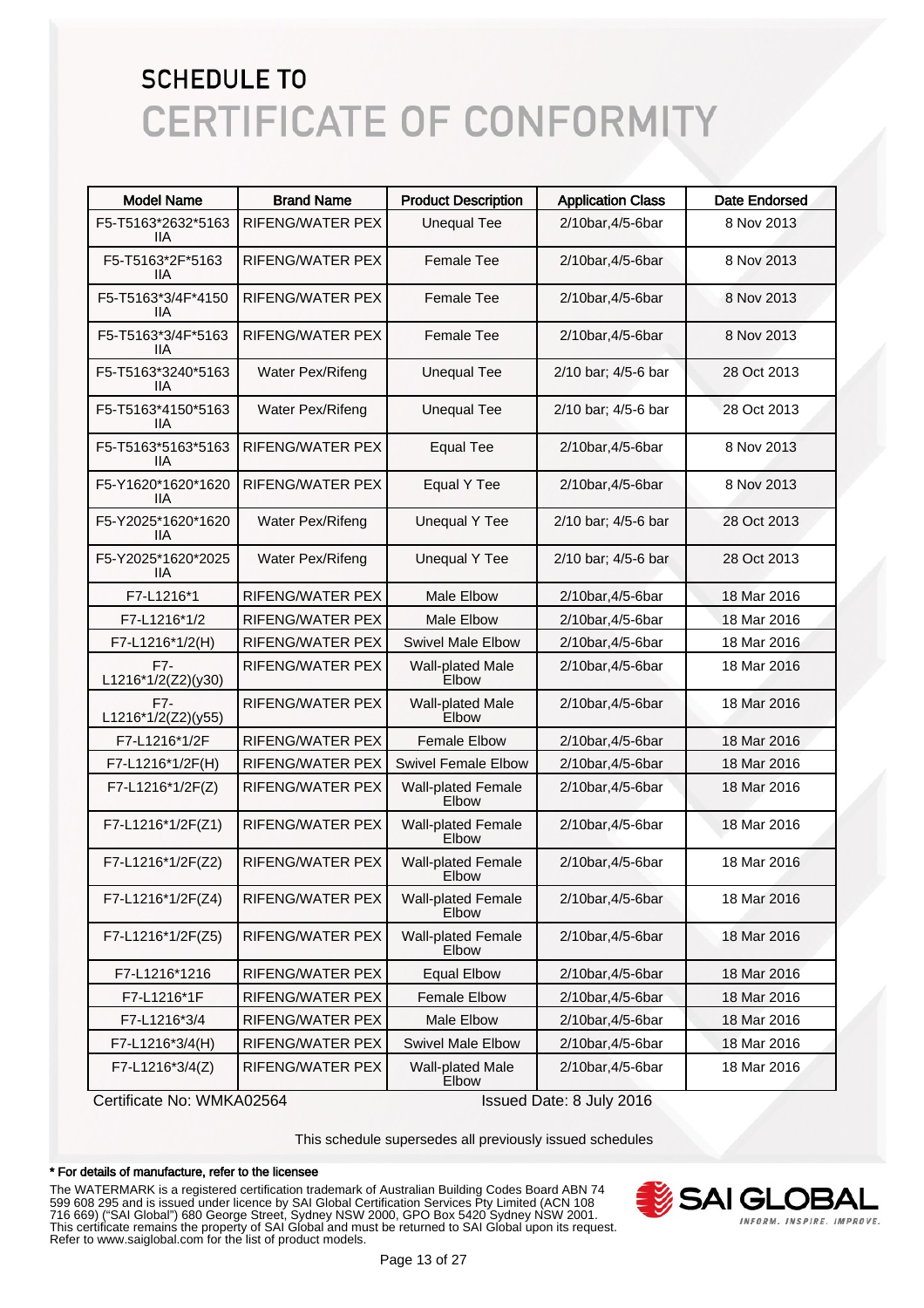| <b>Model Name</b>           | <b>Brand Name</b>       | <b>Product Description</b>                | <b>Application Class</b> | <b>Date Endorsed</b> |
|-----------------------------|-------------------------|-------------------------------------------|--------------------------|----------------------|
| F7-L1216*3/4F               | RIFENG/WATER PEX        | <b>Female Elbow</b>                       | 2/10bar, 4/5-6bar        | 18 Mar 2016          |
| F7-L1216*3/4F(H)            | RIFENG/WATER PEX        | <b>Swivel Female Elbow</b>                | 2/10bar, 4/5-6bar        | 18 Mar 2016          |
| F7-L1216*3/4F(Z4)           | <b>RIFENG/WATER PEX</b> | <b>Wall-plated Female</b><br>Elbow        | 2/10bar, 4/5-6bar        | 18 Mar 2016          |
| F7-L1216*3/8                | <b>RIFENG/WATER PEX</b> | <b>Male Elbow</b>                         | 2/10bar, 4/5-6bar        | 18 Mar 2016          |
| F7-L1620*1                  | <b>RIFENG/WATER PEX</b> | <b>Male Elbow</b>                         | 2/10bar, 4/5-6bar        | 18 Mar 2016          |
| F7-L1620*1(H)               | RIFENG/WATER PEX        | <b>Swivel Male Elbow</b>                  | 2/10bar, 4/5-6bar        | 18 Mar 2016          |
| F7-L1620*1/2                | RIFENG/WATER PEX        | <b>Male Elbow</b>                         | 2/10bar, 4/5-6bar        | 18 Mar 2016          |
| F7-<br>L1620*1/2(Z2)(y57)   | <b>RIFENG/WATER PEX</b> | Wall-plated Male<br>Elbow                 | 2/10bar, 4/5-6bar        | 18 Mar 2016          |
| F7-L1620*1/2F               | <b>RIFENG/WATER PEX</b> | <b>Female Elbow</b>                       | 2/10bar, 4/5-6bar        | 18 Mar 2016          |
| F7-L1620*1/2F(Z)            | <b>RIFENG/WATER PEX</b> | <b>Wall-plated Female</b><br>Elbow        | 2/10bar, 4/5-6bar        | 18 Mar 2016          |
| F7-L1620*1/2F(Z1)           | RIFENG/WATER PEX        | <b>Wall-plated Female</b><br>Elbow        | 2/10bar, 4/5-6bar        | 18 Mar 2016          |
| F7-L1620*1/2F(Z3)           | <b>RIFENG/WATER PEX</b> | <b>Wall-plated Female</b><br>Elbow        | 2/10bar, 4/5-6bar        | 18 Mar 2016          |
| F7-L1620*1/2F(Z4)           | <b>RIFENG/WATER PEX</b> | <b>Wall-plated Female</b><br>Elbow        | 2/10bar, 4/5-6bar        | 18 Mar 2016          |
| F7-L1620*1216               | <b>RIFENG/WATER PEX</b> | <b>Unequal Elbow</b>                      | 2/10bar, 4/5-6bar        | 18 Mar 2016          |
| F7-L1620*1620               | RIFENG/WATER PEX        | <b>Equal Elbow</b>                        | 2/10bar, 4/5-6bar        | 18 Mar 2016          |
| F7-L1620*1F                 | <b>RIFENG/WATER PEX</b> | <b>Female Elbow</b>                       | 2/10bar, 4/5-6bar        | 18 Mar 2016          |
| F7-L1620*1F(H)              | RIFENG/WATER PEX        | <b>Swivel Female Elbow</b>                | 2/10bar, 4/5-6bar        | 18 Mar 2016          |
| F7-L1620*3/4                | <b>RIFENG/WATER PEX</b> | <b>Male Elbow</b>                         | 2/10bar, 4/5-6bar        | 18 Mar 2016          |
| F7-L1620*3/4(H)             | RIFENG/WATER PEX        | <b>Swivel Male Elbow</b>                  | 2/10bar, 4/5-6bar        | 18 Mar 2016          |
| $F7-$<br>L1620*3/4(Z2)(y57) | <b>RIFENG/WATER PEX</b> | Wall-plated Male<br>Elbow                 | 2/10bar, 4/5-6bar        | 18 Mar 2016          |
| F7-L1620*3/4F               | RIFENG/WATER PEX        | <b>Female Elbow</b>                       | 2/10bar, 4/5-6bar        | 18 Mar 2016          |
| F7-L1620*3/4F(H)            | RIFENG/WATER PEX        | <b>Swivel Female Elbow</b>                | 2/10bar, 4/5-6bar        | 18 Mar 2016          |
| F7-L1620*3/4F(Z)            | <b>RIFENG/WATER PEX</b> | <b>Wall-plated Female</b><br><b>Elbow</b> | 2/10bar, 4/5-6bar        | 18 Mar 2016          |
| F7-L1620*3/4F(Z3)           | RIFENG/WATER PEX        | <b>Wall-plated Female</b><br>Elbow        | 2/10bar, 4/5-6bar        | 18 Mar 2016          |
| F7-L1620*3/4F(Z4)           | RIFENG/WATER PEX        | <b>Wall-plated Female</b><br>Elbow        | 2/10bar, 4/5-6bar        | 18 Mar 2016          |
| F7-L2025*1                  | RIFENG/WATER PEX        | Male Elbow                                | 2/10bar, 4/5-6bar        | 18 Mar 2016          |
| F7-L2025*1(H)               | RIFENG/WATER PEX        | Swivel Male Elbow                         | 2/10bar, 4/5-6bar        | 18 Mar 2016          |
| F7-L2025*1/2                | RIFENG/WATER PEX        | Male Elbow                                | 2/10bar, 4/5-6bar        | 18 Mar 2016          |
| F7-L2025*1/2F               | RIFENG/WATER PEX        | Female Elbow                              | 2/10bar, 4/5-6bar        | 18 Mar 2016          |
| F7-L2025*1/2F               | RIFENG/WATER PEX        | <b>Female Elbow</b>                       | 2/10bar, 4/5-6bar        | 18 Mar 2016          |
| F7-L2025*1/2F(Z)            | RIFENG/WATER PEX        | <b>Wall-plated Female</b><br>Elbow        | 2/10bar, 4/5-6bar        | 18 Mar 2016          |

Certificate No: WMKA02564 Issued Date: 8 July 2016

This schedule supersedes all previously issued schedules

#### \* For details of manufacture, refer to the licensee

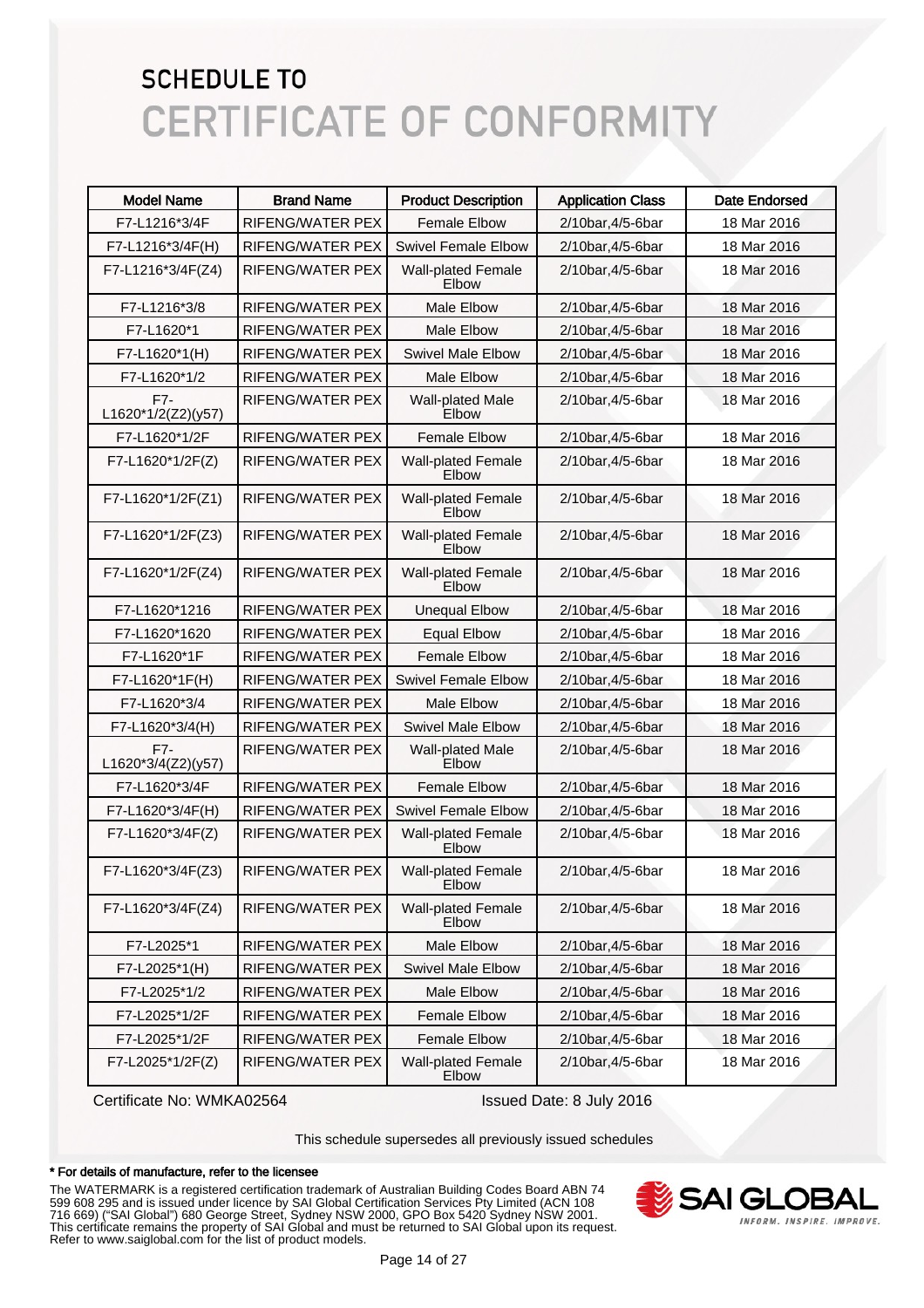| <b>Model Name</b> | <b>Brand Name</b> | <b>Product Description</b>         | <b>Application Class</b> | <b>Date Endorsed</b> |
|-------------------|-------------------|------------------------------------|--------------------------|----------------------|
| F7-L2025*1216     | RIFENG/WATER PEX  | <b>Unequal Elbow</b>               | 2/10bar, 4/5-6bar        | 18 Mar 2016          |
| F7-L2025*1620     | RIFENG/WATER PEX  | <b>Unequal Elbow</b>               | 2/10bar, 4/5-6bar        | 18 Mar 2016          |
| F7-L2025*1F       | RIFENG/WATER PEX  | <b>Female Elbow</b>                | 2/10bar, 4/5-6bar        | 18 Mar 2016          |
| F7-L2025*1F(H)    | RIFENG/WATER PEX  | <b>Swivel Female Elbow</b>         | 2/10bar, 4/5-6bar        | 18 Mar 2016          |
| F7-L2025*2025     | RIFENG/WATER PEX  | <b>Equal Elbow</b>                 | 2/10bar, 4/5-6bar        | 18 Mar 2016          |
| F7-L2025*3/4      | RIFENG/WATER PEX  | <b>Male Elbow</b>                  | 2/10bar, 4/5-6bar        | 18 Mar 2016          |
| F7-L2025*3/4(H)   | RIFENG/WATER PEX  | <b>Swivel Male Elbow</b>           | 2/10bar, 4/5-6bar        | 18 Mar 2016          |
| F7-L2025*3/4F     | RIFENG/WATER PEX  | <b>Female Elbow</b>                | 2/10bar, 4/5-6bar        | 18 Mar 2016          |
| F7-L2025*3/4F(H)  | RIFENG/WATER PEX  | <b>Swivel Female Elbow</b>         | 2/10bar, 4/5-6bar        | 18 Mar 2016          |
| F7-L2025*3/4F(Z)  | RIFENG/WATER PEX  | Wall-plated Female<br>Elbow        | 2/10bar, 4/5-6bar        | 18 Mar 2016          |
| F7-L2025*3/4F(Z3) | RIFENG/WATER PEX  | <b>Wall-plated Female</b><br>Elbow | 2/10bar, 4/5-6bar        | 18 Mar 2016          |
| F7-L2026*1        | RIFENG/WATER PEX  | Male Elbow                         | 2/10bar, 4/5-6bar        | 18 Mar 2016          |
| F7-L2026*2026     | RIFENG/WATER PEX  | <b>Equal Elbow</b>                 | 2/10bar, 4/5-6bar        | 18 Mar 2016          |
| F7-L2026*3/4      | RIFENG/WATER PEX  | Male Elbow                         | 2/10bar, 4/5-6bar        | 18 Mar 2016          |
| F7-L2026*3/4F     | RIFENG/WATER PEX  | <b>Female Elbow</b>                | 2/10bar, 4/5-6bar        | 18 Mar 2016          |
| F7-L2026*3/4F(Z)  | RIFENG/WATER PEX  | <b>Wall-plated Female</b><br>Elbow | 2/10bar, 4/5-6bar        | 18 Mar 2016          |
| F7-L2632*1        | RIFENG/WATER PEX  | <b>Male Elbow</b>                  | 2/10bar, 4/5-6bar        | 18 Mar 2016          |
| F7-L2632*1 1/4    | RIFENG/WATER PEX  | <b>Male Elbow</b>                  | 2/10bar, 4/5-6bar        | 18 Mar 2016          |
| F7-L2632*1(H)     | RIFENG/WATER PEX  | <b>Swivel Male Elbow</b>           | 2/10bar, 4/5-6bar        | 18 Mar 2016          |
| F7-L2632*11/4F    | RIFENG/WATER PEX  | <b>Female Elbow</b>                | 2/10bar, 4/5-6bar        | 18 Mar 2016          |
| F7-L2632*1216     | RIFENG/WATER PEX  | <b>Unequal Elbow</b>               | 2/10bar, 4/5-6bar        | 18 Mar 2016          |
| F7-L2632*1620     | RIFENG/WATER PEX  | <b>Unequal Elbow</b>               | 2/10bar, 4/5-6bar        | 18 Mar 2016          |
| F7-L2632*1F       | RIFENG/WATER PEX  | <b>Female Elbow</b>                | 2/10bar, 4/5-6bar        | 18 Mar 2016          |
| F7-L2632*1F(H)    | RIFENG/WATER PEX  | <b>Swivel Female Elbow</b>         | 2/10bar, 4/5-6bar        | 18 Mar 2016          |
| F7-L2632*1F(Z4)   | RIFENG/WATER PEX  | Wall-plated Female<br>Elbow        | 2/10bar, 4/5-6bar        | 18 Mar 2016          |
| F7-L2632*2632     | RIFENG/WATER PEX  | <b>Equal Elbow</b>                 | 2/10bar, 4/5-6bar        | 18 Mar 2016          |
| F7-L2632*3/4(H)   | RIFENG/WATER PEX  | <b>Swivel Male Elbow</b>           | 2/10bar,4/5-6bar         | 18 Mar 2016          |
| F7-L2632*3/4F     | RIFENG/WATER PEX  | <b>Female Elbow</b>                | 2/10bar, 4/5-6bar        | 18 Mar 2016          |
| F7-L2632*3/4F(H)  | RIFENG/WATER PEX  | <b>Swivel Female Elbow</b>         | 2/10bar, 4/5-6bar        | 18 Mar 2016          |
| F7-S1216*1        | RIFENG/WATER PEX  | Male straight Union                | 2/10bar, 4/5-6bar        | 18 Mar 2016          |
| F7-S1216*1/2      | RIFENG/WATER PEX  | Male straight Union                | 2/10bar, 4/5-6bar        | 18 Mar 2016          |
| F7-S1216*1/2(H)   | RIFENG/WATER PEX  | Male Swivel Union                  | 2/10bar, 4/5-6bar        | 18 Mar 2016          |
| F7-S1216*1/2F     | RIFENG/WATER PEX  | <b>Female Straight Union</b>       | 2/10bar, 4/5-6bar        | 18 Mar 2016          |
| F7-S1216*1/2F(H)  | RIFENG/WATER PEX  | Female Swivel Union                | 2/10bar, 4/5-6bar        | 18 Mar 2016          |
| F7-S1216*1/4F     | RIFENG/WATER PEX  | Female Straight Union              | 2/10bar, 4/5-6bar        | 18 Mar 2016          |

Certificate No: WMKA02564 Issued Date: 8 July 2016

This schedule supersedes all previously issued schedules

#### \* For details of manufacture, refer to the licensee

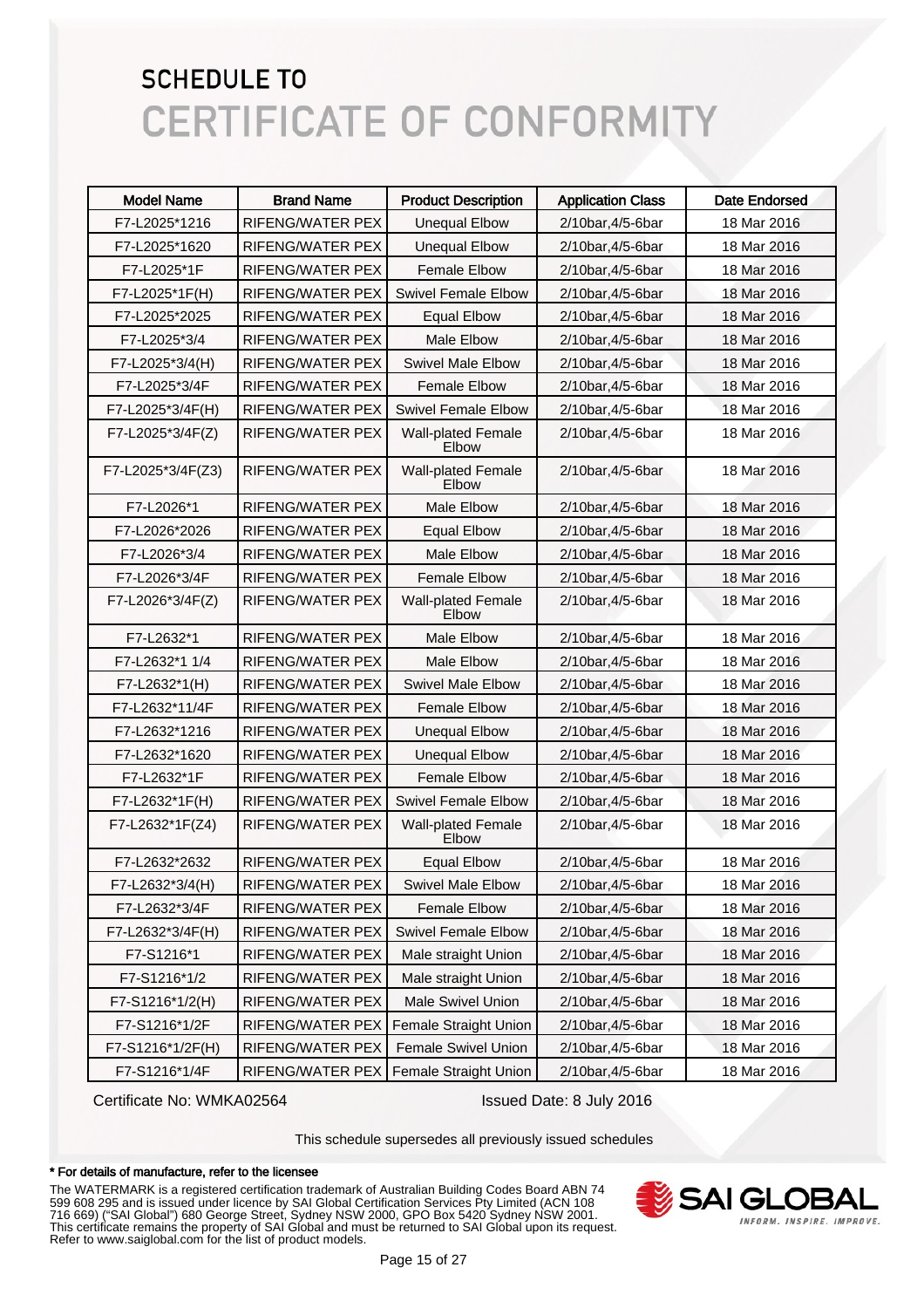| <b>Brand Name</b>       | <b>Product Description</b>       | <b>Application Class</b> | <b>Date Endorsed</b>     |
|-------------------------|----------------------------------|--------------------------|--------------------------|
| RIFENG/WATER PEX        | <b>Equal Straight Union</b>      | 2/10bar, 4/5-6bar        | 18 Mar 2016              |
| RIFENG/WATER PEX        | Female Straight Union            | 2/10bar, 4/5-6bar        | 18 Mar 2016              |
| RIFENG/WATER PEX        | <b>Male Swivel Union</b>         | 2/10bar, 4/5-6bar        | 18 Mar 2016              |
| RIFENG/WATER PEX        | Female Straight Union            | 2/10bar, 4/5-6bar        | 18 Mar 2016              |
| RIFENG/WATER PEX        | <b>Female Swivel Union</b>       | 2/10bar, 4/5-6bar        | 18 Mar 2016              |
| <b>RIFENG/WATER PEX</b> | Male straight Union              | 2/10bar, 4/5-6bar        | 18 Mar 2016              |
| RIFENG/WATER PEX        | Female Straight Union            | 2/10bar, 4/5-6bar        | 18 Mar 2016              |
| <b>RIFENG/WATER PEX</b> | Male straight Union              | 2/10bar, 4/5-6bar        | 18 Mar 2016              |
| <b>RIFENG/WATER PEX</b> | <b>Male Swivel Union</b>         | 2/10bar, 4/5-6bar        | 18 Mar 2016              |
| RIFENG/WATER PEX        | Female Straight Union            | 2/10bar, 4/5-6bar        | 18 Mar 2016              |
| <b>RIFENG/WATER PEX</b> | Female Swivel Union              | 2/10bar, 4/5-6bar        | 18 Mar 2016              |
| RIFENG/WATER PEX        | <b>Unequal Straight</b><br>Union | 2/10bar, 4/5-6bar        | 18 Mar 2016              |
| <b>RIFENG/WATER PEX</b> | <b>Equal Straight Union</b>      | 2/10bar, 4/5-6bar        | 18 Mar 2016              |
| RIFENG/WATER PEX        | Female Straight Union            | 2/10bar, 4/5-6bar        | 18 Mar 2016              |
| RIFENG/WATER PEX        | Female Swivel Union              | 2/10bar, 4/5-6bar        | 18 Mar 2016              |
| <b>RIFENG/WATER PEX</b> | Male straight Union              | 2/10bar, 4/5-6bar        | 18 Mar 2016              |
| RIFENG/WATER PEX        | <b>Male Swivel Union</b>         | 2/10bar, 4/5-6bar        | 18 Mar 2016              |
| RIFENG/WATER PEX        | Female Straight Union            | 2/10bar, 4/5-6bar        | 18 Mar 2016              |
| RIFENG/WATER PEX        | Female Swivel Union              | 2/10bar, 4/5-6bar        | 18 Mar 2016              |
| RIFENG/WATER PEX        | Male straight Union              | 2/10bar, 4/5-6bar        | 18 Mar 2016              |
| RIFENG/WATER PEX        | Male straight Union              | 2/10bar, 4/5-6bar        | 18 Mar 2016              |
| RIFENG/WATER PEX        | <b>Male Swivel Union</b>         | 2/10bar, 4/5-6bar        | 18 Mar 2016              |
| RIFENG/WATER PEX        | Male straight Union              | 2/10bar, 4/5-6bar        | 18 Mar 2016              |
| RIFENG/WATER PEX        | Female Straight Union            | 2/10bar, 4/5-6bar        | 18 Mar 2016              |
| RIFENG/WATER PEX        | <b>Unequal Straight</b><br>Union | 2/10bar, 4/5-6bar        | 18 Mar 2016              |
| <b>RIFENG/WATER PEX</b> | <b>Unequal Straight</b><br>Union | 2/10bar, 4/5-6bar        | 18 Mar 2016              |
|                         | Female Straight Union            | 2/10bar, 4/5-6bar        | 18 Mar 2016              |
| RIFENG/WATER PEX        | Female Swivel Union              | 2/10bar, 4/5-6bar        | 18 Mar 2016              |
| RIFENG/WATER PEX        | <b>Equal Straight Union</b>      | 2/10bar, 4/5-6bar        | 18 Mar 2016              |
| RIFENG/WATER PEX        | Male Swivel Union                | 2/10bar, 4/5-6bar        | 18 Mar 2016              |
| RIFENG/WATER PEX        | Male straight Union              | 2/10bar, 4/5-6bar        | 18 Mar 2016              |
| RIFENG/WATER PEX        | Male Swivel Union                | 2/10bar, 4/5-6bar        | 18 Mar 2016              |
| RIFENG/WATER PEX        | Female Straight Union            | 2/10bar, 4/5-6bar        | 18 Mar 2016              |
| RIFENG/WATER PEX        | Female Swivel Union              | 2/10bar, 4/5-6bar        | 18 Mar 2016              |
| RIFENG/WATER PEX        | Male straight Union              | 2/10bar, 4/5-6bar        | 18 Mar 2016              |
| RIFENG/WATER PEX        | Male straight Union              | 2/10bar, 4/5-6bar        | 18 Mar 2016              |
|                         | Cortificato No: WALLACOERA       | RIFENG/WATER PEX         | locupd Dota: 8 July 2016 |

Certificate No: WMKA02564 Issued Date: 8 July 2016

This schedule supersedes all previously issued schedules

#### \* For details of manufacture, refer to the licensee

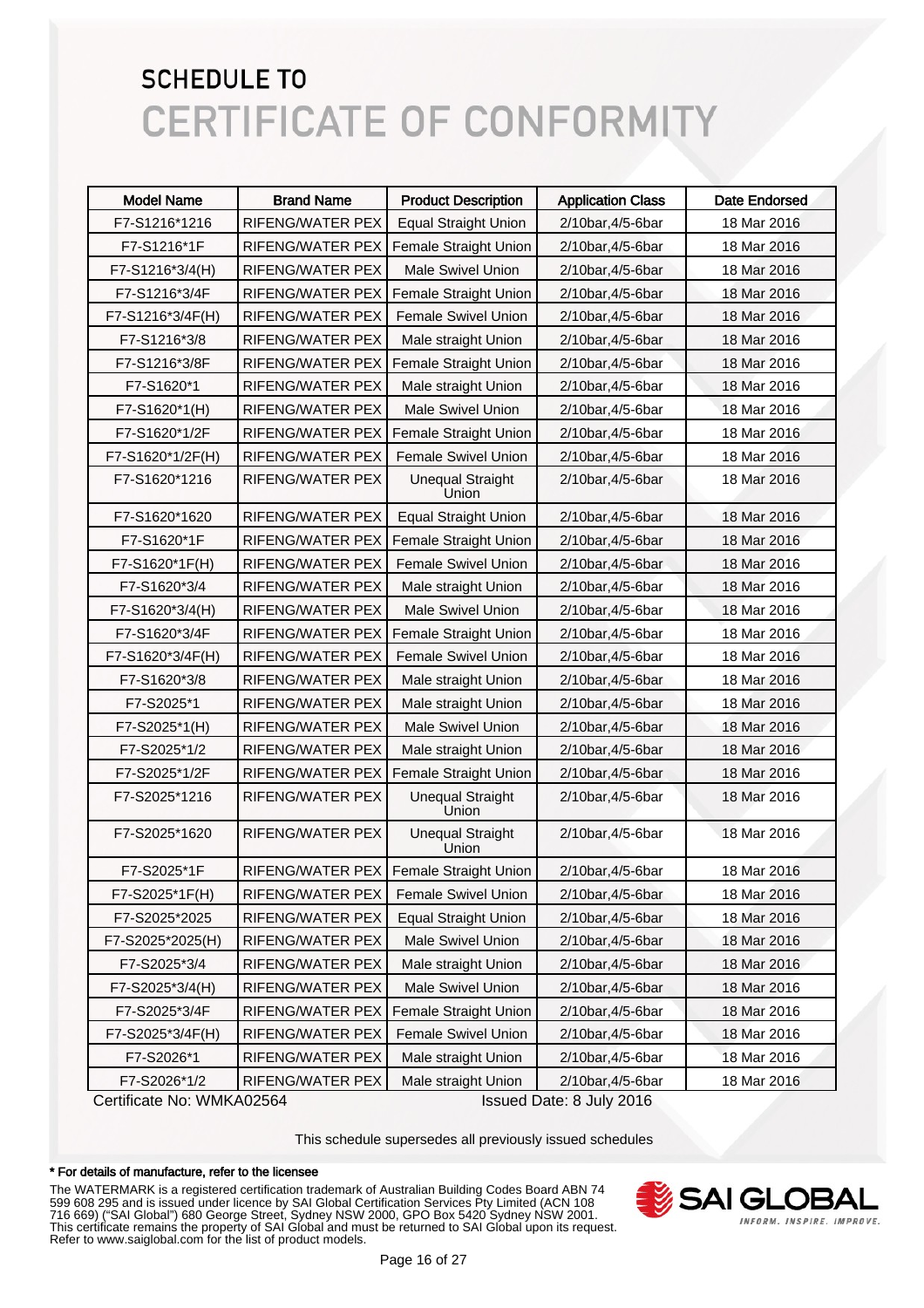| <b>Model Name</b>  | <b>Brand Name</b>       | <b>Product Description</b>       | <b>Application Class</b> | <b>Date Endorsed</b> |
|--------------------|-------------------------|----------------------------------|--------------------------|----------------------|
| F7-S2026*1F        | RIFENG/WATER PEX        | Female Straight Union            | 2/10bar, 4/5-6bar        | 18 Mar 2016          |
| F7-S2026*3/4       | RIFENG/WATER PEX        | Male straight Union              | 2/10bar, 4/5-6bar        | 18 Mar 2016          |
| F7-S2026*3/4F      | RIFENG/WATER PEX        | <b>Female Straight Union</b>     | 2/10bar, 4/5-6bar        | 18 Mar 2016          |
| F7-S2632*1(H)      | RIFENG/WATER PEX        | Male Swivel Union                | 2/10bar, 4/5-6bar        | 18 Mar 2016          |
| F7-S2632*1216      | <b>RIFENG/WATER PEX</b> | <b>Unequal Straight</b><br>Union | 2/10bar, 4/5-6bar        | 18 Mar 2016          |
| F7-S2632*1620      | <b>RIFENG/WATER PEX</b> | <b>Unequal Straight</b><br>Union | 2/10bar, 4/5-6bar        | 18 Mar 2016          |
| F7-S2632*1F        | <b>RIFENG/WATER PEX</b> | Female Straight Union            | 2/10bar, 4/5-6bar        | 18 Mar 2016          |
| F7-S2632*1F(H)     | <b>RIFENG/WATER PEX</b> | Female Swivel Union              | 2/10bar, 4/5-6bar        | 18 Mar 2016          |
| F7-S2632*2025      | RIFENG/WATER PEX        | <b>Unequal Straight</b><br>Union | 2/10bar, 4/5-6bar        | 18 Mar 2016          |
| F7-S2632*2632      | RIFENG/WATER PEX        | <b>Equal Straight Union</b>      | 2/10bar, 4/5-6bar        | 18 Mar 2016          |
| F7-S2632*2632(H)   | RIFENG/WATER PEX        | <b>Male Swivel Union</b>         | 2/10bar, 4/5-6bar        | 18 Mar 2016          |
| F7-S2632*3/4(H)    | RIFENG/WATER PEX        | <b>Male Swivel Union</b>         | 2/10bar, 4/5-6bar        | 18 Mar 2016          |
| F7-S2632*3/4F      | RIFENG/WATER PEX        | Female Straight Union            | 2/10bar, 4/5-6bar        | 18 Mar 2016          |
| F7-T1216*1/2*1216  | RIFENG/WATER PEX        | Male Tee                         | 2/10bar, 4/5-6bar        | 18 Mar 2016          |
| F7-T1216*1/2F*1216 | RIFENG/WATER PEX        | Female Tee                       | 2/10bar, 4/5-6bar        | 18 Mar 2016          |
| F7-T1216*1216*1216 | RIFENG/WATER PEX        | Equal Tee                        | 2/10bar, 4/5-6bar        | 18 Mar 2016          |
| F7-T1216*1620*1216 | RIFENG/WATER PEX        | <b>Unequal Tee</b>               | 2/10bar, 4/5-6bar        | 18 Mar 2016          |
| F7-T1216*3/4*1216  | <b>RIFENG/WATER PEX</b> | Male Tee                         | 2/10bar, 4/5-6bar        | 18 Mar 2016          |
| F7-T1216*3/4F*1216 | RIFENG/WATER PEX        | Female Tee                       | 2/10bar, 4/5-6bar        | 18 Mar 2016          |
| F7-T1620*1/2*1620  | RIFENG/WATER PEX        | Male Tee                         | 2/10bar, 4/5-6bar        | 18 Mar 2016          |
| F7-T1620*1/2F*1620 | RIFENG/WATER PEX        | Female Tee                       | 2/10bar, 4/5-6bar        | 18 Mar 2016          |
| F7-T1620*1216*1216 | RIFENG/WATER PEX        | <b>Unequal Tee</b>               | 2/10bar, 4/5-6bar        | 18 Mar 2016          |
| F7-T1620*1216*1620 | RIFENG/WATER PEX        | <b>Unequal Tee</b>               | 2/10bar, 4/5-6bar        | 18 Mar 2016          |
| F7-T1620*1620*1216 | RIFENG/WATER PEX        | <b>Unequal Tee</b>               | 2/10bar, 4/5-6bar        | 18 Mar 2016          |
| F7-T1620*1620*1620 | RIFENG/WATER PEX        | Equal Tee                        | 2/10bar, 4/5-6bar        | 18 Mar 2016          |
| F7-T1620*2025*1216 | <b>RIFENG/WATER PEX</b> | <b>Unequal Tee</b>               | 2/10bar, 4/5-6bar        | 18 Mar 2016          |
| F7-T1620*2025*1620 | RIFENG/WATER PEX        | <b>Unequal Tee</b>               | 2/10bar, 4/5-6bar        | 18 Mar 2016          |
| F7-T1620*2026*1620 | RIFENG/WATER PEX        | <b>Unequal Tee</b>               | 2/10bar, 4/5-6bar        | 18 Mar 2016          |
| F7-T1620*2632*1620 | RIFENG/WATER PEX        | <b>Unequal Tee</b>               | 2/10bar, 4/5-6bar        | 18 Mar 2016          |
| F7-T1620*3/4F*1620 | RIFENG/WATER PEX        | Female Tee                       | 2/10bar, 4/5-6bar        | 18 Mar 2016          |
| F7-T2025*1/2*2025  | RIFENG/WATER PEX        | Male Tee                         | 2/10bar, 4/5-6bar        | 18 Mar 2016          |
| F7-T2025*1/2F*2025 | RIFENG/WATER PEX        | Female Tee                       | 2/10bar, 4/5-6bar        | 18 Mar 2016          |
| F7-T2025*1216*1216 | RIFENG/WATER PEX        | <b>Unequal Tee</b>               | 2/10bar, 4/5-6bar        | 18 Mar 2016          |
| F7-T2025*1216*1620 | RIFENG/WATER PEX        | <b>Unequal Tee</b>               | 2/10bar, 4/5-6bar        | 18 Mar 2016          |
| F7-T2025*1216*2025 | RIFENG/WATER PEX        | <b>Unequal Tee</b>               | 2/10bar, 4/5-6bar        | 18 Mar 2016          |
| F7-T2025*1620*1216 | RIFENG/WATER PEX        | <b>Unequal Tee</b>               | 2/10bar, 4/5-6bar        | 18 Mar 2016          |

Certificate No: WMKA02564 Issued Date: 8 July 2016

This schedule supersedes all previously issued schedules

#### \* For details of manufacture, refer to the licensee

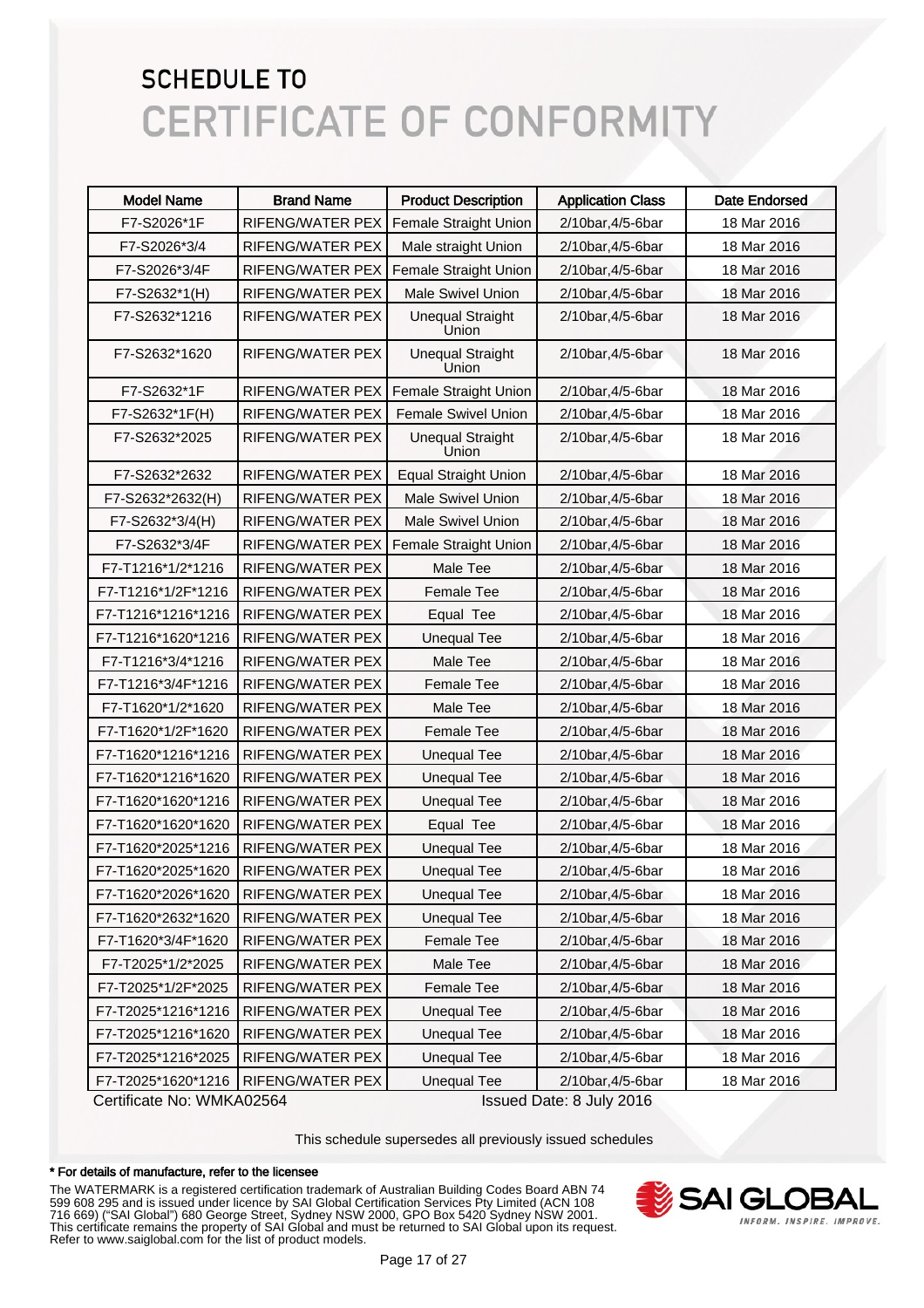| <b>Model Name</b>       | <b>Brand Name</b>       | <b>Product Description</b> | <b>Application Class</b> | <b>Date Endorsed</b> |
|-------------------------|-------------------------|----------------------------|--------------------------|----------------------|
| F7-T2025*1620*1620      | RIFENG/WATER PEX        | <b>Unequal Tee</b>         | 2/10bar, 4/5-6bar        | 18 Mar 2016          |
| F7-T2025*1620*2025      | RIFENG/WATER PEX        | <b>Unequal Tee</b>         | 2/10bar, 4/5-6bar        | 18 Mar 2016          |
| F7-T2025*1F*2025        | <b>RIFENG/WATER PEX</b> | Female Tee                 | 2/10bar, 4/5-6bar        | 18 Mar 2016          |
| F7-T2025*2025*1216      | RIFENG/WATER PEX        | <b>Unequal Tee</b>         | 2/10bar, 4/5-6bar        | 18 Mar 2016          |
| F7-T2025*2025*1620      | RIFENG/WATER PEX        | <b>Unequal Tee</b>         | 2/10bar, 4/5-6bar        | 18 Mar 2016          |
| F7-T2025*2025*2025      | RIFENG/WATER PEX        | Equal Tee                  | 2/10bar, 4/5-6bar        | 18 Mar 2016          |
| F7-T2025*2632*2025      | RIFENG/WATER PEX        | <b>Unequal Tee</b>         | 2/10bar, 4/5-6bar        | 18 Mar 2016          |
| F7-T2025*3/4*2025       | <b>RIFENG/WATER PEX</b> | Male Tee                   | 2/10bar, 4/5-6bar        | 18 Mar 2016          |
| F7-T2025*3/4F*2025      | RIFENG/WATER PEX        | <b>Female Tee</b>          | 2/10bar, 4/5-6bar        | 18 Mar 2016          |
| F7-T2026*1/2F*2026      | RIFENG/WATER PEX        | <b>Female Tee</b>          | 2/10bar, 4/5-6bar        | 18 Mar 2016          |
| F7-T2026*1216*1620      | RIFENG/WATER PEX        | <b>Unequal Tee</b>         | 2/10bar, 4/5-6bar        | 18 Mar 2016          |
| F7-T2026*1216*2026      | RIFENG/WATER PEX        | <b>Unequal Tee</b>         | 2/10bar, 4/5-6bar        | 18 Mar 2016          |
| F7-T2026*1620*1620      | RIFENG/WATER PEX        | <b>Unequal Tee</b>         | 2/10bar, 4/5-6bar        | 18 Mar 2016          |
| F7-T2026*1620*2026      | RIFENG/WATER PEX        | <b>Unequal Tee</b>         | 2/10bar, 4/5-6bar        | 18 Mar 2016          |
| F7-T2026*2026*1620      | RIFENG/WATER PEX        | <b>Unequal Tee</b>         | 2/10bar, 4/5-6bar        | 18 Mar 2016          |
| F7-T2026*2026*2026      | RIFENG/WATER PEX        | Equal Tee                  | 2/10bar, 4/5-6bar        | 18 Mar 2016          |
| F7-T2026*3/4F*2026      | RIFENG/WATER PEX        | <b>Female Tee</b>          | 2/10bar, 4/5-6bar        | 18 Mar 2016          |
| F7-T2632*1<br>1/4F*2632 | RIFENG/WATER PEX        | <b>Female Tee</b>          | 2/10bar, 4/5-6bar        | 18 Mar 2016          |
| F7-T2632*1/2F*2632      | RIFENG/WATER PEX        | <b>Female Tee</b>          | 2/10bar, 4/5-6bar        | 18 Mar 2016          |
| F7-T2632*1216*2632      | RIFENG/WATER PEX        | <b>Unequal Tee</b>         | 2/10bar, 4/5-6bar        | 18 Mar 2016          |
| F7-T2632*1620*1620      | RIFENG/WATER PEX        | <b>Unequal Tee</b>         | 2/10bar, 4/5-6bar        | 18 Mar 2016          |
| F7-T2632*1620*2632      | RIFENG/WATER PEX        | <b>Unequal Tee</b>         | 2/10bar, 4/5-6bar        | 18 Mar 2016          |
| F7-T2632*1F*2632        | RIFENG/WATER PEX        | <b>Female Tee</b>          | 2/10bar, 4/5-6bar        | 18 Mar 2016          |
| F7-T2632*2025*2025      | RIFENG/WATER PEX        | <b>Unequal Tee</b>         | 2/10bar, 4/5-6bar        | 18 Mar 2016          |
| F7-T2632*2025*2632      | RIFENG/WATER PEX        | <b>Unequal Tee</b>         | 2/10bar, 4/5-6bar        | 18 Mar 2016          |
| F7-T2632*2026*2632      | RIFENG/WATER PEX        | <b>Unequal Tee</b>         | 2/10bar, 4/5-6bar        | 18 Mar 2016          |
| F7-T2632*2632*1216      | <b>RIFENG/WATER PEX</b> | <b>Unequal Tee</b>         | 2/10bar, 4/5-6bar        | 18 Mar 2016          |
| F7-T2632*2632*1620      | RIFENG/WATER PEX        | <b>Unequal Tee</b>         | 2/10bar, 4/5-6bar        | 18 Mar 2016          |
| F7-T2632*2632*2025      | RIFENG/WATER PEX        | <b>Unequal Tee</b>         | 2/10bar, 4/5-6bar        | 18 Mar 2016          |
| F7-T2632*2632*2632      | RIFENG/WATER PEX        | Equal Tee                  | 2/10bar, 4/5-6bar        | 18 Mar 2016          |
| F7-T2632*3/4*2632       | RIFENG/WATER PEX        | Male Tee                   | 2/10bar, 4/5-6bar        | 18 Mar 2016          |
| F7-T2632*3/4F*2632      | RIFENG/WATER PEX        | Female Tee                 | 2/10bar, 4/5-6bar        | 18 Mar 2016          |
| F7-Y1620*1620*1/2       | RIFENG/WATER PEX        | Male Y Tee                 | 2/10bar, 4/5-6bar        | 18 Mar 2016          |
| F7-Y1620*1620*1620      | RIFENG/WATER PEX        | Equal Y Tee                | 2/10bar, 4/5-6bar        | 18 Mar 2016          |
| F7-Y2025*1620*1620      | RIFENG/WATER PEX        | <b>Unequal Y Tee</b>       | 2/10bar, 4/5-6bar        | 18 Mar 2016          |
| F7-Y2025*2025*2025      | RIFENG/WATER PEX        | Equal Y Tee                | 2/10bar, 4/5-6bar        | 18 Mar 2016          |
| F7-Y2025*2025*3/4       | RIFENG/WATER PEX        | Male Y Tee                 | 2/10bar, 4/5-6bar        | 18 Mar 2016          |

Certificate No: WMKA02564 Issued Date: 8 July 2016

This schedule supersedes all previously issued schedules

#### \* For details of manufacture, refer to the licensee

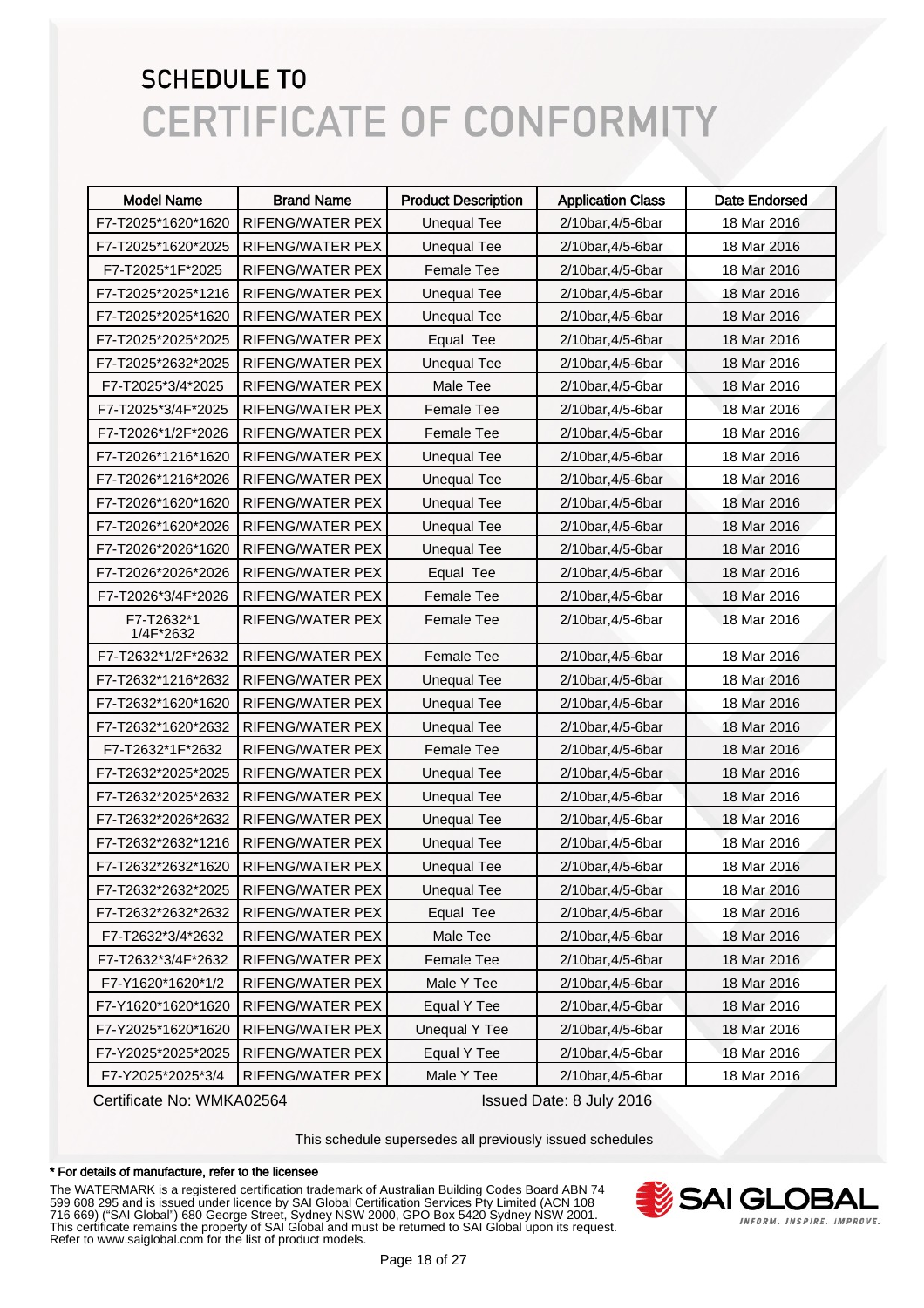| <b>Model Name</b>         | <b>Brand Name</b>       | <b>Product Description</b>         | <b>Application Class</b> | <b>Date Endorsed</b> |
|---------------------------|-------------------------|------------------------------------|--------------------------|----------------------|
| F7-Y2026*1620*2026        | RIFENG/WATER PEX        | <b>Unequal Y Tee</b>               | 2/10bar, 4/5-6bar        | 18 Mar 2016          |
| F7-Y2026*2026*2026        | RIFENG/WATER PEX        | Equal Y Tee                        | 2/10bar, 4/5-6bar        | 18 Mar 2016          |
| F7-Y2632*2025*2632        | RIFENG/WATER PEX        | Unequal Y Tee                      | 2/10bar, 4/5-6bar        | 18 Mar 2016          |
| F8-L1216*1                | RIFENG/WATER PEX        | <b>Male Elbow</b>                  | 2/12bar, 4/5-6bar        | 18 Mar 2016          |
| F8-L1216*1/2              | RIFENG/WATER PEX        | <b>Male Elbow</b>                  | 2/12bar, 4/5-6bar        | 18 Mar 2016          |
| F8-L1216*1/2(H) IIA       | RIFENG/WATER PEX        | <b>Swivel Male Elbow</b>           | 2/12bar, 4/5-6bar        | 3 Nov 2015           |
| F8-<br>L1216*1/2(Z2)(y30) | RIFENG/WATER PEX        | <b>Wall-plated Male</b><br>Elbow   | 2/12bar, 4/5-6bar        | 18 Mar 2016          |
| F8-<br>L1216*1/2(Z2)(y55) | RIFENG/WATER PEX        | <b>Wall-plated Male</b><br>Elbow   | 2/12bar, 4/5-6bar        | 18 Mar 2016          |
| F8-L1216*1/2F             | RIFENG/WATER PEX        | <b>Female Elbow</b>                | 2/12bar, 4/5-6bar        | 18 Mar 2016          |
| F8-L1216*1/2F(H)IIA       | RIFENG/WATER PEX        | <b>Swivel Female Elbow</b>         | 2/12bar, 4/5-6bar        | 3 Nov 2015           |
| F8-L1216*1/2F(Z)          | <b>RIFENG/WATER PEX</b> | <b>Wall-plated Female</b><br>Elbow | 2/12bar, 4/5-6bar        | 18 Mar 2016          |
| F8-L1216*1/2F(Z1)         | <b>RIFENG/WATER PEX</b> | <b>Wall-plated Female</b><br>Elbow | 2/12bar, 4/5-6bar        | 18 Mar 2016          |
| F8-L1216*1/2F(Z2)         | <b>RIFENG/WATER PEX</b> | <b>Wall-plated Female</b><br>Elbow | 2/12bar, 4/5-6bar        | 18 Mar 2016          |
| F8-L1216*1/2F(Z4)         | RIFENG/WATER PEX        | <b>Wall-plated Female</b><br>Elbow | 2/12bar, 4/5-6bar        | 18 Mar 2016          |
| F8-L1216*1/2F(Z5)         | <b>RIFENG/WATER PEX</b> | <b>Wall-plated Female</b><br>Elbow | 2/12bar, 4/5-6bar        | 18 Mar 2016          |
| F8-L1216*1216             | RIFENG/WATER PEX        | <b>Equal Elbow</b>                 | 2/12bar, 4/5-6bar        | 18 Mar 2016          |
| F8-L1216*1F               | RIFENG/WATER PEX        | <b>Female Elbow</b>                | 2/12bar, 4/5-6bar        | 18 Mar 2016          |
| F8-L1216*3/4              | <b>RIFENG/WATER PEX</b> | <b>Male Elbow</b>                  | 2/12bar, 4/5-6bar        | 18 Mar 2016          |
| F8-L1216*3/4(H) IIA       | RIFENG/WATER PEX        | <b>Swivel Male Elbow</b>           | 2/12bar, 4/5-6bar        | 3 Nov 2015           |
| F8-L1216*3/4(Z)           | RIFENG/WATER PEX        | <b>Wall-plated Male</b><br>Elbow   | 2/12bar, 4/5-6bar        | 18 Mar 2016          |
| F8-L1216*3/4F             | RIFENG/WATER PEX        | <b>Female Elbow</b>                | 2/12bar, 4/5-6bar        | 18 Mar 2016          |
| F8-L1216*3/4F(H)IIA       | RIFENG/WATER PEX        | <b>Swivel Female Elbow</b>         | 2/12bar, 4/5-6bar        | 3 Nov 2015           |
| F8-L1216*3/4F(Z4)         | RIFENG/WATER PEX        | Wall-plated Female<br>Elbow        | 2/12bar, 4/5-6bar        | 18 Mar 2016          |
| F8-L1216*3/8              | RIFENG/WATER PEX        | Male Elbow                         | 2/12bar, 4/5-6bar        | 18 Mar 2016          |
| F8-L1620*1                | RIFENG/WATER PEX        | Male Elbow                         | 2/12bar, 4/5-6bar        | 18 Mar 2016          |
| F8-L1620*1(H) IIA         | RIFENG/WATER PEX        | <b>Swivel Male Elbow</b>           | 2/12bar, 4/5-6bar        | 3 Nov 2015           |
| F8-L1620*1/2              | RIFENG/WATER PEX        | Male Elbow                         | 2/12bar, 4/5-6bar        | 18 Mar 2016          |
| F8-<br>L1620*1/2(Z2)(y57) | RIFENG/WATER PEX        | Wall-plated Male<br>Elbow          | 2/12bar, 4/5-6bar        | 18 Mar 2016          |
| F8-L1620*1/2F             | RIFENG/WATER PEX        | <b>Female Elbow</b>                | 2/12bar, 4/5-6bar        | 18 Mar 2016          |
| F8-L1620*1/2F(Z)          | RIFENG/WATER PEX        | Wall-plated Female<br>Elbow        | 2/12bar, 4/5-6bar        | 18 Mar 2016          |

Certificate No: WMKA02564 Issued Date: 8 July 2016

This schedule supersedes all previously issued schedules

#### \* For details of manufacture, refer to the licensee

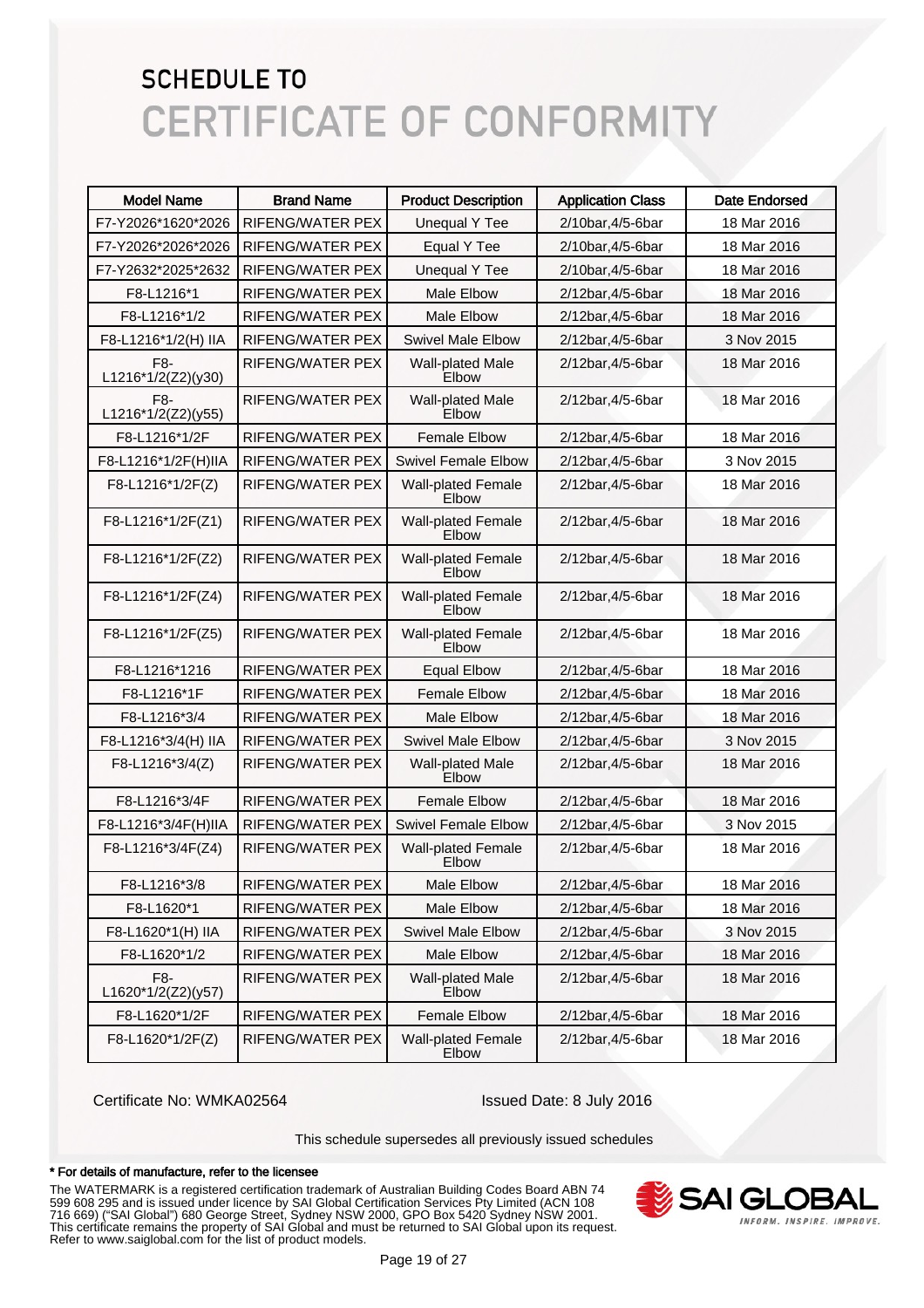| <b>Model Name</b>         | <b>Brand Name</b>       | <b>Product Description</b>         | <b>Application Class</b> | Date Endorsed |
|---------------------------|-------------------------|------------------------------------|--------------------------|---------------|
| F8-L1620*1/2F(Z1)         | <b>RIFENG/WATER PEX</b> | <b>Wall-plated Female</b><br>Elbow | 2/12bar, 4/5-6bar        | 18 Mar 2016   |
| F8-L1620*1/2F(Z3)         | RIFENG/WATER PEX        | <b>Wall-plated Female</b><br>Elbow | 2/12bar, 4/5-6bar        | 18 Mar 2016   |
| F8-L1620*1/2F(Z4)         | <b>RIFENG/WATER PEX</b> | <b>Wall-plated Female</b><br>Elbow | 2/12bar, 4/5-6bar        | 18 Mar 2016   |
| F8-L1620*1216             | RIFENG/WATER PEX        | <b>Unequal Elbow</b>               | 2/12bar, 4/5-6bar        | 18 Mar 2016   |
| F8-L1620*1620             | RIFENG/WATER PEX        | <b>Equal Elbow</b>                 | 2/12bar, 4/5-6bar        | 18 Mar 2016   |
| F8-L1620*1F               | RIFENG/WATER PEX        | <b>Female Elbow</b>                | 2/12bar, 4/5-6bar        | 18 Mar 2016   |
| F8-L1620*1F(H) IIA        | RIFENG/WATER PEX        | <b>Swivel Female Elbow</b>         | 2/12bar, 4/5-6bar        | 3 Nov 2015    |
| F8-L1620*3/4              | RIFENG/WATER PEX        | <b>Male Elbow</b>                  | 2/12bar, 4/5-6bar        | 18 Mar 2016   |
| F8-L1620*3/4(H) IIA       | RIFENG/WATER PEX        | <b>Swivel Male Elbow</b>           | 2/12bar, 4/5-6bar        | 3 Nov 2015    |
| F8-<br>L1620*3/4(Z2)(y57) | RIFENG/WATER PEX        | <b>Wall-plated Male</b><br>Elbow   | 2/12bar, 4/5-6bar        | 18 Mar 2016   |
| F8-L1620*3/4F             | RIFENG/WATER PEX        | <b>Female Elbow</b>                | 2/12bar, 4/5-6bar        | 18 Mar 2016   |
| F8-L1620*3/4F(H) IIA      | <b>RIFENG/WATER PEX</b> | <b>Swivel Female Elbow</b>         | 2/12bar, 4/5-6bar        | 3 Nov 2015    |
| F8-L1620*3/4F(Z)          | RIFENG/WATER PEX        | <b>Wall-plated Female</b><br>Elbow | 2/12bar, 4/5-6bar        | 18 Mar 2016   |
| F8-L1620*3/4F(Z3)         | RIFENG/WATER PEX        | <b>Wall-plated Female</b><br>Elbow | 2/12bar, 4/5-6bar        | 18 Mar 2016   |
| F8-L1620*3/4F(Z4)         | RIFENG/WATER PEX        | <b>Wall-plated Female</b><br>Elbow | 2/12bar, 4/5-6bar        | 18 Mar 2016   |
| F8-L2025*1                | RIFENG/WATER PEX        | <b>Male Elbow</b>                  | 2/12bar, 4/5-6bar        | 18 Mar 2016   |
| F8-L2025*1(H) IIA         | RIFENG/WATER PEX        | <b>Swivel Male Elbow</b>           | 2/12bar, 4/5-6bar        | 3 Nov 2015    |
| F8-L2025*1/2              | RIFENG/WATER PEX        | <b>Male Elbow</b>                  | 2/12bar, 4/5-6bar        | 18 Mar 2016   |
| F8-L2025*1/2F             | RIFENG/WATER PEX        | <b>Female Elbow</b>                | 2/12bar, 4/5-6bar        | 18 Mar 2016   |
| F8-L2025*1/2F             | RIFENG/WATER PEX        | <b>Female Elbow</b>                | 2/12bar, 4/5-6bar        | 18 Mar 2016   |
| F8-L2025*1/2F(Z)          | RIFENG/WATER PEX        | <b>Wall-plated Female</b><br>Elbow | 2/12bar, 4/5-6bar        | 18 Mar 2016   |
| F8-L2025*1216             | RIFENG/WATER PEX        | <b>Unequal Elbow</b>               | 2/12bar, 4/5-6bar        | 18 Mar 2016   |
| F8-L2025*1620             | RIFENG/WATER PEX        | <b>Unequal Elbow</b>               | 2/12bar, 4/5-6bar        | 18 Mar 2016   |
| F8-L2025*1F               | RIFENG/WATER PEX        | <b>Female Elbow</b>                | 2/12bar, 4/5-6bar        | 18 Mar 2016   |
| F8-L2025*1F(H) IIA        | RIFENG/WATER PEX        | <b>Swivel Female Elbow</b>         | 2/12bar, 4/5-6bar        | 3 Nov 2015    |
| F8-L2025*2025             | RIFENG/WATER PEX        | <b>Equal Elbow</b>                 | 2/12bar, 4/5-6bar        | 18 Mar 2016   |
| F8-L2025*3/4              | RIFENG/WATER PEX        | Male Elbow                         | 2/12bar, 4/5-6bar        | 18 Mar 2016   |
| F8-L2025*3/4(H) IIA       | RIFENG/WATER PEX        | <b>Swivel Male Elbow</b>           | 2/12bar, 4/5-6bar        | 3 Nov 2015    |
| F8-L2025*3/4F             | RIFENG/WATER PEX        | <b>Female Elbow</b>                | 2/12bar, 4/5-6bar        | 18 Mar 2016   |
| F8-L2025*3/4F(H) IIA      | RIFENG/WATER PEX        | <b>Swivel Female Elbow</b>         | 2/12bar, 4/5-6bar        | 3 Nov 2015    |
| F8-L2025*3/4F(Z)          | RIFENG/WATER PEX        | <b>Wall-plated Female</b><br>Elbow | 2/12bar, 4/5-6bar        | 18 Mar 2016   |

Certificate No: WMKA02564 Issued Date: 8 July 2016

This schedule supersedes all previously issued schedules

#### \* For details of manufacture, refer to the licensee

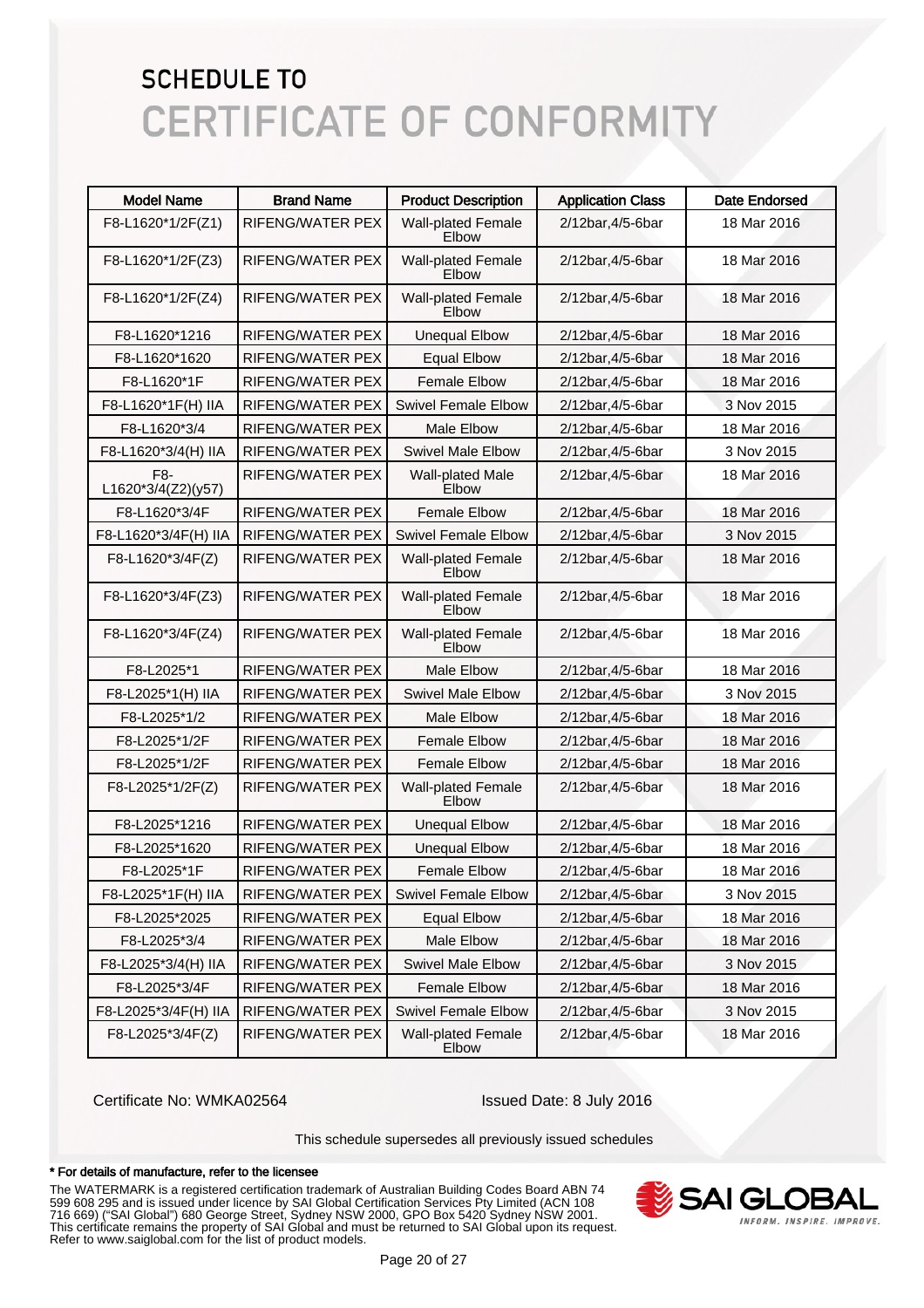| <b>Model Name</b>    | <b>Brand Name</b>       | <b>Product Description</b>         | <b>Application Class</b> | <b>Date Endorsed</b> |
|----------------------|-------------------------|------------------------------------|--------------------------|----------------------|
| F8-L2025*3/4F(Z3)    | RIFENG/WATER PEX        | <b>Wall-plated Female</b><br>Elbow | 2/12bar, 4/5-6bar        | 18 Mar 2016          |
| F8-L2026*1           | RIFENG/WATER PEX        | Male Elbow                         | 2/12bar, 4/5-6bar        | 18 Mar 2016          |
| F8-L2026*2026        | RIFENG/WATER PEX        | <b>Equal Elbow</b>                 | 2/12bar, 4/5-6bar        | 18 Mar 2016          |
| F8-L2026*3/4         | RIFENG/WATER PEX        | Male Elbow                         | 2/12bar, 4/5-6bar        | 18 Mar 2016          |
| F8-L2026*3/4F        | RIFENG/WATER PEX        | Female Elbow                       | 2/12bar, 4/5-6bar        | 18 Mar 2016          |
| F8-L2026*3/4F(Z)     | <b>RIFENG/WATER PEX</b> | <b>Wall-plated Female</b><br>Elbow | 2/12bar, 4/5-6bar        | 18 Mar 2016          |
| F8-L2632*1           | RIFENG/WATER PEX        | <b>Male Elbow</b>                  | 2/12bar, 4/5-6bar        | 18 Mar 2016          |
| F8-L2632*1 1/4       | RIFENG/WATER PEX        | <b>Male Elbow</b>                  | 2/12bar, 4/5-6bar        | 18 Mar 2016          |
| F8-L2632*1(H) IIA    | RIFENG/WATER PEX        | <b>Swivel Male Elbow</b>           | 2/12bar, 4/5-6bar        | 3 Nov 2015           |
| F8-L2632*11/4F       | RIFENG/WATER PEX        | <b>Female Elbow</b>                | 2/12bar, 4/5-6bar        | 18 Mar 2016          |
| F8-L2632*1216        | RIFENG/WATER PEX        | <b>Unequal Elbow</b>               | 2/12bar, 4/5-6bar        | 18 Mar 2016          |
| F8-L2632*1620        | RIFENG/WATER PEX        | <b>Unequal Elbow</b>               | 2/12bar, 4/5-6bar        | 18 Mar 2016          |
| F8-L2632*1F          | RIFENG/WATER PEX        | <b>Female Elbow</b>                | 2/12bar, 4/5-6bar        | 18 Mar 2016          |
| F8-L2632*1F(H) IIA   | RIFENG/WATER PEX        | <b>Swivel Female Elbow</b>         | 2/12bar, 4/5-6bar        | 3 Nov 2015           |
| F8-L2632*1F(Z4)      | RIFENG/WATER PEX        | <b>Wall-plated Female</b><br>Elbow | 2/12bar, 4/5-6bar        | 18 Mar 2016          |
| F8-L2632*2632        | <b>RIFENG/WATER PEX</b> | <b>Equal Elbow</b>                 | 2/12bar, 4/5-6bar        | 18 Mar 2016          |
| F8-L2632*3/4(H) IIA  | RIFENG/WATER PEX        | <b>Swivel Male Elbow</b>           | 2/12bar, 4/5-6bar        | 3 Nov 2015           |
| F8-L2632*3/4F        | RIFENG/WATER PEX        | <b>Female Elbow</b>                | 2/12bar, 4/5-6bar        | 18 Mar 2016          |
| F8-L2632*3/4F(H) IIA | RIFENG/WATER PEX        | <b>Swivel Female Elbow</b>         | 2/12bar, 4/5-6bar        | 3 Nov 2015           |
| F8-L3240*1 1/2F      | RIFENG/WATER PEX        | <b>Female Elbow</b>                | 2/12bar, 4/5-6bar        | 18 Mar 2016          |
| F8-L3240*1 1/4       | RIFENG/WATER PEX        | <b>Male Elbow</b>                  | 2/12bar, 4/5-6bar        | 18 Mar 2016          |
| F8-L3240*1F          | RIFENG/WATER PEX        | <b>Female Elbow</b>                | 2/12bar, 4/5-6bar        | 18 Mar 2016          |
| F8-L3240*2025        | RIFENG/WATER PEX        | <b>Unequal Elbow</b>               | 2/12bar, 4/5-6bar        | 18 Mar 2016          |
| F8-L3240*2632        | RIFENG/WATER PEX        | <b>Unequal Elbow</b>               | 2/12bar, 4/5-6bar        | 18 Mar 2016          |
| F8-L3240*3240        | RIFENG/WATER PEX        | <b>Equal Elbow</b>                 | 2/12bar, 4/5-6bar        | 18 Mar 2016          |
| F8-L4150*1           | RIFENG/WATER PEX        | <b>Male Elbow</b>                  | 2/12bar, 4/5-6bar        | 18 Mar 2016          |
| F8-L4150*1 1/2       | RIFENG/WATER PEX        | Male Elbow                         | 2/12bar, 4/5-6bar        | 18 Mar 2016          |
| F8-L4150*1 1/2F      | RIFENG/WATER PEX        | <b>Female Elbow</b>                | 2/12bar, 4/5-6bar        | 18 Mar 2016          |
| F8-L4150*1F          | RIFENG/WATER PEX        | <b>Female Elbow</b>                | 2/12bar, 4/5-6bar        | 18 Mar 2016          |
| F8-L4150*2025        | RIFENG/WATER PEX        | <b>Unequal Elbow</b>               | 2/12bar, 4/5-6bar        | 18 Mar 2016          |
| F8-L4150*2025        | RIFENG/WATER PEX        | <b>Unequal Elbow</b>               | 2/12bar, 4/5-6bar        | 18 Mar 2016          |
| F8-L4150*3240        | RIFENG/WATER PEX        | <b>Unequal Elbow</b>               | 2/12bar, 4/5-6bar        | 18 Mar 2016          |
| F8-L4150*4150        | RIFENG/WATER PEX        | <b>Equal Elbow</b>                 | 2/12bar, 4/5-6bar        | 18 Mar 2016          |
| F8-L5163*2           | RIFENG/WATER PEX        | Male Elbow                         | 2/12bar, 4/5-6bar        | 18 Mar 2016          |
| F8-L5163*2632        | RIFENG/WATER PEX        | <b>Unequal Elbow</b>               | 2/12bar, 4/5-6bar        | 18 Mar 2016          |
| F8-L5163*3240        | RIFENG/WATER PEX        | <b>Unequal Elbow</b>               | 2/12bar, 4/5-6bar        | 18 Mar 2016          |

Certificate No: WMKA02564 Issued Date: 8 July 2016

This schedule supersedes all previously issued schedules

#### \* For details of manufacture, refer to the licensee

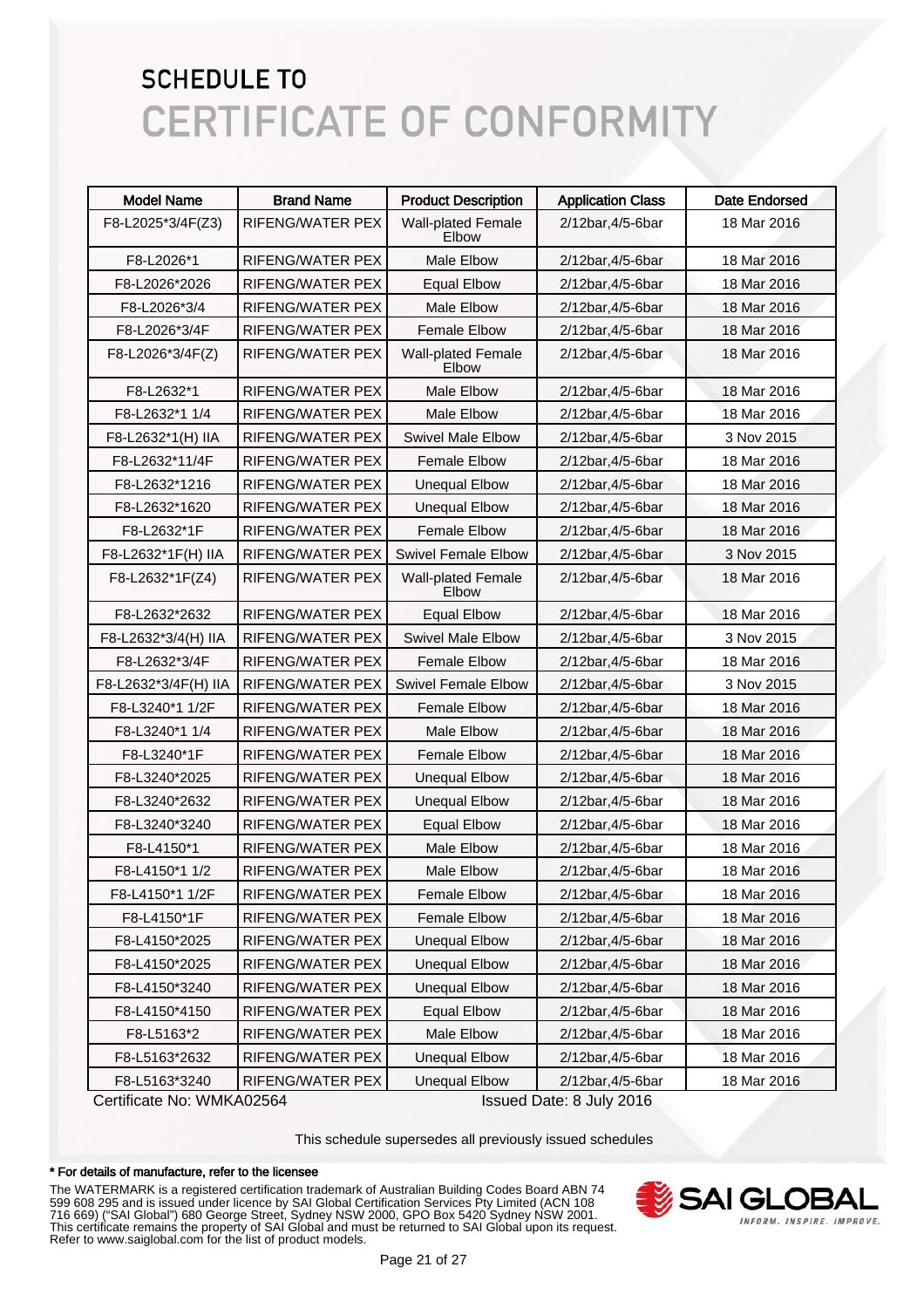| <b>Model Name</b>         | <b>Brand Name</b> | <b>Product Description</b>       | <b>Application Class</b> | <b>Date Endorsed</b> |
|---------------------------|-------------------|----------------------------------|--------------------------|----------------------|
| F8-L5163*4150             | RIFENG/WATER PEX  | <b>Unequal Elbow</b>             | 2/12bar, 4/5-6bar        | 18 Mar 2016          |
| F8-L5163*4150             | RIFENG/WATER PEX  | <b>Unequal Elbow</b>             | 2/12bar, 4/5-6bar        | 18 Mar 2016          |
| F8-L5163*5163             | RIFENG/WATER PEX  | <b>Equal Elbow</b>               | 2/12bar, 4/5-6bar        | 18 Mar 2016          |
| F8-S1216*1                | RIFENG/WATER PEX  | Male straight Union              | 2/12bar, 4/5-6bar        | 18 Mar 2016          |
| F8-S1216*1/2              | RIFENG/WATER PEX  | Male straight Union              | 2/12bar, 4/5-6bar        | 18 Mar 2016          |
| F8-S1216*1/2(H) IIA       | RIFENG/WATER PEX  | Male Swivel Union                | 2/12bar, 4/5-6bar        | 3 Nov 2015           |
| F8-S1216*1/2F             | RIFENG/WATER PEX  | <b>Female Straight Union</b>     | 2/12bar, 4/5-6bar        | 18 Mar 2016          |
| F8-S1216*1/2F(H) IIA      | RIFENG/WATER PEX  | Female Swivel Union              | 2/12bar, 4/5-6bar        | 3 Nov 2015           |
| F8-S1216*1/4F             | RIFENG/WATER PEX  | Female Straight Union            | 2/12bar, 4/5-6bar        | 18 Mar 2016          |
| F8-S1216*1216             | RIFENG/WATER PEX  | <b>Equal Straight Union</b>      | 2/12bar, 4/5-6bar        | 18 Mar 2016          |
| F8-S1216*1F               | RIFENG/WATER PEX  | Female Straight Union            | 2/12bar, 4/5-6bar        | 18 Mar 2016          |
| F8-S1216*3/4(H) IIA       | RIFENG/WATER PEX  | <b>Male Swivel Union</b>         | 2/12bar, 4/5-6bar        | 3 Nov 2015           |
| F8-S1216*3/4F             | RIFENG/WATER PEX  | Female Straight Union            | 2/12bar, 4/5-6bar        | 18 Mar 2016          |
| F8-S1216*3/4F(H) IIA      | RIFENG/WATER PEX  | Female Swivel Union              | 2/12bar, 4/5-6bar        | 3 Nov 2015           |
| F8-S1216*3/8              | RIFENG/WATER PEX  | Male straight Union              | 2/12bar, 4/5-6bar        | 18 Mar 2016          |
| F8-S1216*3/8F             | RIFENG/WATER PEX  | Female Straight Union            | 2/12bar, 4/5-6bar        | 18 Mar 2016          |
| F8-S1620*1                | RIFENG/WATER PEX  | Male straight Union              | 2/12bar, 4/5-6bar        | 18 Mar 2016          |
| F8-S1620*1(H) IIA         | RIFENG/WATER PEX  | <b>Male Swivel Union</b>         | 2/12bar, 4/5-6bar        | 3 Nov 2015           |
| F8-S1620*1/2F             | RIFENG/WATER PEX  | Female Straight Union            | 2/12bar, 4/5-6bar        | 18 Mar 2016          |
| F8-S1620*1/2F(H) IIA      | RIFENG/WATER PEX  | Female Swivel Union              | 2/12bar, 4/5-6bar        | 3 Nov 2015           |
| F8-S1620*1216             | RIFENG/WATER PEX  | <b>Unequal Straight</b><br>Union | 2/12bar, 4/5-6bar        | 18 Mar 2016          |
| F8-S1620*1620             | RIFENG/WATER PEX  | <b>Equal Straight Union</b>      | 2/12bar, 4/5-6bar        | 18 Mar 2016          |
| F8-S1620*1F               | RIFENG/WATER PEX  | Female Straight Union            | 2/12bar, 4/5-6bar        | 18 Mar 2016          |
| F8-S1620*1F(H) IIA        | RIFENG/WATER PEX  | Female Swivel Union              | 2/12bar, 4/5-6bar        | 3 Nov 2015           |
| F8-S1620*3/4              | RIFENG/WATER PEX  | Male straight Union              | 2/12bar, 4/5-6bar        | 18 Mar 2016          |
| F8-S1620*3/4(H) IIA       | RIFENG/WATER PEX  | <b>Male Swivel Union</b>         | 2/12bar, 4/5-6bar        | 3 Nov 2015           |
| F8-S1620*3/4F             | RIFENG/WATER PEX  | Female Straight Union            | 2/12bar, 4/5-6bar        | 18 Mar 2016          |
| F8-S1620*3/4F(H) IIA      | RIFENG/WATER PEX  | Female Swivel Union              | 2/12bar, 4/5-6bar        | 3 Nov 2015           |
| F8-S1620*3/8              | RIFENG/WATER PEX  | Male straight Union              | 2/12bar, 4/5-6bar        | 18 Mar 2016          |
| F8-S2025*1                | RIFENG/WATER PEX  | Male straight Union              | 2/12bar, 4/5-6bar        | 18 Mar 2016          |
| F8-S2025*1(H) IIA         | RIFENG/WATER PEX  | Male Swivel Union                | 2/12bar, 4/5-6bar        | 3 Nov 2015           |
| F8-S2025*1/2              | RIFENG/WATER PEX  | Male straight Union              | 2/12bar, 4/5-6bar        | 18 Mar 2016          |
| F8-S2025*1/2F             | RIFENG/WATER PEX  | Female Straight Union            | 2/12bar, 4/5-6bar        | 18 Mar 2016          |
| F8-S2025*1216             | RIFENG/WATER PEX  | <b>Unequal Straight</b><br>Union | 2/12bar, 4/5-6bar        | 18 Mar 2016          |
| F8-S2025*1620             | RIFENG/WATER PEX  | <b>Unequal Straight</b><br>Union | 2/12bar, 4/5-6bar        | 18 Mar 2016          |
| F8-S2025*1F               | RIFENG/WATER PEX  | Female Straight Union            | 2/12bar, 4/5-6bar        | 18 Mar 2016          |
| Certificate No: WMKA02564 |                   |                                  | Issued Date: 8 July 2016 |                      |

This schedule supersedes all previously issued schedules

#### \* For details of manufacture, refer to the licensee

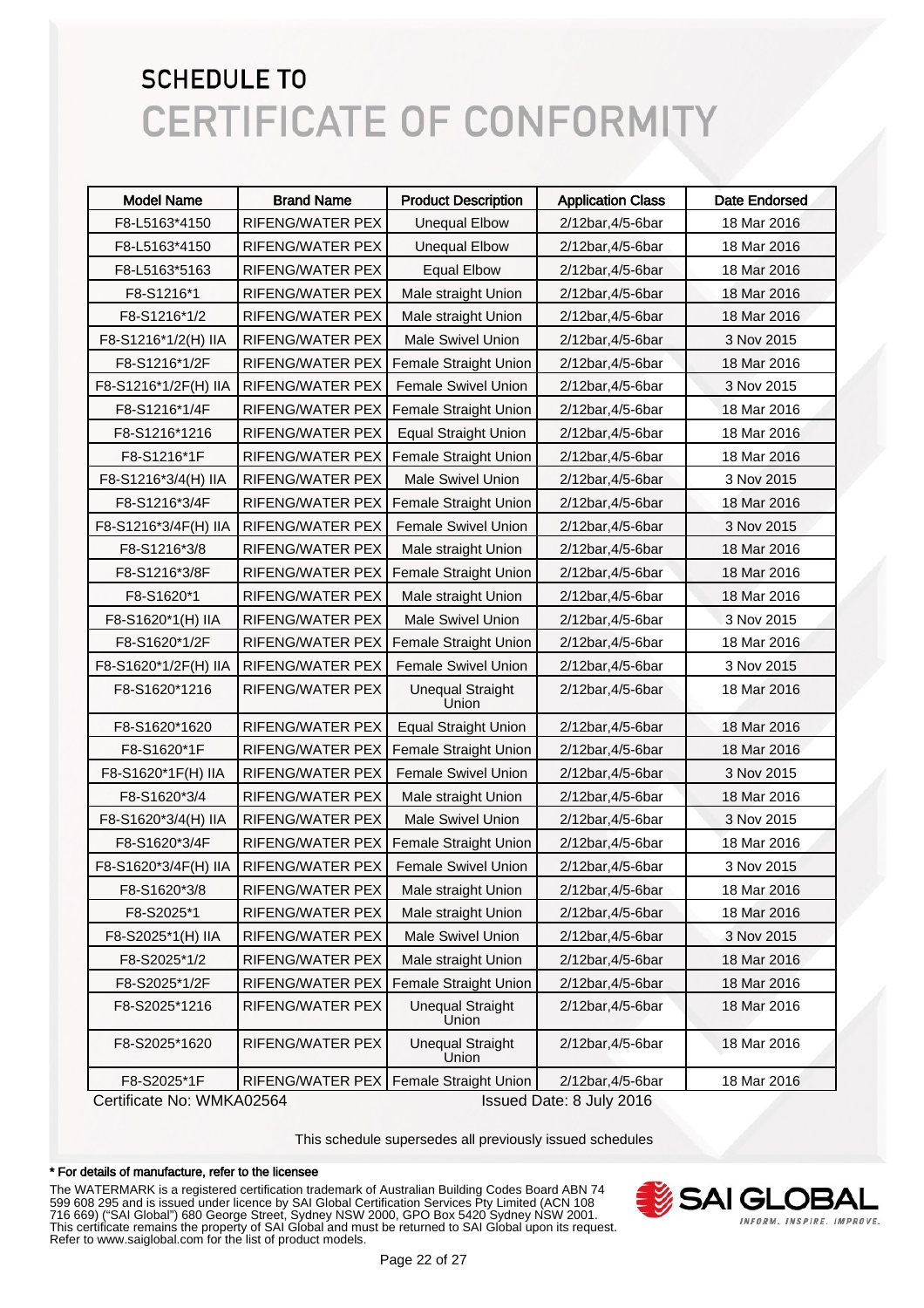| <b>Model Name</b>       | <b>Brand Name</b>       | <b>Product Description</b>       | <b>Application Class</b> | Date Endorsed |
|-------------------------|-------------------------|----------------------------------|--------------------------|---------------|
| F8-S2025*1F(H) IIA      | RIFENG/WATER PEX        | <b>Female Swivel Union</b>       | 2/12bar, 4/5-6bar        | 3 Nov 2015    |
| F8-S2025*2025           | RIFENG/WATER PEX        | <b>Equal Straight Union</b>      | 2/12bar, 4/5-6bar        | 18 Mar 2016   |
| F8-S2025*2025(H)<br>llА | RIFENG/WATER PEX        | <b>Male Swivel Union</b>         | 2/12bar, 4/5-6bar        | 3 Nov 2015    |
| F8-S2025*3/4            | RIFENG/WATER PEX        | Male straight Union              | 2/12bar, 4/5-6bar        | 18 Mar 2016   |
| F8-S2025*3/4(H) IIA     | <b>RIFENG/WATER PEX</b> | <b>Male Swivel Union</b>         | 2/12bar, 4/5-6bar        | 3 Nov 2015    |
| F8-S2025*3/4F           | RIFENG/WATER PEX        | Female Straight Union            | 2/12bar, 4/5-6bar        | 18 Mar 2016   |
| F8-S2025*3/4F(H) IIA    | RIFENG/WATER PEX        | Female Swivel Union              | 2/12bar, 4/5-6bar        | 3 Nov 2015    |
| F8-S2026*1              | <b>RIFENG/WATER PEX</b> | Male straight Union              | 2/12bar, 4/5-6bar        | 18 Mar 2016   |
| F8-S2026*1/2            | RIFENG/WATER PEX        | Male straight Union              | 2/12bar, 4/5-6bar        | 18 Mar 2016   |
| F8-S2026*1F             | RIFENG/WATER PEX        | Female Straight Union            | 2/12bar, 4/5-6bar        | 18 Mar 2016   |
| F8-S2026*3/4            | RIFENG/WATER PEX        | Male straight Union              | 2/12bar, 4/5-6bar        | 18 Mar 2016   |
| F8-S2026*3/4F           | <b>RIFENG/WATER PEX</b> | Female Straight Union            | 2/12bar, 4/5-6bar        | 18 Mar 2016   |
| F8-S2632*1              | RIFENG/WATER PEX        | Male straight Union              | 2/12bar, 4/5-6bar        | 18 Mar 2016   |
| F8-S2632*1(H) IIA       | RIFENG/WATER PEX        | <b>Male Swivel Union</b>         | 2/12bar, 4/5-6bar        | 3 Nov 2015    |
| F8-S2632*1/2            | RIFENG/WATER PEX        | Male straight Union              | 2/12bar, 4/5-6bar        | 18 Mar 2016   |
| F8-S2632*11/2           | <b>RIFENG/WATER PEX</b> | Male straight Union              | 2/12bar, 4/5-6bar        | 18 Mar 2016   |
| F8-S2632*11/4           | RIFENG/WATER PEX        | Male straight Union              | 2/12bar, 4/5-6bar        | 18 Mar 2016   |
| F8-S2632*1216           | RIFENG/WATER PEX        | <b>Unequal Straight</b><br>Union | 2/12bar, 4/5-6bar        | 18 Mar 2016   |
| F8-S2632*1620           | RIFENG/WATER PEX        | <b>Unequal Straight</b><br>Union | 2/12bar, 4/5-6bar        | 18 Mar 2016   |
| F8-S2632*1F             | <b>RIFENG/WATER PEX</b> | Female Straight Union            | 2/12bar, 4/5-6bar        | 18 Mar 2016   |
| F8-S2632*1F(H) IIA      | RIFENG/WATER PEX        | <b>Female Swivel Union</b>       | 2/12bar, 4/5-6bar        | 3 Nov 2015    |
| F8-S2632*2025           | RIFENG/WATER PEX        | <b>Unequal Straight</b><br>Union | 2/12bar, 4/5-6bar        | 18 Mar 2016   |
| F8-S2632*2632           | <b>RIFENG/WATER PEX</b> | <b>Equal Straight Union</b>      | 2/12bar, 4/5-6bar        | 18 Mar 2016   |
| F8-S2632*2632(H)<br>llА | RIFENG/WATER PEX        | <b>Male Swivel Union</b>         | 2/12bar, 4/5-6bar        | 3 Nov 2015    |
| F8-S2632*3/4            | RIFENG/WATER PEX        | Male straight Union              | 2/12bar, 4/5-6bar        | 18 Mar 2016   |
| F8-S2632*3/4(H) IIA     | RIFENG/WATER PEX        | <b>Male Swivel Union</b>         | 2/12bar, 4/5-6bar        | 3 Nov 2015    |
| F8-S2632*3/4F           | RIFENG/WATER PEX        | Female Straight Union            | 2/12bar, 4/5-6bar        | 18 Mar 2016   |
| F8-S3240*1              | RIFENG/WATER PEX        | Male straight Union              | 2/12bar, 4/5-6bar        | 18 Mar 2016   |
| F8-S3240*1 1/2          | RIFENG/WATER PEX        | Male straight Union              | 2/12bar, 4/5-6bar        | 18 Mar 2016   |
| F8-S3240*1 1/2(H) IIA   | RIFENG/WATER PEX        | <b>Male Swivel Union</b>         | 2/12bar, 4/5-6bar        | 3 Nov 2015    |
| F8-S3240*1 1/2F         | RIFENG/WATER PEX        | Female Straight Union            | 2/12bar, 4/5-6bar        | 18 Mar 2016   |
| F8-S3240*1 1/4          | RIFENG/WATER PEX        | Male straight Union              | 2/12bar, 4/5-6bar        | 18 Mar 2016   |
| F8-S3240*1 1/4F         | RIFENG/WATER PEX        | Female Straight Union            | 2/12bar, 4/5-6bar        | 18 Mar 2016   |
| F8-S3240*1620           | RIFENG/WATER PEX        | <b>Unequal Straight</b><br>Union | 2/12bar, 4/5-6bar        | 18 Mar 2016   |

Certificate No: WMKA02564 Issued Date: 8 July 2016

This schedule supersedes all previously issued schedules

#### \* For details of manufacture, refer to the licensee

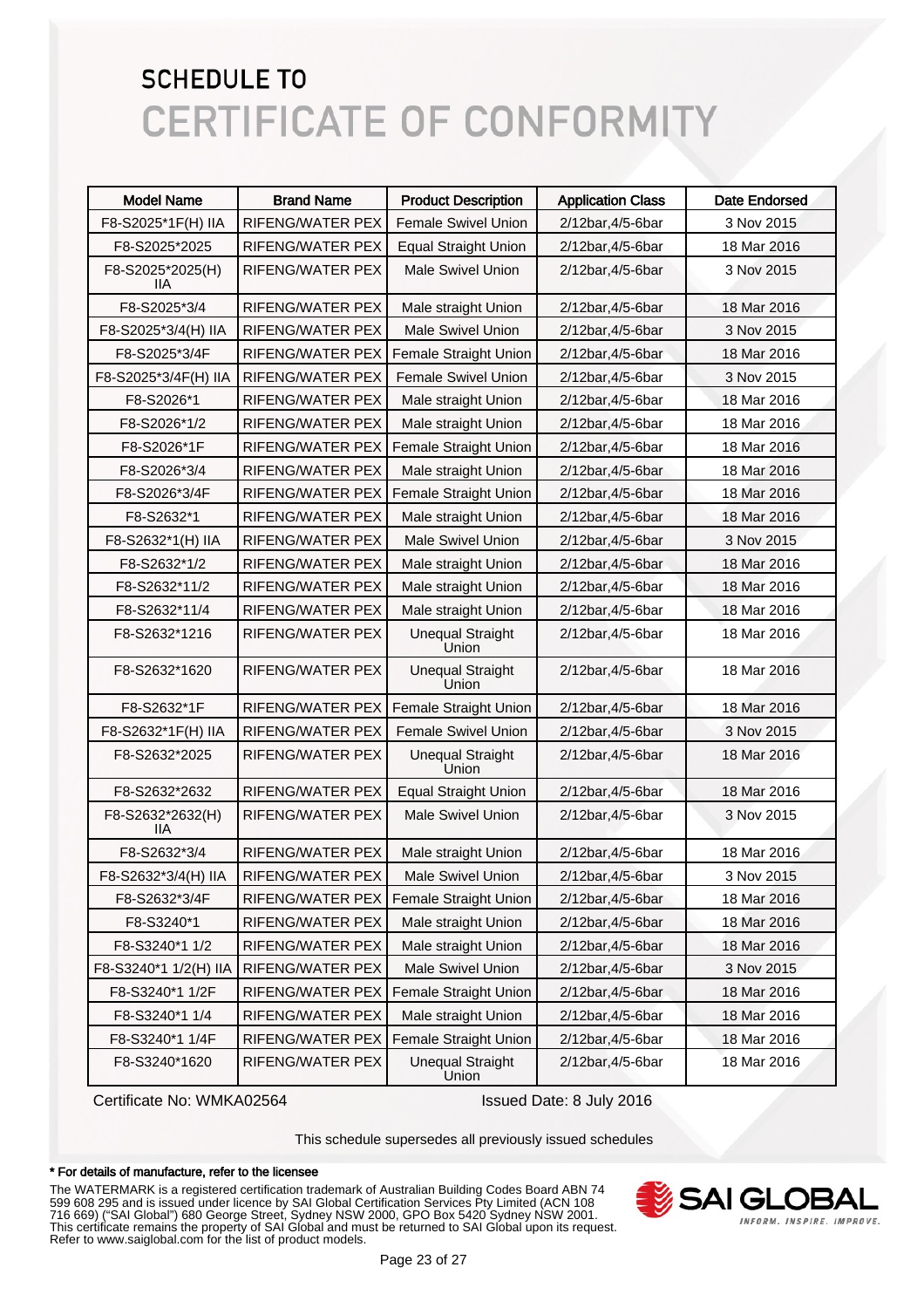| <b>Model Name</b>         | <b>Brand Name</b>       | <b>Product Description</b>       | <b>Application Class</b> | <b>Date Endorsed</b> |
|---------------------------|-------------------------|----------------------------------|--------------------------|----------------------|
| F8-S3240*1F               | RIFENG/WATER PEX        | Female Straight Union            | 2/12bar, 4/5-6bar        | 18 Mar 2016          |
| F8-S3240*2025             | RIFENG/WATER PEX        | <b>Unequal Straight</b><br>Union | 2/12bar, 4/5-6bar        | 18 Mar 2016          |
| F8-S3240*2632             | RIFENG/WATER PEX        | <b>Unequal Straight</b><br>Union | 2/12bar, 4/5-6bar        | 18 Mar 2016          |
| F8-S3240*3240             | RIFENG/WATER PEX        | <b>Equal Straight Union</b>      | 2/12bar, 4/5-6bar        | 18 Mar 2016          |
| F8-S3240*3240(H) IIA      | RIFENG/WATER PEX        | <b>Male Swivel Union</b>         | 2/12bar, 4/5-6bar        | 3 Nov 2015           |
| F8-S4150*1                | RIFENG/WATER PEX        | Male straight Union              | 2/12bar, 4/5-6bar        | 18 Mar 2016          |
| F8-S4150*1 1/2            | RIFENG/WATER PEX        | Male straight Union              | 2/12bar, 4/5-6bar        | 18 Mar 2016          |
| F8-S4150*1 1/2(H) IIA     | RIFENG/WATER PEX        | <b>Male Swivel Union</b>         | 2/12bar, 4/5-6bar        | 3 Nov 2015           |
| F8-S4150*1 1/2F           | <b>RIFENG/WATER PEX</b> | Female Straight Union            | 2/12bar, 4/5-6bar        | 18 Mar 2016          |
| F8-S4150*1 1/4F           | RIFENG/WATER PEX        | Female Straight Union            | 2/12bar, 4/5-6bar        | 18 Mar 2016          |
| F8-S4150*1F               | RIFENG/WATER PEX        | Female Straight Union            | 2/12bar, 4/5-6bar        | 18 Mar 2016          |
| F8-S4150*2                | <b>RIFENG/WATER PEX</b> | Male straight Union              | 2/12bar, 4/5-6bar        | 18 Mar 2016          |
| F8-S4150*2025             | RIFENG/WATER PEX        | <b>Unequal Straight</b><br>Union | 2/12bar, 4/5-6bar        | 18 Mar 2016          |
| F8-S4150*2632 IIA         | <b>RIFENG/WATER PEX</b> | <b>Unequal Straight</b><br>Union | 2/12bar, 4/5-6bar        | 18 Mar 2016          |
| F8-S4150*3240             | <b>RIFENG/WATER PEX</b> | <b>Unequal Straight</b><br>Union | 2/12bar, 4/5-6bar        | 18 Mar 2016          |
| F8-S4150*4150             | <b>RIFENG/WATER PEX</b> | <b>Equal Straight Union</b>      | 2/12bar, 4/5-6bar        | 18 Mar 2016          |
| F8-S4150*4150(H) IIA      | <b>RIFENG/WATER PEX</b> | <b>Male Swivel Union</b>         | 2/12bar, 4/5-6bar        | 3 Nov 2015           |
| F8-S5163*1 1/2            | RIFENG/WATER PEX        | Male straight Union              | 2/12bar, 4/5-6bar        | 18 Mar 2016          |
| F8-S5163*1 1/4            | RIFENG/WATER PEX        | Male straight Union              | 2/12bar, 4/5-6bar        | 18 Mar 2016          |
| F8-S5163*1F               | RIFENG/WATER PEX        | Female Straight Union            | 2/12bar, 4/5-6bar        | 18 Mar 2016          |
| F8-S5163*2                | RIFENG/WATER PEX        | Male straight Union              | 2/12bar, 4/5-6bar        | 18 Mar 2016          |
| F8-S5163*2(H) IIA         | RIFENG/WATER PEX        | <b>Male Swivel Union</b>         | 2/12bar, 4/5-6bar        | 3 Nov 2015           |
| F8-S5163*2632             | RIFENG/WATER PEX        | <b>Unequal Straight</b><br>Union | 2/12bar, 4/5-6bar        | 18 Mar 2016          |
| F8-S5163*2F               | <b>RIFENG/WATER PEX</b> | Female Straight Union            | 2/12bar, 4/5-6bar        | 18 Mar 2016          |
| F8-S5163*3240             | <b>RIFENG/WATER PEX</b> | <b>Unequal Straight</b><br>Union | 2/12bar, 4/5-6bar        | 18 Mar 2016          |
| F8-S5163*4150             | RIFENG/WATER PEX        | <b>Unequal Straight</b><br>Union | 2/12bar, 4/5-6bar        | 18 Mar 2016          |
| F8-S5163*5163             | RIFENG/WATER PEX        | <b>Equal Straight Union</b>      | 2/12bar, 4/5-6bar        | 18 Mar 2016          |
| F8-S5163*5163(H) IIA      | RIFENG/WATER PEX        | Male Swivel Union                | 2/12bar, 4/5-6bar        | 3 Nov 2015           |
| F8-T1216*1/2*1216         | RIFENG/WATER PEX        | Male Tee                         | 2/12bar, 4/5-6bar        | 18 Mar 2016          |
| F8-T1216*1/2F*1216        | RIFENG/WATER PEX        | Female Tee                       | 2/12bar, 4/5-6bar        | 18 Mar 2016          |
| F8-T1216*1216*1216        | RIFENG/WATER PEX        | Equal Tee                        | 2/12bar, 4/5-6bar        | 18 Mar 2016          |
| F8-T1216*1620*1216        | RIFENG/WATER PEX        | <b>Unequal Tee</b>               | 2/12bar, 4/5-6bar        | 18 Mar 2016          |
| F8-T1216*3/4*1216         | RIFENG/WATER PEX        | Male Tee                         | 2/12bar, 4/5-6bar        | 18 Mar 2016          |
| Certificate No: WMKA02564 |                         |                                  | Issued Date: 8 July 2016 |                      |

This schedule supersedes all previously issued schedules

#### \* For details of manufacture, refer to the licensee

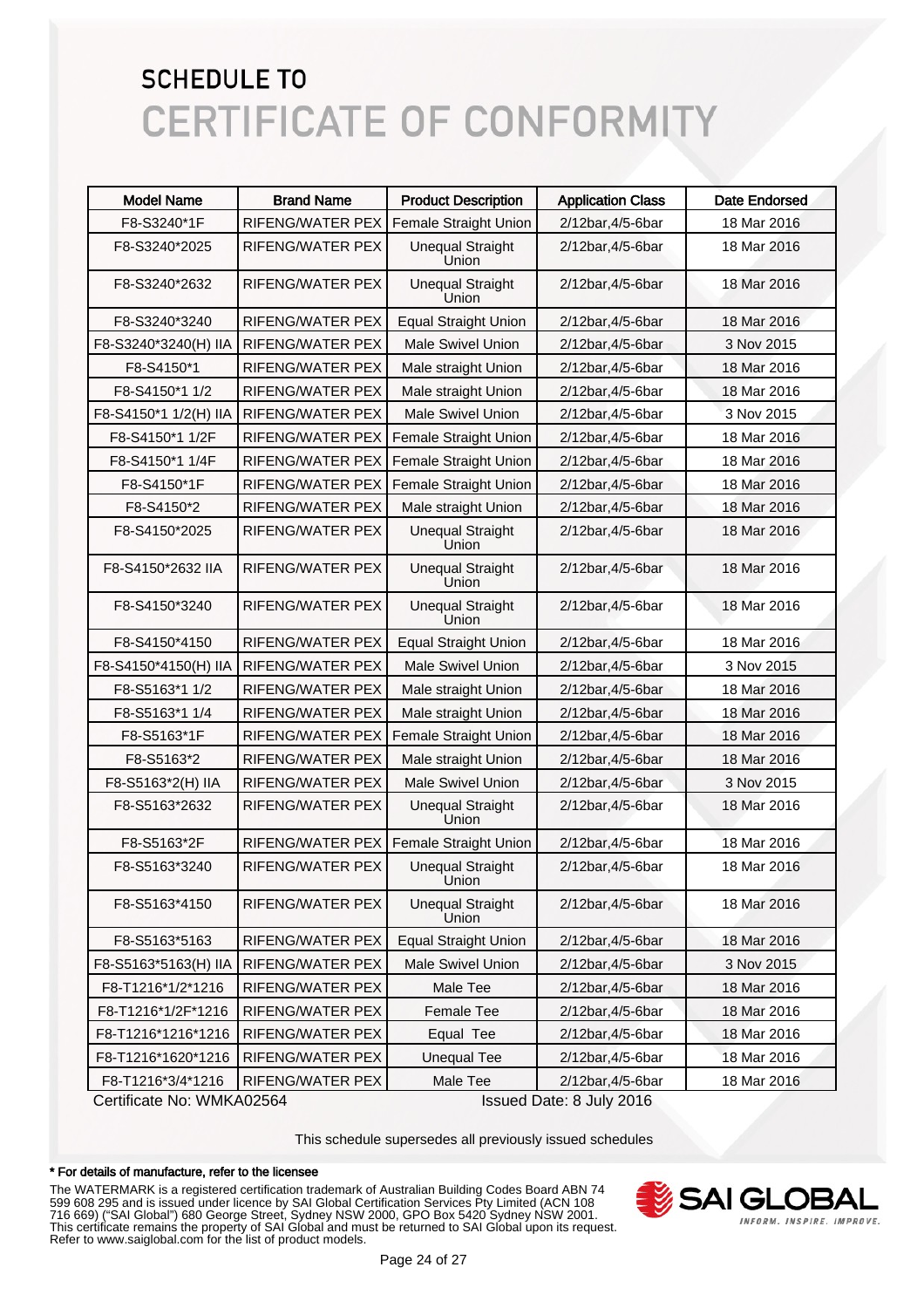| <b>Model Name</b>       | <b>Brand Name</b>       | <b>Product Description</b> | <b>Application Class</b> | Date Endorsed |
|-------------------------|-------------------------|----------------------------|--------------------------|---------------|
| F8-T1216*3/4F*1216      | RIFENG/WATER PEX        | <b>Female Tee</b>          | 2/12bar, 4/5-6bar        | 18 Mar 2016   |
| F8-T1620*1/2*1620       | RIFENG/WATER PEX        | Male Tee                   | 2/12bar, 4/5-6bar        | 18 Mar 2016   |
| F8-T1620*1/2F*1620      | RIFENG/WATER PEX        | <b>Female Tee</b>          | 2/12bar, 4/5-6bar        | 18 Mar 2016   |
| F8-T1620*1216*1216      | RIFENG/WATER PEX        | <b>Unequal Tee</b>         | 2/12bar, 4/5-6bar        | 18 Mar 2016   |
| F8-T1620*1216*1620      | RIFENG/WATER PEX        | <b>Unequal Tee</b>         | 2/12bar, 4/5-6bar        | 18 Mar 2016   |
| F8-T1620*1620*1216      | RIFENG/WATER PEX        | <b>Unequal Tee</b>         | 2/12bar, 4/5-6bar        | 18 Mar 2016   |
| F8-T1620*1620*1620      | RIFENG/WATER PEX        | Equal Tee                  | 2/12bar, 4/5-6bar        | 18 Mar 2016   |
| F8-T1620*2025*1216      | RIFENG/WATER PEX        | <b>Unequal Tee</b>         | 2/12bar, 4/5-6bar        | 18 Mar 2016   |
| F8-T1620*2025*1620      | RIFENG/WATER PEX        | <b>Unequal Tee</b>         | 2/12bar, 4/5-6bar        | 18 Mar 2016   |
| F8-T1620*2026*1620      | RIFENG/WATER PEX        | <b>Unequal Tee</b>         | 2/12bar, 4/5-6bar        | 18 Mar 2016   |
| F8-T1620*2632*1620      | RIFENG/WATER PEX        | <b>Unequal Tee</b>         | 2/12bar, 4/5-6bar        | 18 Mar 2016   |
| F8-T1620*3/4F*1620      | RIFENG/WATER PEX        | <b>Female Tee</b>          | 2/12bar, 4/5-6bar        | 18 Mar 2016   |
| F8-T2025*1/2*2025       | RIFENG/WATER PEX        | Male Tee                   | 2/12bar, 4/5-6bar        | 18 Mar 2016   |
| F8-T2025*1/2F*2025      | RIFENG/WATER PEX        | <b>Female Tee</b>          | 2/12bar, 4/5-6bar        | 18 Mar 2016   |
| F8-T2025*1216*1216      | <b>RIFENG/WATER PEX</b> | <b>Unequal Tee</b>         | 2/12bar, 4/5-6bar        | 18 Mar 2016   |
| F8-T2025*1216*1620      | RIFENG/WATER PEX        | <b>Unequal Tee</b>         | 2/12bar, 4/5-6bar        | 18 Mar 2016   |
| F8-T2025*1216*2025      | RIFENG/WATER PEX        | <b>Unequal Tee</b>         | 2/12bar, 4/5-6bar        | 18 Mar 2016   |
| F8-T2025*1620*1216      | RIFENG/WATER PEX        | <b>Unequal Tee</b>         | 2/12bar, 4/5-6bar        | 18 Mar 2016   |
| F8-T2025*1620*1620      | RIFENG/WATER PEX        | <b>Unequal Tee</b>         | 2/12bar, 4/5-6bar        | 18 Mar 2016   |
| F8-T2025*1620*2025      | RIFENG/WATER PEX        | <b>Unequal Tee</b>         | 2/12bar, 4/5-6bar        | 18 Mar 2016   |
| F8-T2025*1F*2025        | RIFENG/WATER PEX        | Female Tee                 | 2/12bar, 4/5-6bar        | 18 Mar 2016   |
| F8-T2025*2025*1216      | RIFENG/WATER PEX        | <b>Unequal Tee</b>         | 2/12bar, 4/5-6bar        | 18 Mar 2016   |
| F8-T2025*2025*1620      | RIFENG/WATER PEX        | <b>Unequal Tee</b>         | 2/12bar, 4/5-6bar        | 18 Mar 2016   |
| F8-T2025*2025*2025      | RIFENG/WATER PEX        | Equal Tee                  | 2/12bar, 4/5-6bar        | 18 Mar 2016   |
| F8-T2025*2632*2025      | RIFENG/WATER PEX        | <b>Unequal Tee</b>         | 2/12bar, 4/5-6bar        | 18 Mar 2016   |
| F8-T2025*3/4*2025       | RIFENG/WATER PEX        | Male Tee                   | 2/12bar, 4/5-6bar        | 18 Mar 2016   |
| F8-T2025*3/4F*2025      | <b>RIFENG/WATER PEX</b> | <b>Female Tee</b>          | 2/12bar, 4/5-6bar        | 18 Mar 2016   |
| F8-T2026*1/2F*2026      | RIFENG/WATER PEX        | Female Tee                 | 2/12bar, 4/5-6bar        | 18 Mar 2016   |
| F8-T2026*1216*1620      | RIFENG/WATER PEX        | <b>Unequal Tee</b>         | 2/12bar, 4/5-6bar        | 18 Mar 2016   |
| F8-T2026*1216*2026      | RIFENG/WATER PEX        | <b>Unequal Tee</b>         | 2/12bar, 4/5-6bar        | 18 Mar 2016   |
| F8-T2026*1620*1620      | RIFENG/WATER PEX        | <b>Unequal Tee</b>         | 2/12bar, 4/5-6bar        | 18 Mar 2016   |
| F8-T2026*1620*2026      | RIFENG/WATER PEX        | <b>Unequal Tee</b>         | 2/12bar, 4/5-6bar        | 18 Mar 2016   |
| F8-T2026*2026*1620      | RIFENG/WATER PEX        | <b>Unequal Tee</b>         | 2/12bar, 4/5-6bar        | 18 Mar 2016   |
| F8-T2026*2026*2026      | RIFENG/WATER PEX        | Equal Tee                  | 2/12bar, 4/5-6bar        | 18 Mar 2016   |
| F8-T2026*3/4F*2026      | RIFENG/WATER PEX        | Female Tee                 | 2/12bar, 4/5-6bar        | 18 Mar 2016   |
| F8-T2632*1<br>1/4F*2632 | RIFENG/WATER PEX        | Female Tee                 | 2/12bar, 4/5-6bar        | 18 Mar 2016   |
| F8-T2632*1/2F*2632      | RIFENG/WATER PEX        | Female Tee                 | 2/12bar, 4/5-6bar        | 18 Mar 2016   |

Certificate No: WMKA02564 Issued Date: 8 July 2016

This schedule supersedes all previously issued schedules

#### \* For details of manufacture, refer to the licensee

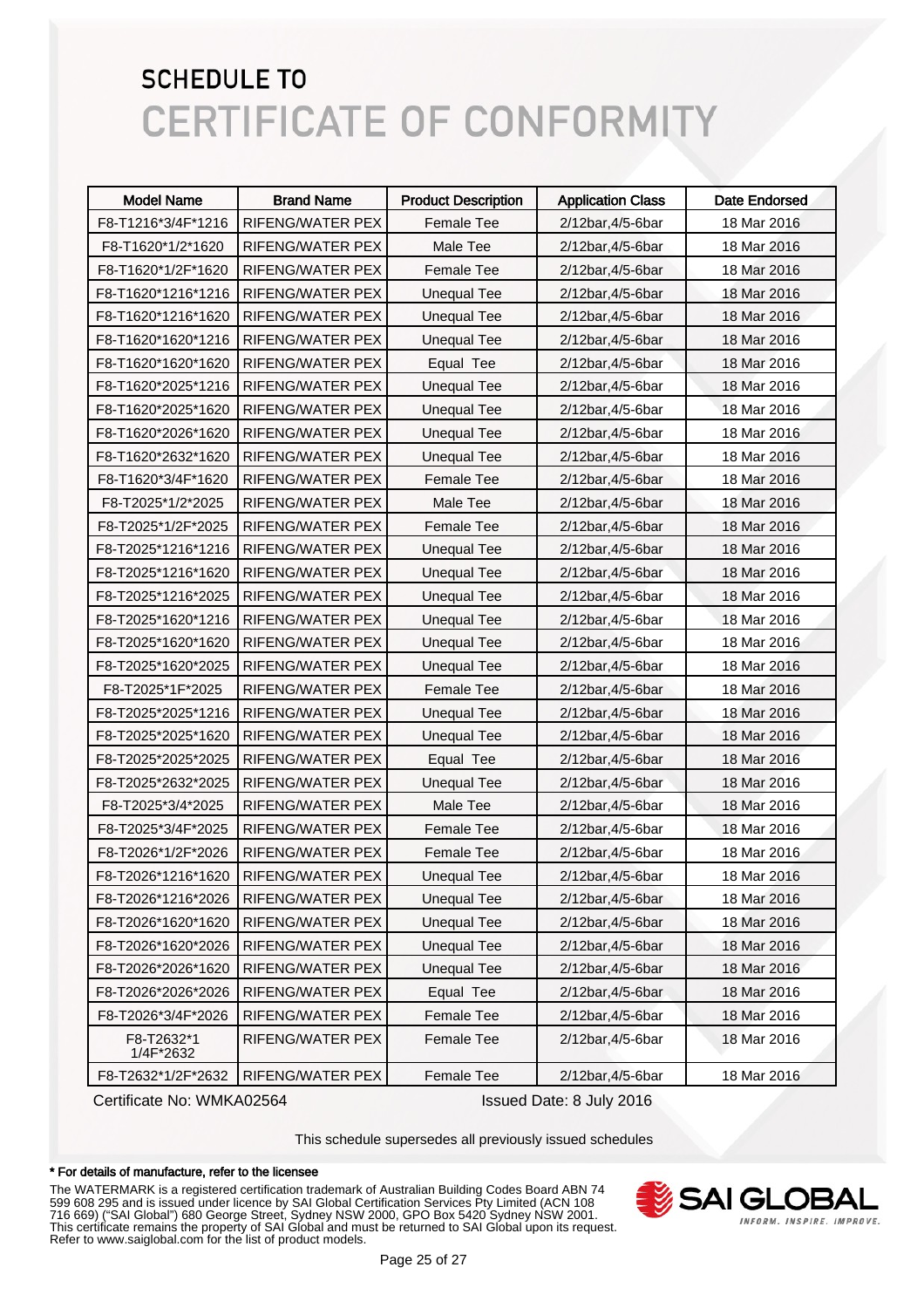| <b>Model Name</b>         | <b>Brand Name</b> | <b>Product Description</b> | <b>Application Class</b> | Date Endorsed |
|---------------------------|-------------------|----------------------------|--------------------------|---------------|
| F8-T2632*1216*2632        | RIFENG/WATER PEX  | <b>Unequal Tee</b>         | 2/12bar, 4/5-6bar        | 18 Mar 2016   |
| F8-T2632*1620*1620        | RIFENG/WATER PEX  | <b>Unequal Tee</b>         | 2/12bar, 4/5-6bar        | 18 Mar 2016   |
| F8-T2632*1620*2632        | RIFENG/WATER PEX  | <b>Unequal Tee</b>         | 2/12bar, 4/5-6bar        | 18 Mar 2016   |
| F8-T2632*1F*2632          | RIFENG/WATER PEX  | Female Tee                 | 2/12bar, 4/5-6bar        | 18 Mar 2016   |
| F8-T2632*2025*2025        | RIFENG/WATER PEX  | <b>Unequal Tee</b>         | 2/12bar, 4/5-6bar        | 18 Mar 2016   |
| F8-T2632*2025*2632        | RIFENG/WATER PEX  | <b>Unequal Tee</b>         | 2/12bar, 4/5-6bar        | 18 Mar 2016   |
| F8-T2632*2026*2632        | RIFENG/WATER PEX  | <b>Unequal Tee</b>         | 2/12bar, 4/5-6bar        | 18 Mar 2016   |
| F8-T2632*2632*1216        | RIFENG/WATER PEX  | <b>Unequal Tee</b>         | 2/12bar, 4/5-6bar        | 18 Mar 2016   |
| F8-T2632*2632*1620        | RIFENG/WATER PEX  | <b>Unequal Tee</b>         | 2/12bar, 4/5-6bar        | 18 Mar 2016   |
| F8-T2632*2632*2025        | RIFENG/WATER PEX  | <b>Unequal Tee</b>         | 2/12bar, 4/5-6bar        | 18 Mar 2016   |
| F8-T2632*2632*2632        | RIFENG/WATER PEX  | Equal Tee                  | 2/12bar, 4/5-6bar        | 18 Mar 2016   |
| F8-T2632*3/4*2632         | RIFENG/WATER PEX  | Male Tee                   | 2/12bar, 4/5-6bar        | 18 Mar 2016   |
| F8-T2632*3/4F*2632        | RIFENG/WATER PEX  | <b>Female Tee</b>          | 2/12bar, 4/5-6bar        | 18 Mar 2016   |
| F8-T3240*11/4F*3240       | RIFENG/WATER PEX  | <b>Female Tee</b>          | 2/12bar, 4/5-6bar        | 18 Mar 2016   |
| F8-T3240*1620*3240        | RIFENG/WATER PEX  | <b>Unequal Tee</b>         | 2/12bar, 4/5-6bar        | 18 Mar 2016   |
| F8-T3240*1F*1F            | RIFENG/WATER PEX  | Female Tee                 | 2/12bar, 4/5-6bar        | 18 Mar 2016   |
| F8-T3240*1F*3240          | RIFENG/WATER PEX  | <b>Female Tee</b>          | 2/12bar, 4/5-6bar        | 18 Mar 2016   |
| F8-T3240*2025*3240        | RIFENG/WATER PEX  | <b>Unequal Tee</b>         | 2/12bar, 4/5-6bar        | 18 Mar 2016   |
| F8-T3240*2632*2632        | RIFENG/WATER PEX  | <b>Unequal Tee</b>         | 2/12bar, 4/5-6bar        | 18 Mar 2016   |
| F8-T3240*2632*3240        | RIFENG/WATER PEX  | <b>Unequal Tee</b>         | 2/12bar, 4/5-6bar        | 18 Mar 2016   |
| F8-T3240*3/4F*1F          | RIFENG/WATER PEX  | <b>Female Tee</b>          | 2/12bar, 4/5-6bar        | 18 Mar 2016   |
| F8-T3240*3/4F*3240        | RIFENG/WATER PEX  | <b>Female Tee</b>          | 2/12bar, 4/5-6bar        | 18 Mar 2016   |
| F8-T3240*3240*2632        | RIFENG/WATER PEX  | <b>Unequal Tee</b>         | 2/12bar, 4/5-6bar        | 18 Mar 2016   |
| F8-T3240*3240*3240        | RIFENG/WATER PEX  | Equal Tee                  | 2/12bar, 4/5-6bar        | 18 Mar 2016   |
| F8-T4150*11/2F*4150       | RIFENG/WATER PEX  | <b>Female Tee</b>          | 2/12bar, 4/5-6bar        | 18 Mar 2016   |
| F8-T4150*1F*4150          | RIFENG/WATER PEX  | <b>Female Tee</b>          | 2/12bar, 4/5-6bar        | 18 Mar 2016   |
| F8-T4150*2025*4150        | RIFENG/WATER PEX  | <b>Unequal Tee</b>         | 2/12bar, 4/5-6bar        | 18 Mar 2016   |
| F8-T4150*2632*2632        | RIFENG/WATER PEX  | <b>Unequal Tee</b>         | 2/12bar, 4/5-6bar        | 18 Mar 2016   |
| F8-T4150*2632*4150        | RIFENG/WATER PEX  | <b>Unequal Tee</b>         | 2/12bar, 4/5-6bar        | 18 Mar 2016   |
| F8-T4150*2632*4150        | RIFENG/WATER PEX  | <b>Unequal Tee</b>         | 2/12bar, 4/5-6bar        | 18 Mar 2016   |
| F8-T4150*3/4F*3240<br>llА | RIFENG/WATER PEX  | <b>Female Tee</b>          | 2/12bar, 4/5-6bar        | 18 Mar 2016   |
| F8-T4150*3/4F*4150        | RIFENG/WATER PEX  | Female Tee                 | 2/12bar, 4/5-6bar        | 18 Mar 2016   |
| F8-T4150*3240*4150        | RIFENG/WATER PEX  | <b>Unequal Tee</b>         | 2/12bar, 4/5-6bar        | 18 Mar 2016   |
| F8-T4150*4150*4150        | RIFENG/WATER PEX  | Equal Tee                  | 2/12bar, 4/5-6bar        | 18 Mar 2016   |
| F8-T5163*1F*5163          | RIFENG/WATER PEX  | Female Tee                 | 2/12bar, 4/5-6bar        | 18 Mar 2016   |
| F8-T5163*2025*5163        | RIFENG/WATER PEX  | <b>Unequal Tee</b>         | 2/12bar, 4/5-6bar        | 18 Mar 2016   |
| F8-T5163*2632*5163        | RIFENG/WATER PEX  | <b>Unequal Tee</b>         | 2/12bar, 4/5-6bar        | 18 Mar 2016   |

Certificate No: WMKA02564 Issued Date: 8 July 2016

This schedule supersedes all previously issued schedules

#### \* For details of manufacture, refer to the licensee